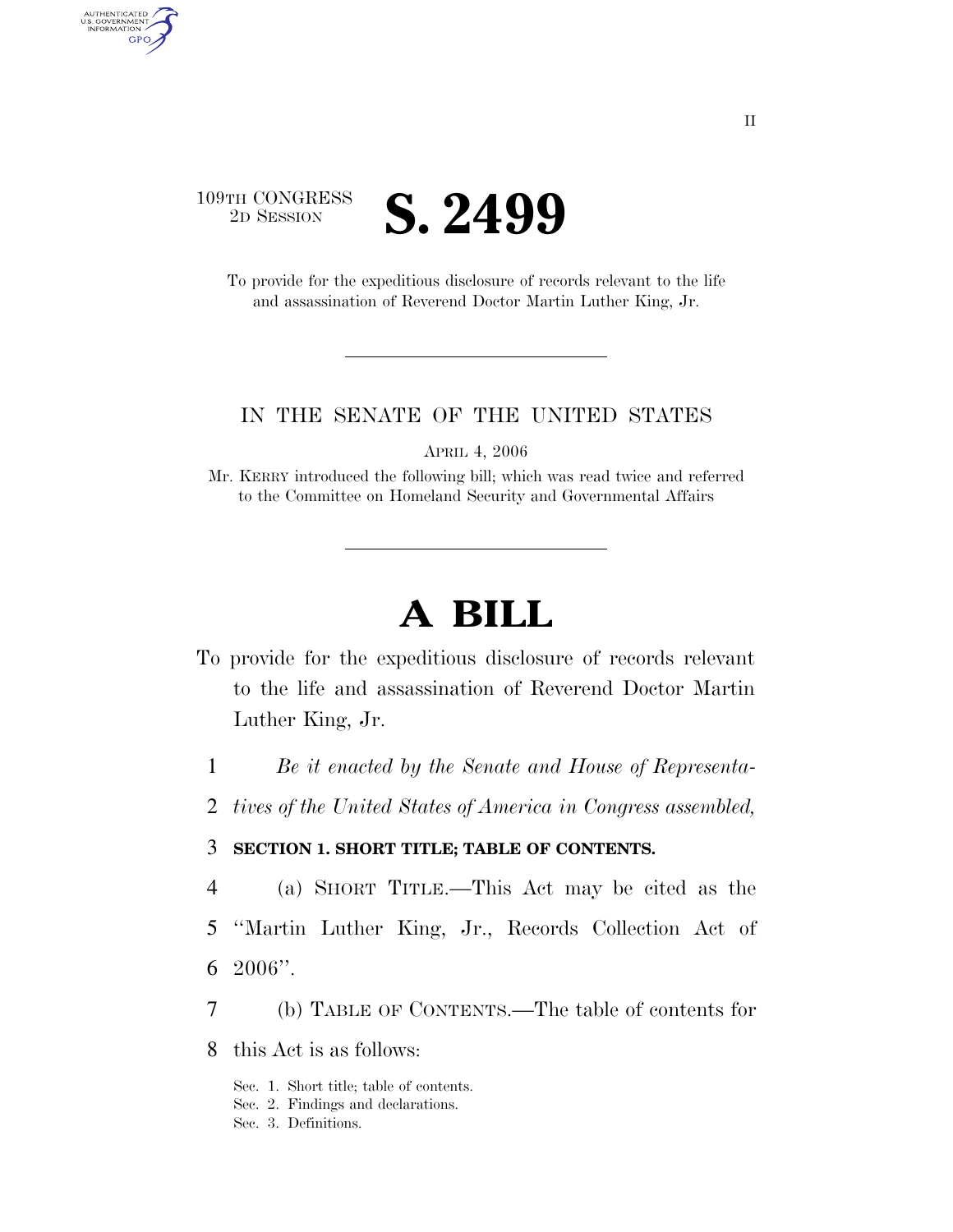- Sec. 4. Reverend Dr. Martin Luther King, Jr., Records Collection at the National Archives.
- Sec. 5. Review, identification, transmission to the National Archives, and public disclosure of related records by Government offices.
- Sec. 6. Postponement of public disclosure of records.
- Sec. 7. Establishment and powers of the Records Review Board.
- Sec. 8. Records Review Board personnel.
- Sec. 9. Review of records by the Records Review Board.
- Sec. 10. Disclosure of materials under seal of court.
- Sec. 11. Private right of action.
- Sec. 12. Rules of construction.
- Sec. 13. Termination of effect of Act.
- Sec. 14. Authorization of appropriations.
- Sec. 15. Records pending.
- Sec. 16. Whistleblower protection.
- Sec. 17. Severability.

#### 1 **SEC. 2. FINDINGS AND DECLARATIONS.**

2 (a) FINDINGS AND DECLARATIONS.—The Congress 3 finds and declares that—

 (1) all Government records related to the life and assassination of Reverend Dr. Martin Luther King, Jr., should be preserved for historical and gov-ernmental purposes;

 (2) all Government records concerning the life and assassination of Reverend Dr. Martin Luther King, Jr., should carry a presumption of immediate disclosure, and all records should be eventually dis- closed to enable the public to become fully informed about the history surrounding his life and assassina-14 tion;

15 (3) legislation is necessary to create an enforce-16 able, independent, and accountable process for the 17 public disclosure of such records;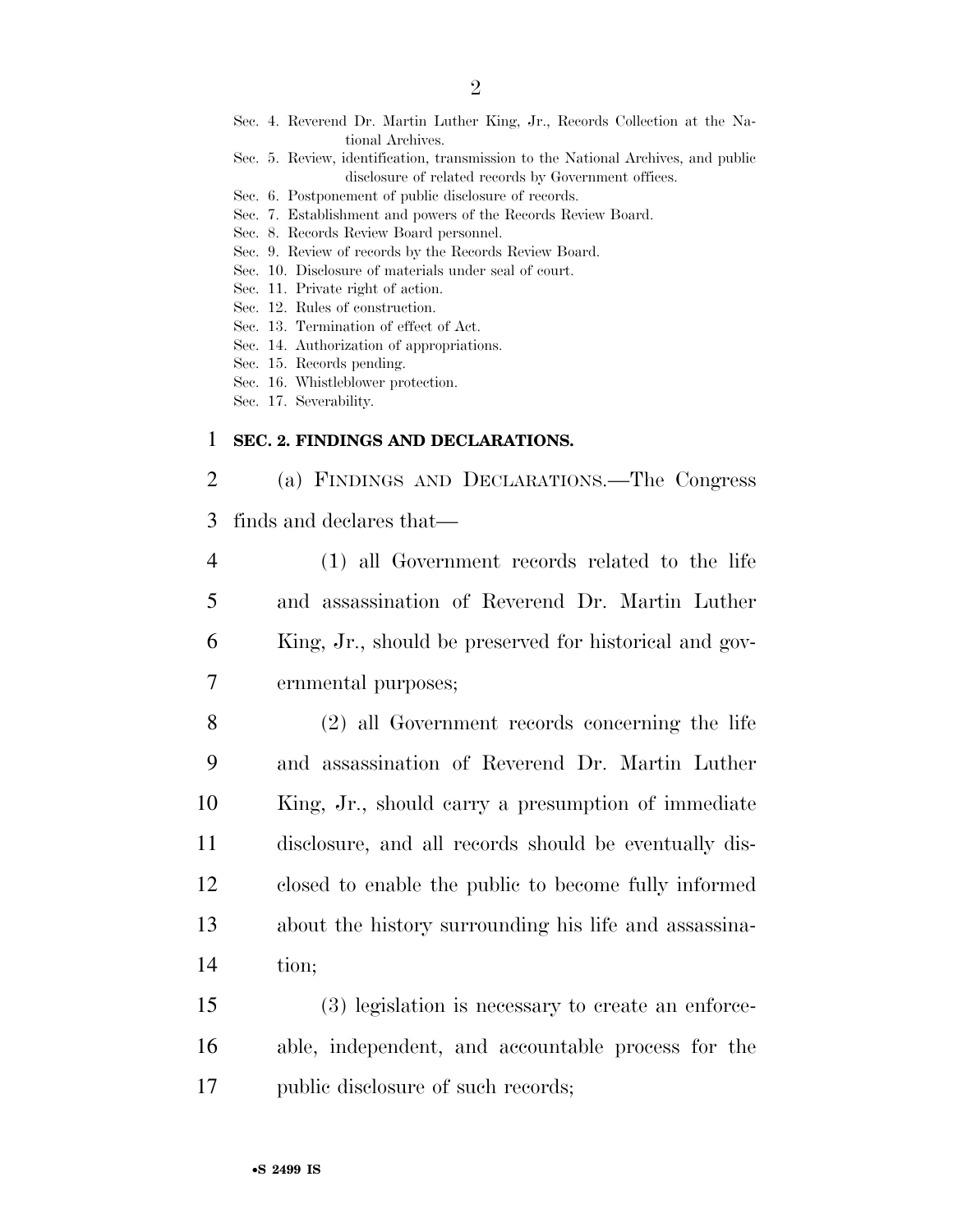| $\mathbf{1}$   | (4) legislation is necessary because congres-           |
|----------------|---------------------------------------------------------|
| $\overline{2}$ | sional records related to the life and assassination of |
| 3              | Reverend Dr. Martin Luther King, Jr., would not         |
| $\overline{4}$ | otherwise be subject to public disclosure until at      |
| 5              | least the year 2028;                                    |
| 6              | (5) legislation is necessary because the Freedom        |
| 7              | of Information Act, as implemented by the executive     |
| 8              | branch, has prevented the timely public disclosure of   |
| 9              | records relating to the life and assassination of Rev-  |
| 10             | erend Dr. Martin Luther King, Jr.;                      |
| 11             | (6) legislation is necessary because Executive          |
| 12             | Order No. 12356, entitled "National Security Infor-     |
| 13             | mation", has eliminated the declassification and        |
| 14             | downgrading schedules relating to classified informa-   |
| 15             | tion across government and has prevented the timely     |
| 16             | public disclosure of records relating to the life and   |
| 17             | assassination of Reverend Dr. Martin Luther King,       |
| 18             | $Jr$ .;                                                 |
| 19             | (7) legislation is necessary because records re-        |
| 20             | lating to the life and assassination of Reverend Dr.    |
| 21             | Martin Luther King, Jr., that were previously de-       |
| 22             | classified and released to the public are being re-     |
| 23             | evaluated for reclassification; and                     |
| 24             | (8) most of the records related to the life and         |
| 25             | assassination of Reverend Dr. Martin Luther King,       |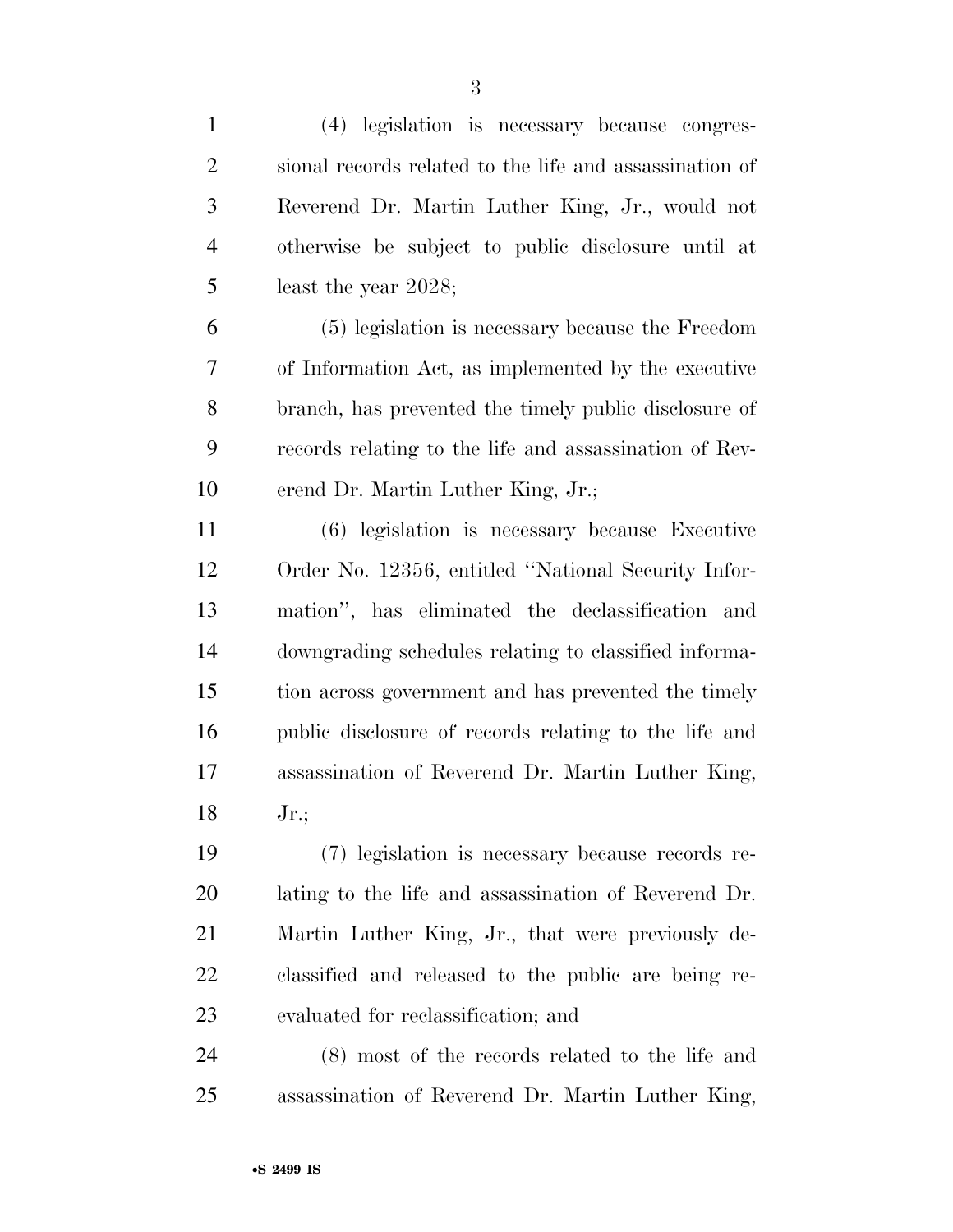| $\mathbf{1}$   | Jr., are almost 35 years old, and only in the rarest   |
|----------------|--------------------------------------------------------|
| $\overline{2}$ | cases is there any legitimate need for continued pro-  |
| 3              | tection of such records.                               |
| $\overline{4}$ | (b) PURPOSES.—The purposes of this Act are—            |
| 5              | (1) to provide for the creation of the Reverend        |
| 6              | Dr. Martin Luther King, Jr., Records Collection at     |
| 7              | the National Archives; and                             |
| 8              | $(2)$ to require the expeditious public trans-         |
| 9              | mission to the Archivist and public disclosure (in-    |
| 10             | cluding by electronic means) of such records.          |
| 11             | SEC. 3. DEFINITIONS.                                   |
| 12             | In this Act, the following definitions apply:          |
| 13             | (1) The term "Archivist" means the Archivist"          |
| 14             | of the United States.                                  |
| 15             | The term "related record" includes all<br>(2)          |
| 16             | records, public and private, regardless of how labeled |
| 17             | or identified, that document, describe, report on,     |
| 18             | analyze or interpret activities, persons, or events    |
| 19             | reasonably related to the life and assassination of    |
| 20             | Dr. Martin Luther King, Jr., and investigations of     |
| 21             | or inquiries into his life or death, including a       |
| 22             | record—                                                |
| 23             | (A) that was created or made available for             |
| 24             | use by, obtained by, or otherwise came into the        |
| 25             | possession of-                                         |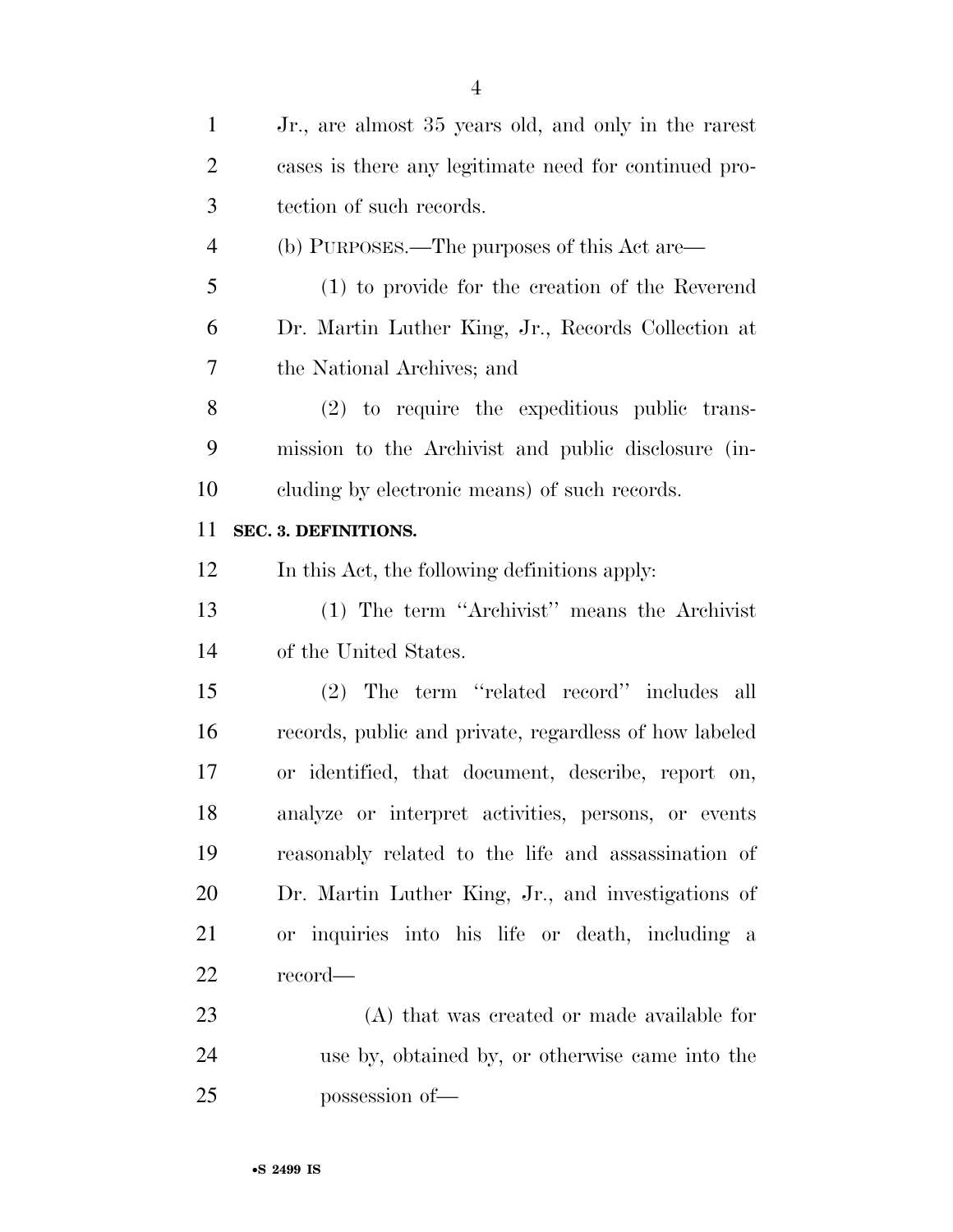| $\mathbf{1}$   | (i) the Commission on Central Intel-         |
|----------------|----------------------------------------------|
| $\overline{2}$ | ligence Agency Activities Within the         |
| 3              | United States (the "Rockefeller Commis-      |
| $\overline{4}$ | $sion$ ");                                   |
| 5              | (ii) the Senate Select Committee to          |
| 6              | Study Governmental Operations with Re-       |
| $\tau$         | spect to Intelligence Activities (the        |
| 8              | "Church Committee";                          |
| 9              | (iii) the Select Committee on Assas-         |
| 10             | sinations (the "House Assassinations Com-    |
| 11             | mittee") of the House of Representatives;    |
| 12             | (iv) the Select Committee on Intel-          |
| 13             | ligence (the "Pike Committee") of the        |
| 14             | House of Representatives;                    |
| 15             | (v) the Library of Congress;                 |
| 16             | (vi) the National Archives;                  |
| 17             | (vii) any Presidential library;              |
| 18             | (viii) any Executive agency;                 |
| 19             | (ix) any independent agency;                 |
| 20             | (x) any Government office;                   |
| 21             | (xi) any State or local law enforce-         |
| 22             | ment office that provided support or assist- |
| 23             | ance or performed work in connection with    |
| 24             | a Federal inquiry into the life and assas-   |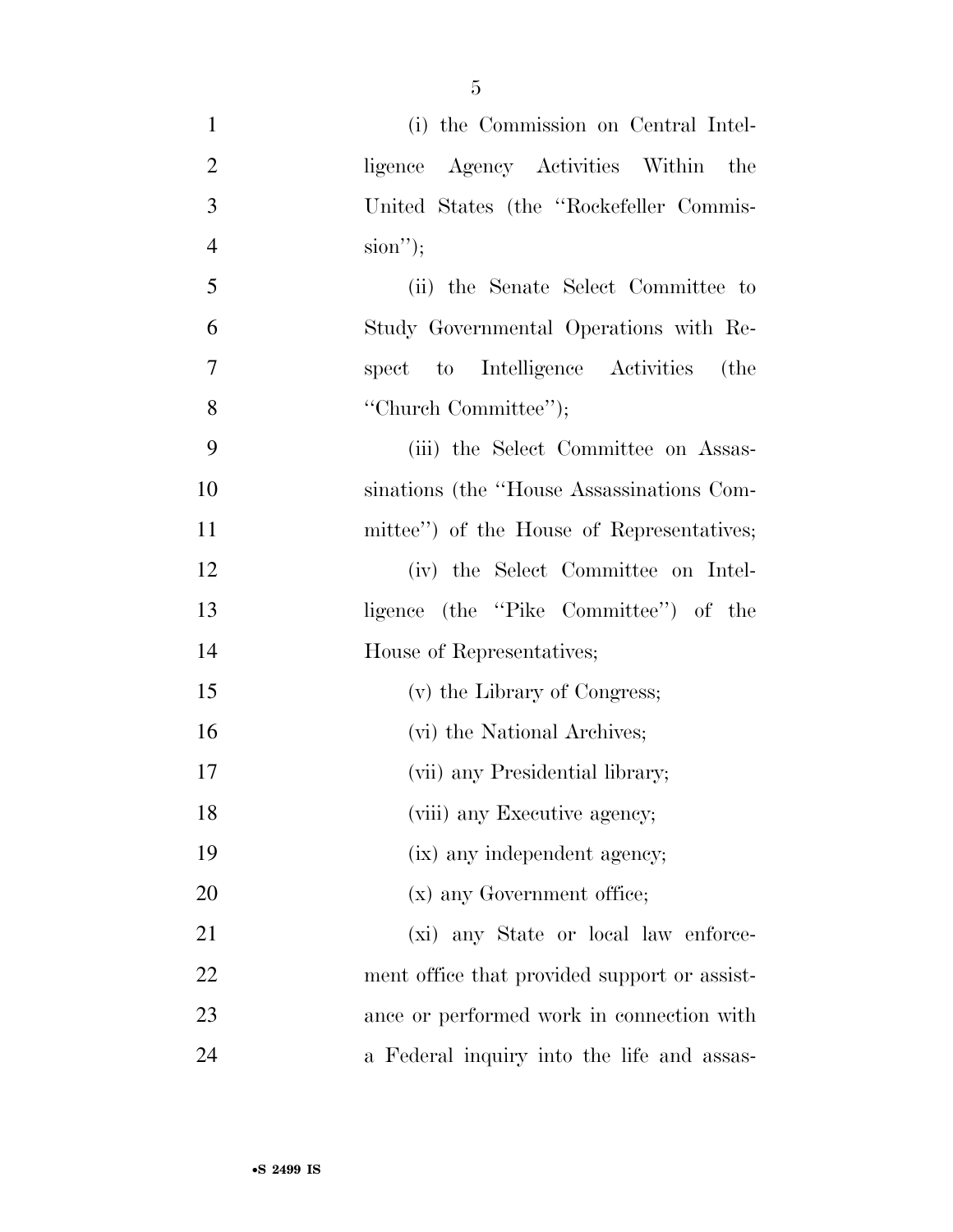| $\mathbf{1}$   | sination of Reverend Dr. Martin Luther      |
|----------------|---------------------------------------------|
| $\overline{2}$ | King, Jr.; or                               |
| 3              | (xii) any donated deed or gift; or          |
| $\overline{4}$ | (B) that is any of the following:           |
| 5              | (i) A record created in the course of       |
| 6              | a Federal, State, or local governmental in- |
| 7              | vestigation that is no longer in possession |
| 8              | of the Federal, State, or local government. |
| 9              | (ii) A record located at, or under the      |
| 10             | control of-                                 |
| 11             | (I) record repositories and ar-             |
| 12             | chives of a Federal, State, or local        |
| 13             | government;                                 |
| 14             | (II) record repositories and ar-            |
| 15             | chives of a university, library, histor-    |
| 16             | ical society, or similar organization;      |
| 17             | (III) an individual who possesses           |
| 18             | the record by virtue of service with a      |
| 19             | Government office;                          |
| 20             | (IV) a person, including an indi-           |
| 21             | vidual or corporation, who obtained         |
| 22             | such record from Government sources         |
| 23             | or individuals identified in this Act; or   |
| 24             | (V) a person, including an indi-            |
| 25             | vidual or corporation, who created or       |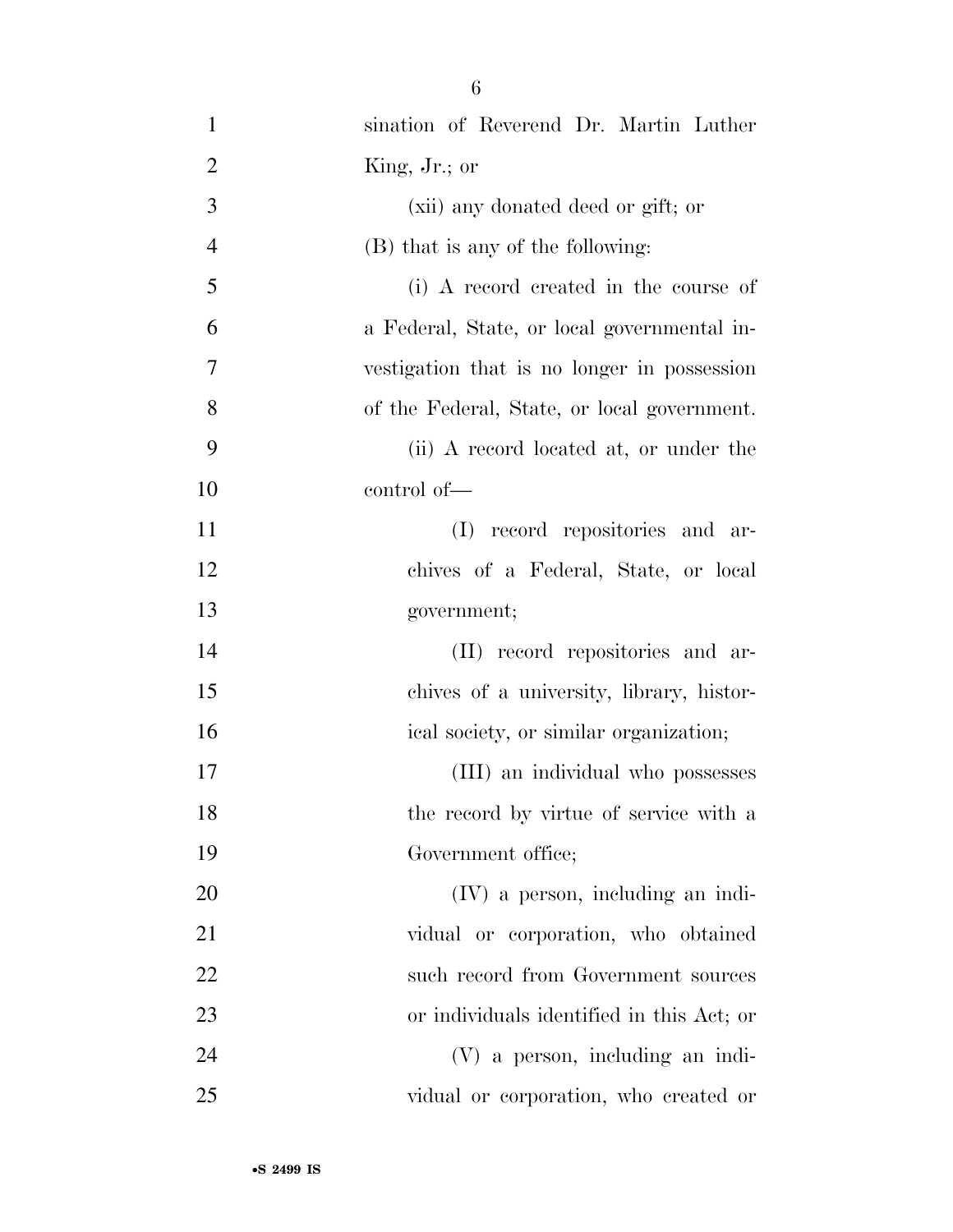| $\mathbf{1}$   | has obtained such record from sources        |
|----------------|----------------------------------------------|
| $\overline{2}$ | other than those identified in this          |
| 3              | clause.                                      |
| $\overline{4}$ | (iii) A record of a Federal or State         |
| 5              | criminal or civil court, including a record  |
| 6              | under seal released in accordance with sec-  |
| 7              | tion 10.                                     |
| 8              | (iv) A record generated by a foreign         |
| 9              | government.                                  |
| 10             | (v) A record in possession of a con-         |
| 11             | tractor of the Federal Government.           |
| 12             | (vi) All records collected by or seg-        |
| 13             | regated by all Federal, State, and local     |
| 14             | government agencies in conjunction with      |
| 15             | any investigation or analysis of or inquiry  |
| 16             | into the life and assassination of Dr. Mar-  |
| 17             | tin Luther King, Jr., including any intra-   |
| 18             | agency investigation or analysis, any inter- |
| 19             | agency communications, any request by the    |
| 20             | Select Committee on Assassinations of the    |
| 21             | House of Representatives to collect docu-    |
| 22             | ments and other materials, or any intra-     |
| 23             | agency collection or segregation of docu-    |
| 24             | ments and other materials regarding the      |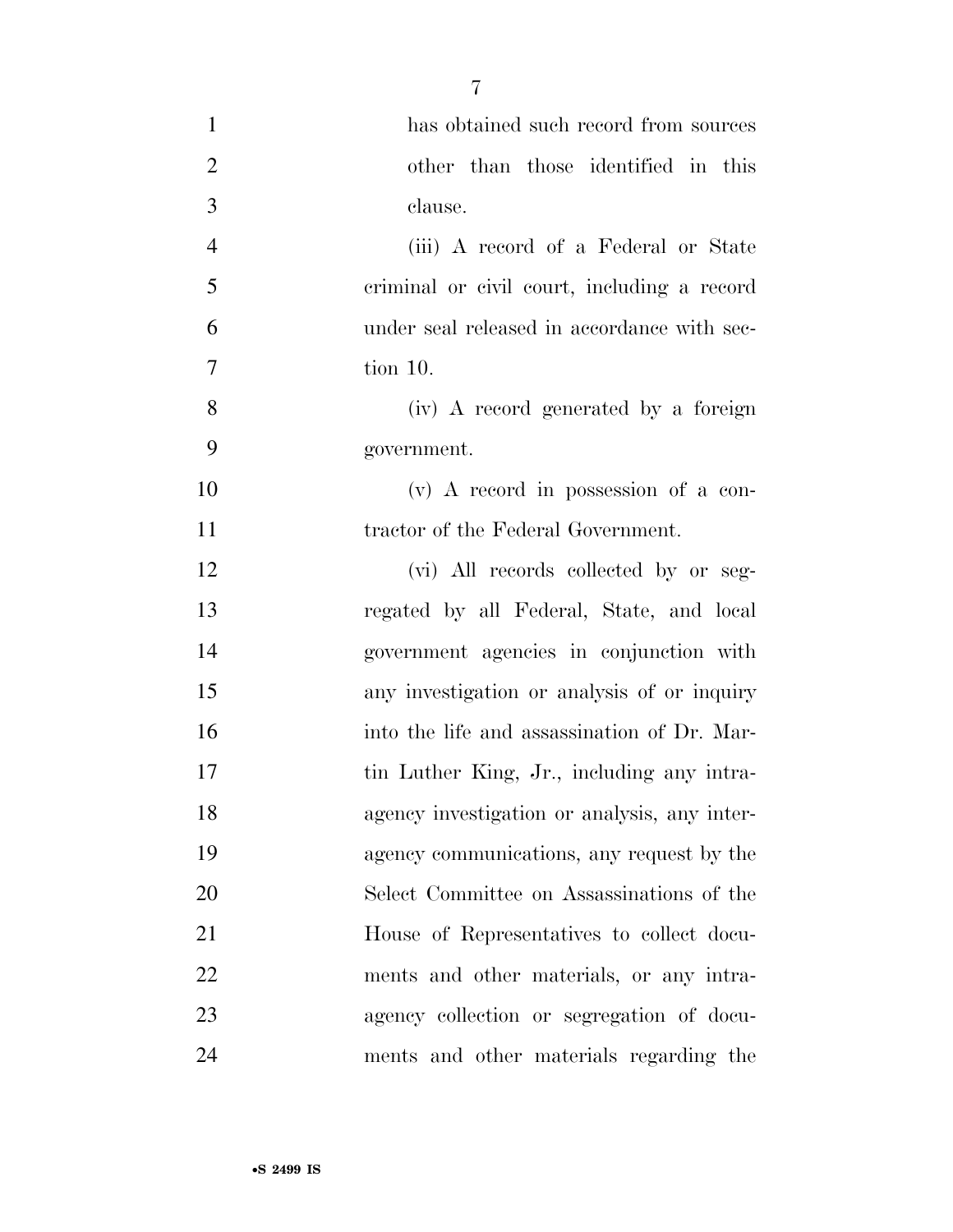- 1 life and assassination of Dr. Martin Lu-2 ther King, Jr. (vii) All documents used by Govern- ment offices and agencies during their de- classification review of related records as well as all other documents, indices, and other material, including but not limited to those that disclose cryptonyms, code names, or other identifiers that appear in related records that would reasonably con- stitute a related record or would assist in 12 the identification, evaluation, or interpreta-13 tion of a related record, including— 14 (I) with respect to records that
- are identified with respect to a par- ticular person, all records relating to that person that use or reflect the 18 true name or any other name, pseu- donym, codeword, symbol, number, cryptonym, or alias used to identify 21 that person;

22 (II) with respect to records that are identified with respect to a par- ticular operation or program, all records pertaining to that program by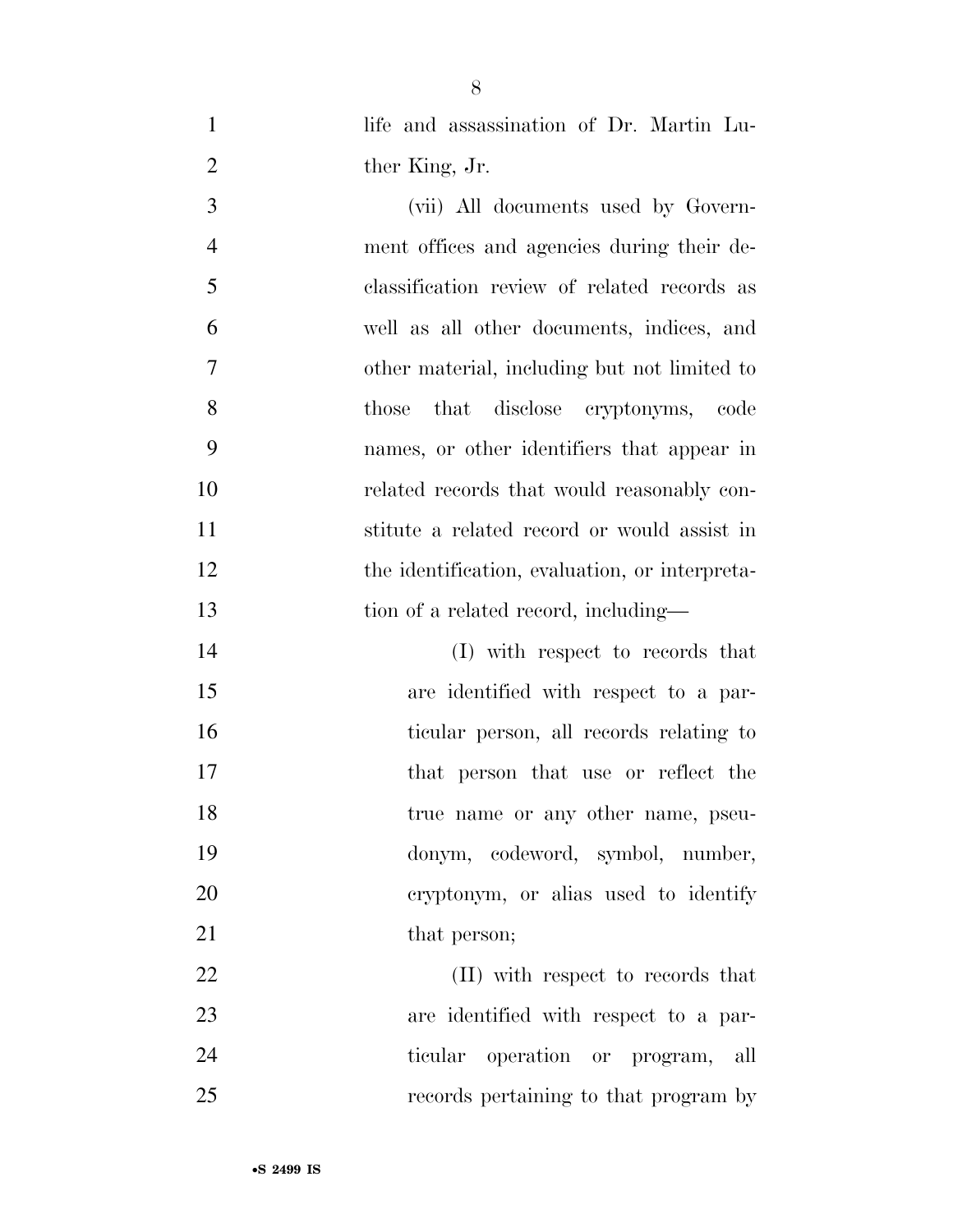| $\mathbf{1}$   | any other name, pseudonym,                           |
|----------------|------------------------------------------------------|
| $\overline{2}$ | codeword, symbol, number, or                         |
| 3              | eryptonym; and                                       |
| $\overline{4}$ | (III) any other record that does                     |
| 5              | not fall within the scope of a related               |
| 6              | record as described in the Act, but                  |
| $\overline{7}$ | which has the potential to enhance,                  |
| 8              | enrich, and broaden the historical                   |
| 9              | record of the life and death of Dr.                  |
| 10             | Martin Luther King, Jr.                              |
| 11             | (3) The term "Collection" means the Reverend         |
| 12             | Dr. Martin Luther King, Jr., Records Collection es-  |
| 13             | tablished under section 4.                           |
| 14             | $(4)$ The term "Executive agency" means an Ex-       |
| 15             | ecutive agency as defined in subsection $552(f)$ of  |
| 16             | title 5, United States Code, and includes any Execu- |
| 17             | tive department, military department, Government     |
| 18             | corporation, Government controlled corporation, or   |
| 19             | other establishment in the executive branch of the   |
| 20             | Government, including the Executive Office of the    |
| 21             | President, or any independent regulatory agency.     |
| <u>22</u>      | (5) The term "Government office" includes—           |
| 23             | (A) all current, past, and former depart-            |
| 24             | ments, agencies, offices, divisions, foreign of-     |
| 25             | fices, bureaus, and deliberative bodies of any       |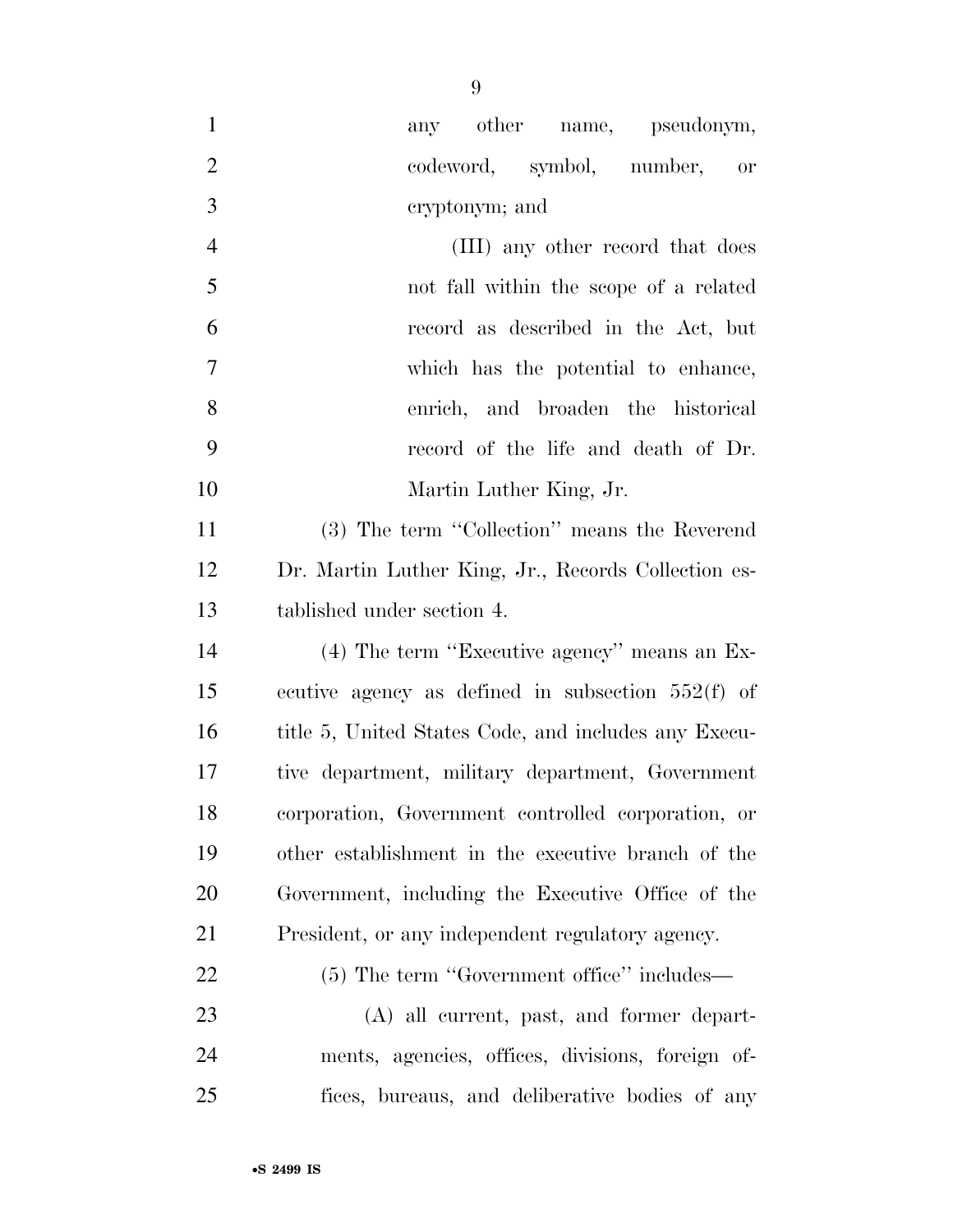| $\mathbf{1}$   | Federal, State, or local government and in-       |
|----------------|---------------------------------------------------|
| $\mathfrak{2}$ | cludes all inter- or intra-agency working groups, |
| 3              | committees, and meetings that possess or cre-     |
| $\overline{4}$ | ated records relating to the life and assassina-  |
| 5              | tion of Dr. Martin Luther King, Jr.; and          |
| 6              | (B) any office of the Federal Government          |
| $\overline{7}$ | that has possession or control of related         |
| 8              | records, including—                               |
| 9              | (i) the House Committee on Adminis-               |
| 10             | tration with regard to the Select Com-            |
| 11             | mittee on Assassinations of the records of        |
| 12             | the House of Representatives;                     |
| 13             | (ii) the Select Committee on Intel-               |
| 14             | ligence of the Senate with regard to              |
| 15             | records of the Senate Select Committee to         |
| 16             | Study Governmental Operations with Re-            |
| 17             | spect to Intelligence Activities and other        |
| 18             | related records;                                  |
| 19             | (iii) the Library of Congress;                    |
| 20             | (iv) the National Archives as custo-              |
| 21             | dian of related records that it has obtained      |
| 22             | or possesses, including the Commission on         |
| 23             | Central Intelligence Agency Activities in         |
| 24             | the United States; and                            |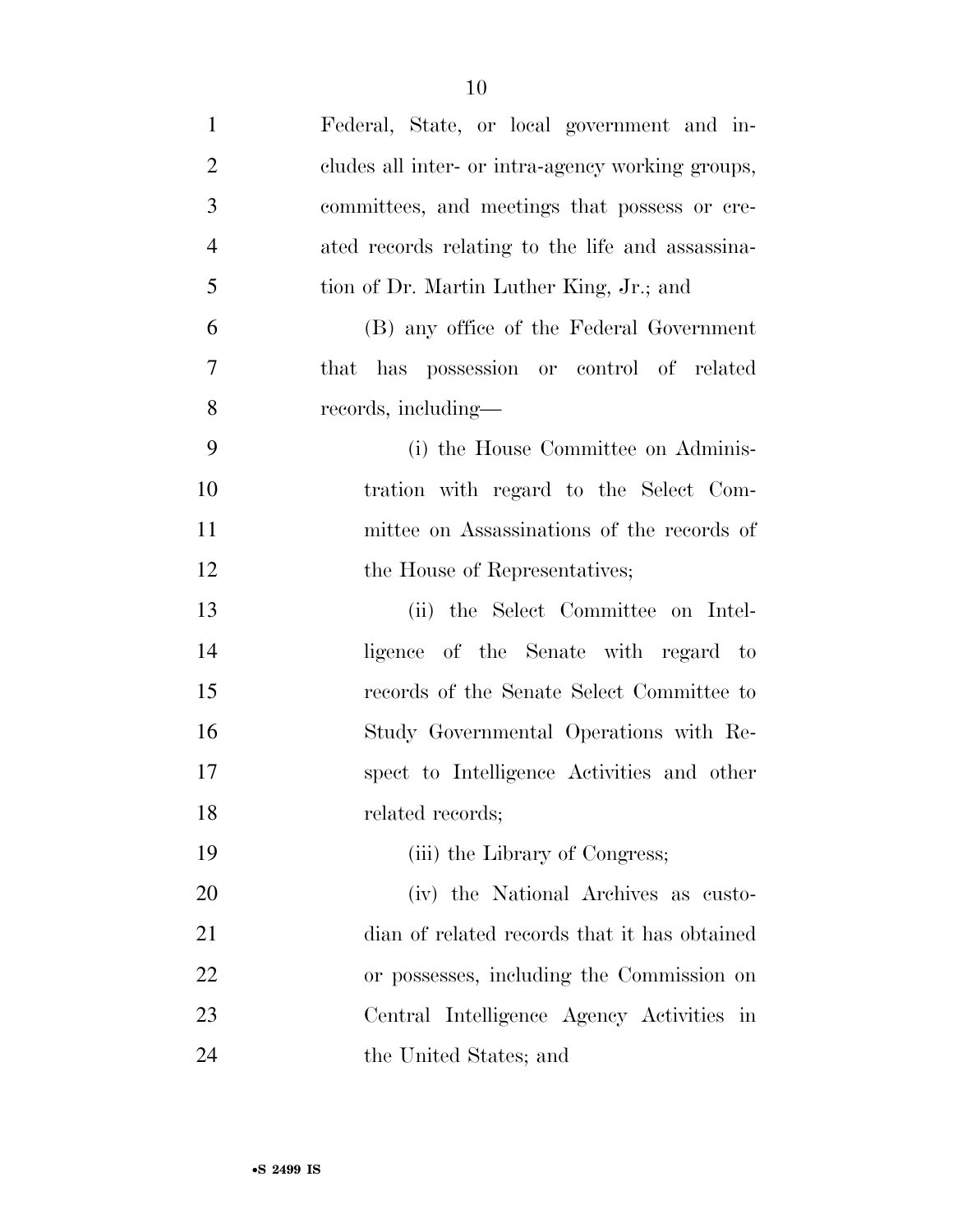| $\mathbf{1}$   | (v) any other executive branch office                  |
|----------------|--------------------------------------------------------|
| $\mathbf{2}$   | or agency, and any independent agency.                 |
| 3              | $(6)$ The term "identification aid" means the          |
| $\overline{4}$ | written description prepared by the Archivist for      |
| 5              | each record as required by section 4.                  |
| 6              | (7) The term "National Archives" means the             |
| $\overline{7}$ | National Archives and all components thereof, in-      |
| 8              | cluding Presidential archival depositories established |
| 9              | under section 2112 of title 44, United States Code.    |
| 10             | (8) The term "official investigation" means the        |
| 11             | reviews of the activities or assassination of Reverend |
| 12             | Dr. Martin Luther King, Jr., conducted by any          |
| 13             | Presidential commission, any authorized congres-       |
| 14             | sional committee, and any Government agency either     |
| 15             | independently, at the request of any Presidential      |
| 16             | commission or congressional committee, or at the re-   |
| 17             | quest of any Government official.                      |
| 18             | $(9)$ The term "originating body" means the Ex-        |
| 19             | ecutive agency, government commission, congres-        |

 sional committee, or other governmental entity that created a record or particular information within a record.

 (10) The term ''public interest'' means the compelling interest in the prompt public disclosure of related records for historical and governmental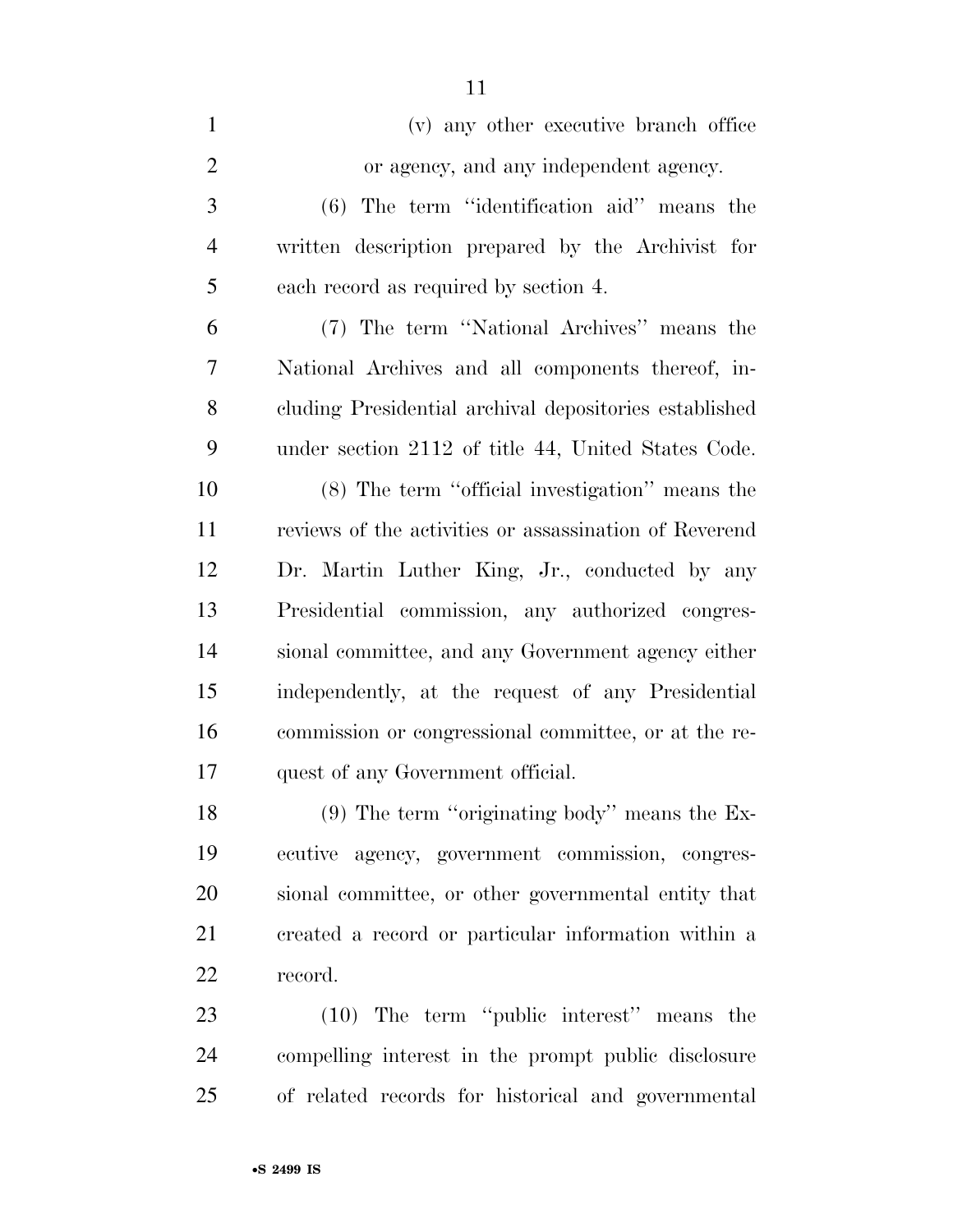purposes and for the purpose of fully informing the American people about the history surrounding the life and assassination of Reverend Dr. Martin Lu- ther King, Jr. (11) The term ''record'' includes a book, paper,

 map, photograph, sound or video recording, machine readable material, computerized, digitized, or elec- tronic information, regardless of the medium on which it is stored, or other documentary material or physical evidence or artifact regardless of its phys-ical form or characteristics.

 (12) The term ''Review Board'' means the Records Review Board established by section 7.

 (13) The term ''third agency'' means a Govern- ment agency that originated a related record that is in the possession of another agency.

 **SEC. 4. REVEREND DR. MARTIN LUTHER KING, JR., RECORDS COLLECTION AT THE NATIONAL ARCHIVES.** 

20 (a) IN GENERAL.—(1) Not later than 60 days after the date of enactment of this Act, the National Archives shall commence establishment of a collection of records to be known as the ''Reverend Dr. Martin Luther King, Jr., Records Collection.'' In so doing, the Archivist shall en-sure the physical integrity and original provenance of all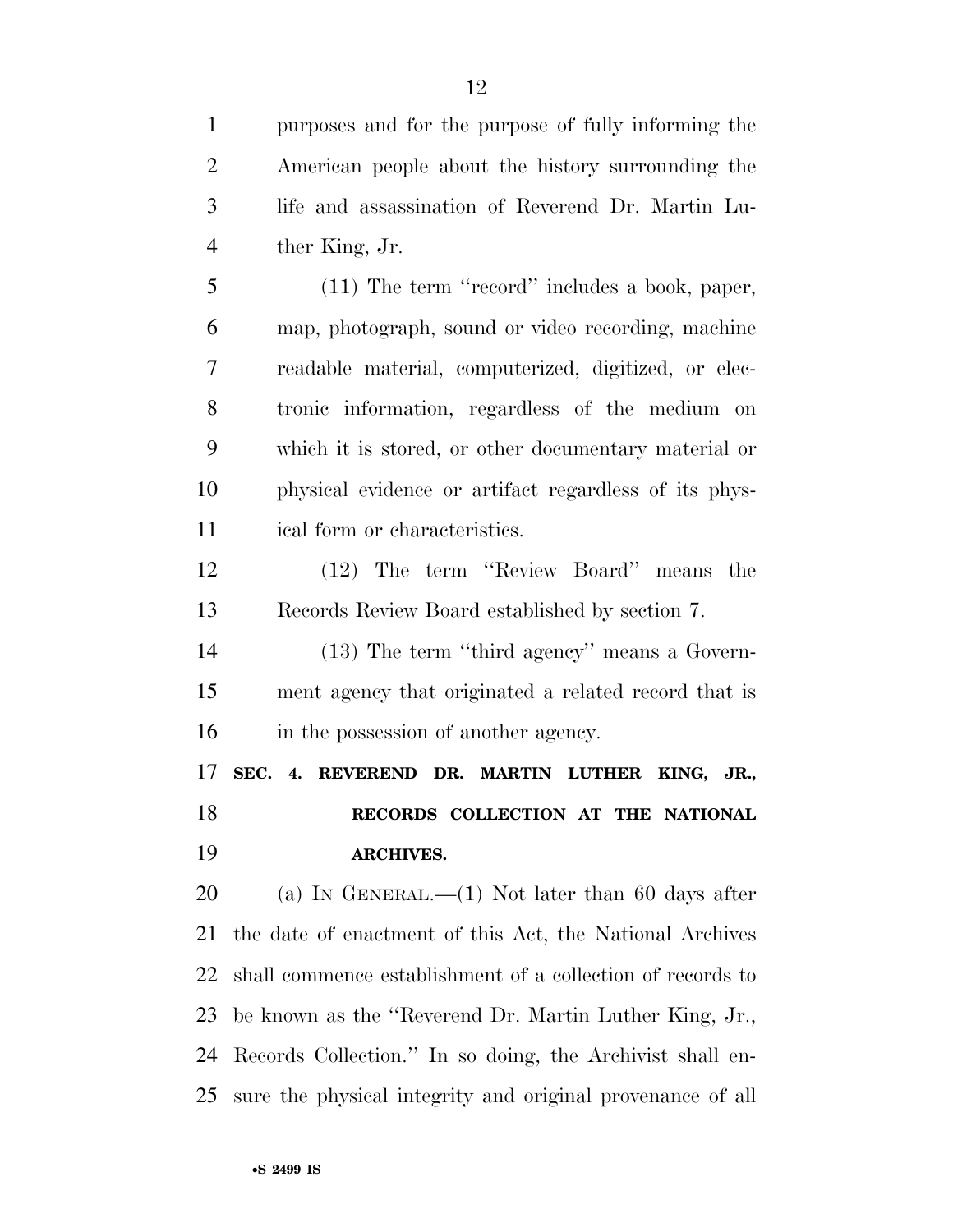| $\mathbf{1}$ | records. The Collection shall consist of originals or record |
|--------------|--------------------------------------------------------------|
| 2            | copies of all Government records relating to the life and    |
| 3            | assassination of Reverend Dr. Martin Luther King, Jr.,       |
| 4            | which shall be transmitted to the National Archives in ac-   |
| 5            | cordance with section 2107 of title 44, United States        |
| 6            | Code. The Archivist shall prepare and publish a subject      |
| 7            | guidebook and index to the collection, including the central |
| 8            | directory described in paragraph $(2)(B)$ , which shall be   |
| 9            | available to the public and searchable electronically.       |
| 10           | (2) The Collection shall include—                            |
| 11           | $(A)$ all related records—                                   |
| 12           | (i) that have been transmitted to the Na-                    |
| 13           | tional Archives or disclosed to the public in an             |
| 14           | unredacted form prior to the date of enactment               |
| 15           | of this Act, or were so transmitted or disclosed             |
| 16           | and reclassified prior to such date of enact-                |
| 17           | ment;                                                        |
| 18           | (ii) that are required to be transmitted to                  |
| 19           | the National Archives;                                       |
| 20           | (iii) the disclosure of which is postponed                   |
| 21           | under this Act; or                                           |
| 22           | (iv) that meets the definition of a related                  |
| 23           | record discovered after termination of the exist-            |
| 24           | ence of the Records Review Board;                            |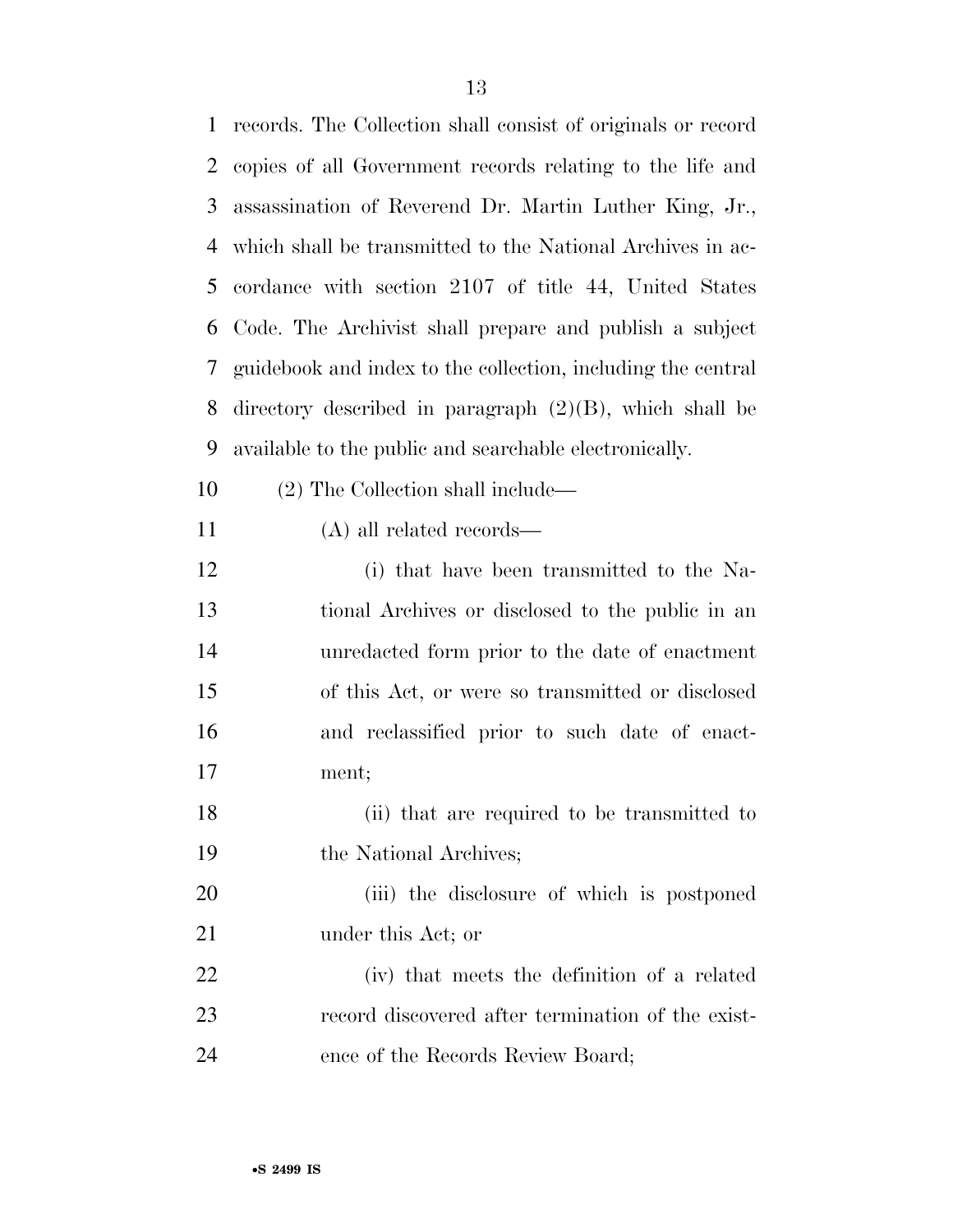(B) a central directory comprised of identifica- tion aids created for each record transmitted to the Archivist under section 5; and (C) all Review Board records as required by this Act. (b) USE OF SECONDARY LOCATION FOR PORTION OF COLLECTION.— (1) IN GENERAL.—The Archivist shall enter into an agreement with an entity outside the Na- tional Archives for the establishment of a secondary location for copies of such portion of the Collection as the Archivist considers appropriate. (2) PROCESS FOR ENTERING INTO AGREE- MENT.—The Archivist shall enter into an agreement under this subsection through the solicitation of pro- posals from public and private institutions of higher education, research institutions, museums, and other archival institutions. (3) CRITERIA FOR SELECTION.—In selecting from the proposals submitted under paragraph (2), the Archivist shall give preference to an entity— (A) with a proven record of archival col-lecting;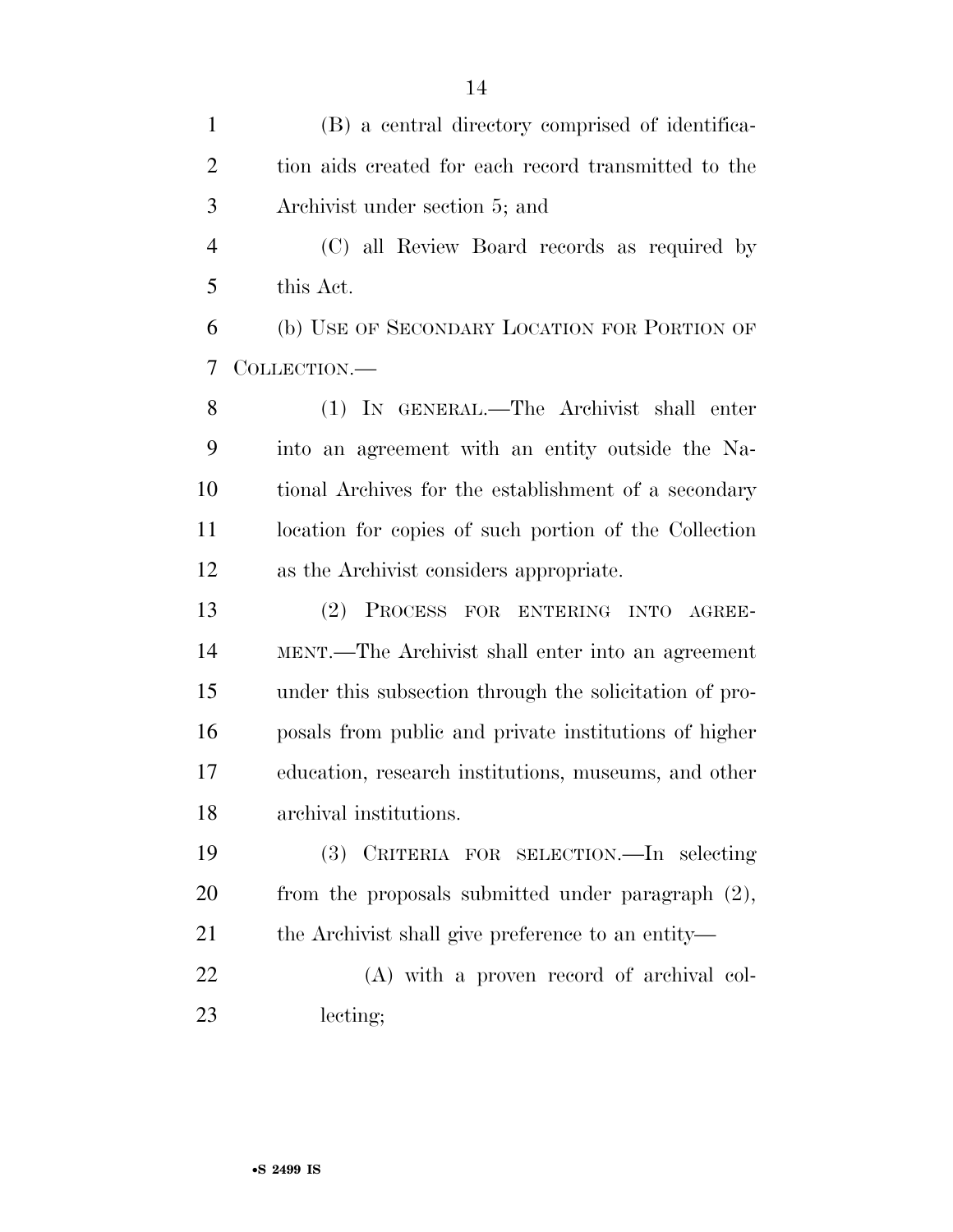| $\mathbf{1}$   | (B) which will provide a maximum level of           |
|----------------|-----------------------------------------------------|
| $\overline{2}$ | public access to copies of the portion of the Col-  |
| 3              | lection involved; and                               |
| $\overline{4}$ | (C) which will encourage continuing study           |
| 5              | and education regarding the life and assassina-     |
| 6              | tion of Dr. Reverend Martin Luther King, Jr.        |
| 7              | (4) TREATMENT OF COLLECTION AT<br>SEC-              |
| 8              | ONDARY LOCATION.—The copies of the portion of       |
| 9              | the Collection maintained at the secondary location |
| 10             | pursuant to this subsection, and the entity respon- |
| 11             | sible for maintaining such copies of the collection |
| 12             | under the agreement under this subsection, shall be |
| 13             | subject to the same terms, conditions, and require- |
| 14             | ments as apply under this Act to the portion of the |

 Collection maintained at the National Archives and the Archivist.

 (c) AVAILABILITY OF COLLECTION AT ARCHIVES AND ELECTRONICALLY.—Each item in the Collection (as de-19 scribed in subsection  $(a)(2)$ , other than an artifact or a record the disclosure of which is postponed under this Act, shall be available to the public for inspection and copying at the National Archives and through an electronic format within 30 days after its transmission to the National Ar-chives.

(d) FEES FOR COPYING.—The Archivist shall—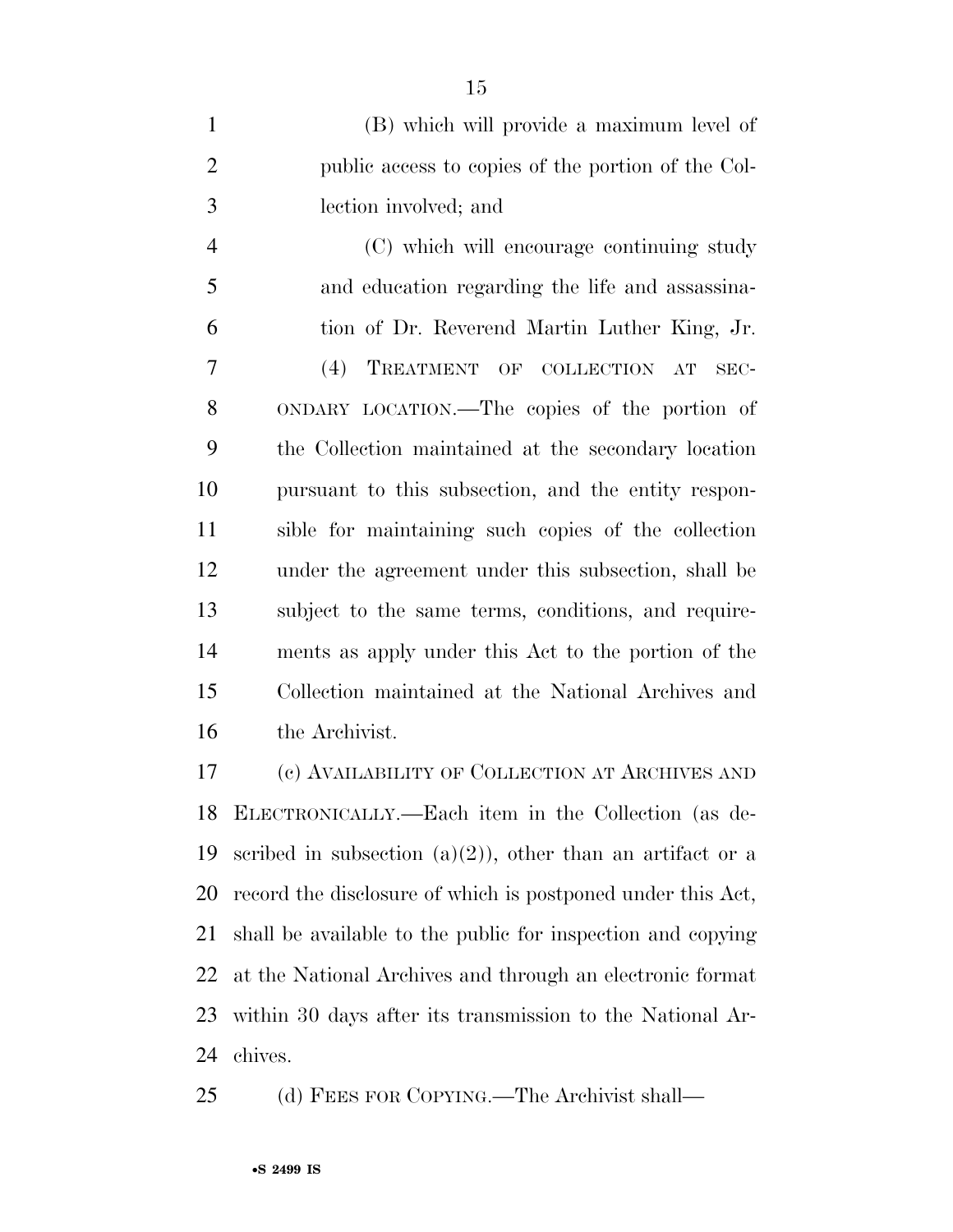(1) charge fees for copying such records; and (2) grant waivers of such fees pursuant to the 3 standards established by section  $552(a)(4)$  of title 5, United States Code.

 (e) ADDITIONAL REQUIREMENTS.—(1) The Collec- tion shall be preserved, protected, archived, and made available to the public at the National Archives.

 (2) Whenever artifacts are included in the Collection, it shall be sufficient to comply with this Act if the public is provided with access to photographs, drawings, or simi- lar materials depicting the artifacts. Additional display, examination, or testing by the public of artifacts in the Collection shall occur if there is a reasonable claim that such examination or testing will reveal aspects of the arti- fact that cannot be determined from such photographs or depictions, and shall occur under the terms and conditions established by the National Archives to ensure their pres-ervation and protection for prosperity.

 (3) The National Archives, in consultation with its Information Security Oversight Office, shall ensure the se- curity of the records in the Collection that qualify for post-ponement of public disclosure pursuant to section 6.

 (f) OVERSIGHT.—The Committee on Government Re- form of the House of Representatives and the Committee on Homeland Security and Governmental Affairs of the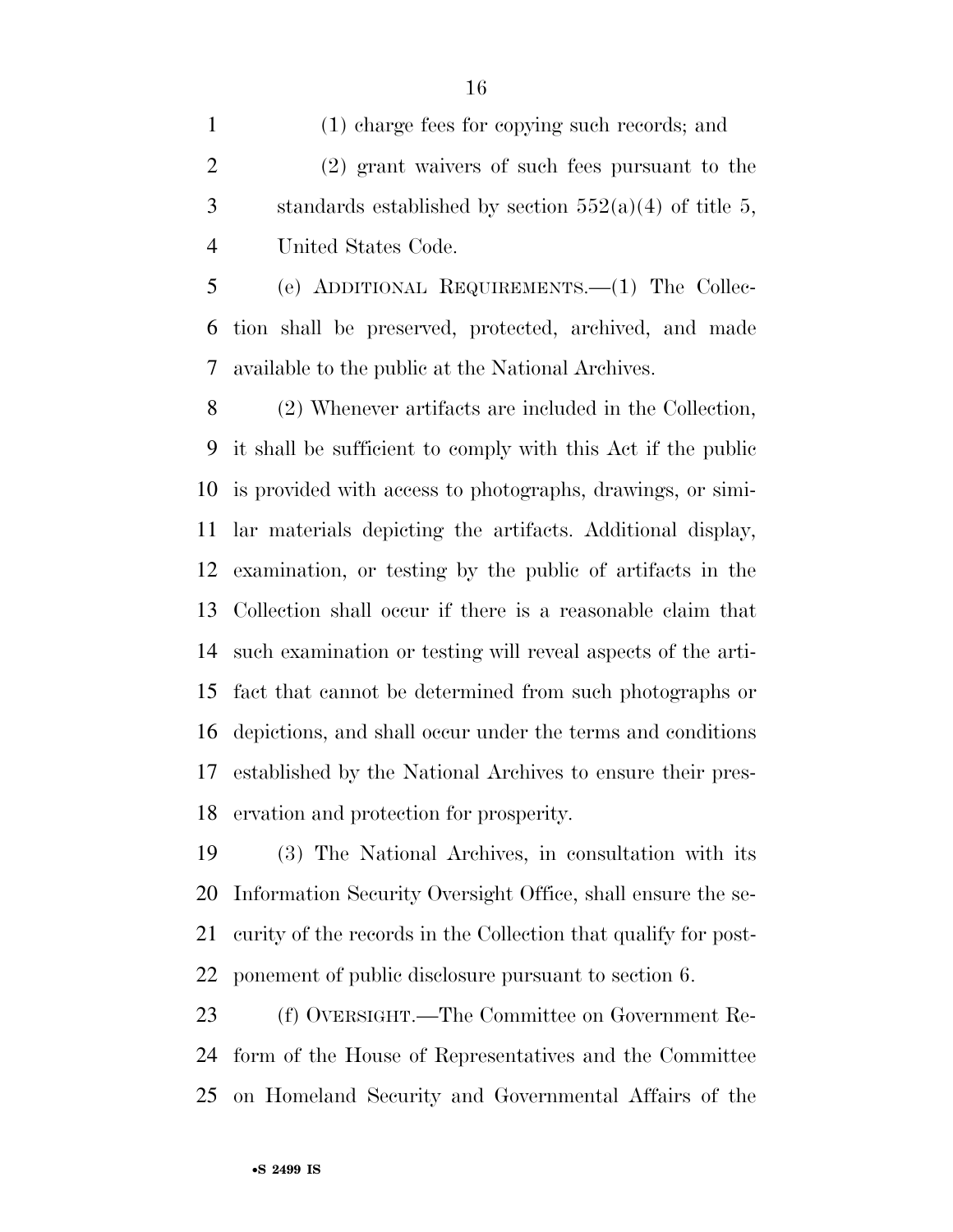| $\mathbf{1}$   | Senate shall have continuing oversight jurisdiction with re- |
|----------------|--------------------------------------------------------------|
| $\overline{2}$ | spect to the Collection and shall conduct biannual hear-     |
| 3              | ings, up to and including the final Archivist determination. |
| $\overline{4}$ | SEC. 5. REVIEW, IDENTIFICATION, TRANSMISSION TO THE          |
| 5              | NATIONAL ARCHIVES, AND PUBLIC DISCLO-                        |
| 6              | SURE OF RELATED RECORDS BY GOVERN-                           |
| 7              | <b>MENT OFFICES.</b>                                         |
| 8              | (a) IN GENERAL.—                                             |
| 9              | (1) PREPARATION FOR REVIEW.—As soon as                       |
| 10             | practicable after the date of enactment of this Act,         |
| 11             | each Government office shall identify and organize           |
| 12             | its records relating to the life and assassination of        |
| 13             | Reverend Dr. Martin Luther King, Jr., and prepare            |
| 14             | them for transmission to the Archivist for inclusion         |
| 15             | in the Collection.                                           |
| 16             | (2) DETERMINATION OF USE OF ORIGINALS OR                     |
| 17             | COPIES.                                                      |
| 18             | (A) For purposes of determining whether                      |
| 19             | originals or copies of related records are to be             |
| 20             | made part of the Collection established under                |
| 21             | this Act, the following shall apply:                         |
| 22             | (i) In the case of papers, maps, and                         |
| 23             | other documentary materials, the Review                      |
| 24             | Board may determine that record copies of                    |
| 25             | Government records, either the signed                        |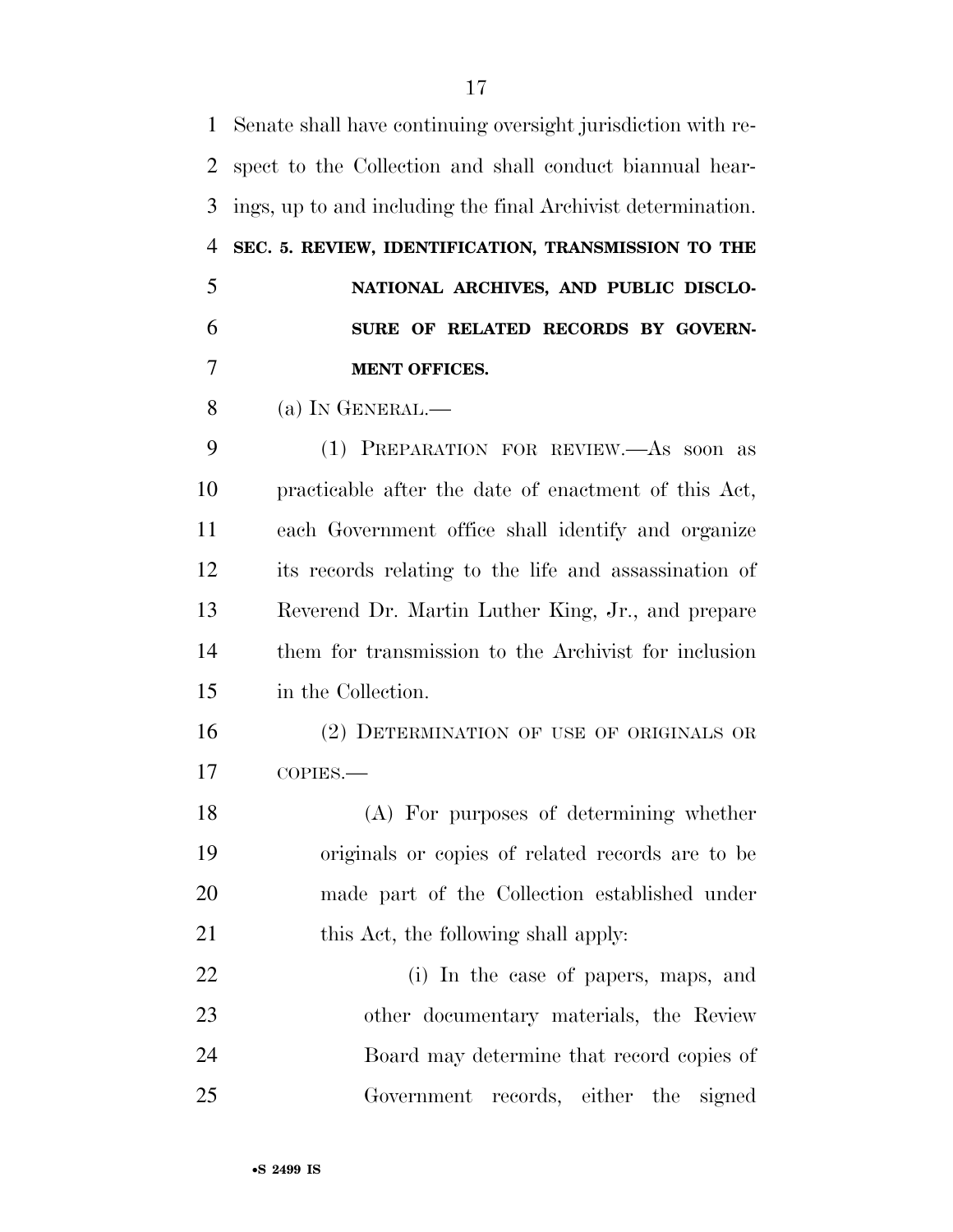| $\mathbf{1}$   | original, original production, or a repro-   |
|----------------|----------------------------------------------|
| $\overline{2}$ | duction that has been treated as the offi-   |
| 3              | cial record maintained to chronicle govern-  |
| $\overline{4}$ | ment functions or activities may be placed   |
| 5              | in the Collection.                           |
| 6              | (ii) In the case of other papers, maps,      |
| 7              | and other documentary material, the Re-      |
| 8              | view Board may determine that a true and     |
| 9              | accurate copy of a record in lieu of the     |
| 10             | original may be placed in the Collection.    |
| 11             | (iii) In the case of photographs, the        |
| 12             | original negative, whenever available (oth-  |
| 13             | erwise the nearest generation print that is  |
| 14             | a true and accurate copy), may be placed     |
| 15             | in the Collection.                           |
| 16             | (iv) In the case of motion pictures,         |
| 17             | camera original, whenever available<br>the   |
| 18             | (otherwise the earliest generation print     |
| 19             | that is a true and accurate copy) may be     |
| 20             | placed in the Collection.                    |
| 21             | (v) In the case of sound and video re-       |
| 22             | cordings, the original recording, whenever   |
| 23             | available (otherwise the earliest generation |
| 24             | copy that is a true and accurate copy) may   |
| 25             | be placed in the Collection.                 |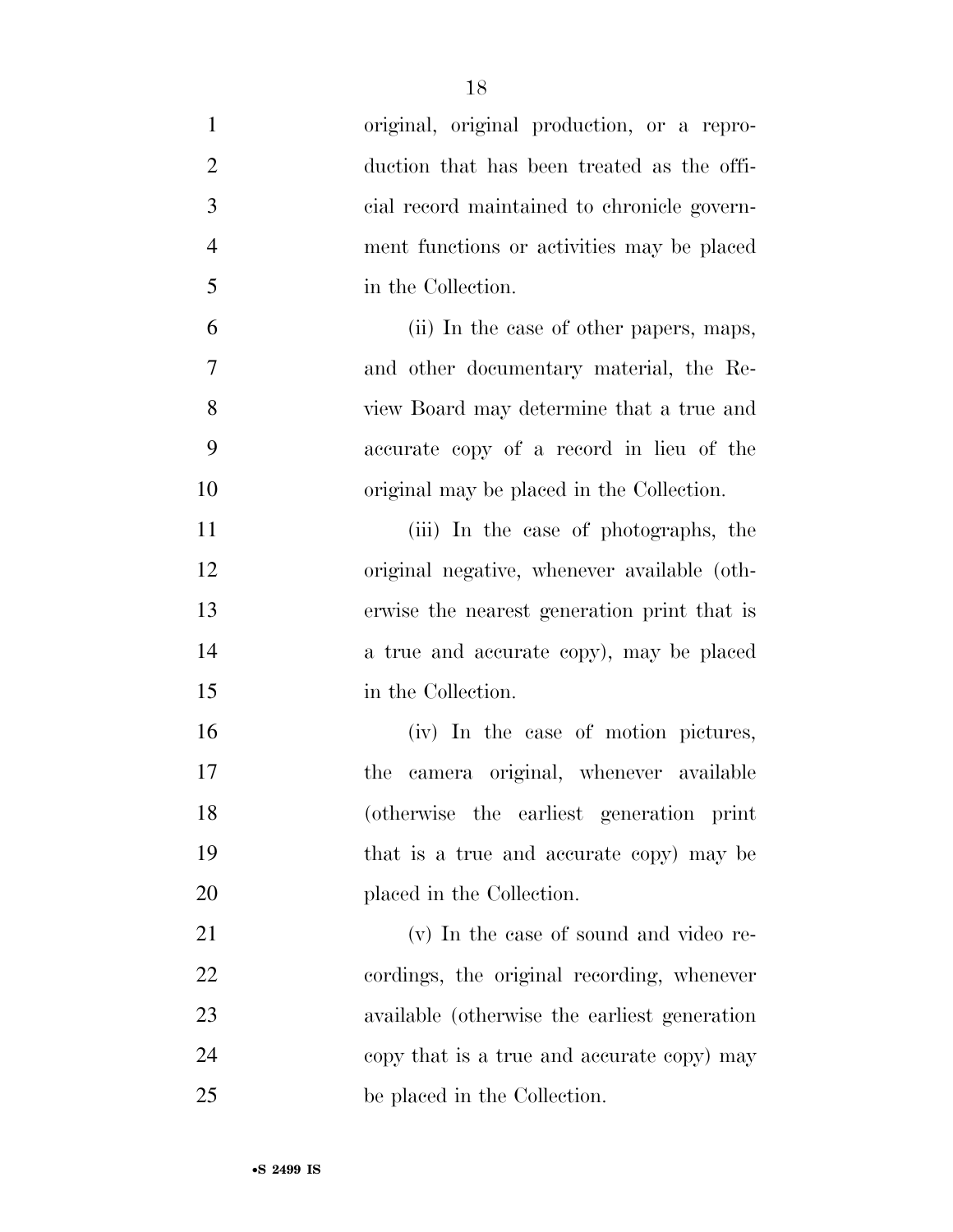| $\mathbf{1}$   | (vi) In the case of machine-readable                 |
|----------------|------------------------------------------------------|
| $\overline{2}$ | information, a true and accurate copy of             |
| 3              | the original (duplicating all information            |
| $\overline{4}$ | contained in the original and in a format            |
| 5              | that permits retrieval of the information)           |
| 6              | may be placed in the Collection.                     |
| 7              | (vii) In the case of artifacts, the origi-           |
| 8              | nal objects themselves shall be placed in            |
| 9              | the Collection.                                      |
| 10             | (B) To the extent records from foreign               |
| 11             | governments are included in the Collection, cop-     |
| 12             | ies of the original records shall be sufficient for  |
| 13             | inclusion in the Collection.                         |
| 14             | (C) In cases where a copy, as defined in             |
| 15             | subparagraph $(D)$ , is authorized by the Review     |
| 16             | Board to be included in the Collection, the Re-      |
| 17             | view Board may require that a copy be certified      |
| 18             | if, in its discretion, it determines a certification |
| 19             | to be necessary to ensure the integrity of the       |
| 20             | Collection. In cases where an original, as de-       |
| 21             | fined in subparagraph $(A)$ , is required for inclu- |
| <u>22</u>      | sion in the Collection, the Review Board may,        |
| 23             | at its discretion, accept the best available copy.   |
| 24             | In such cases that records included in the Col-      |
| 25             | lection, whether originals or copies, contain il-    |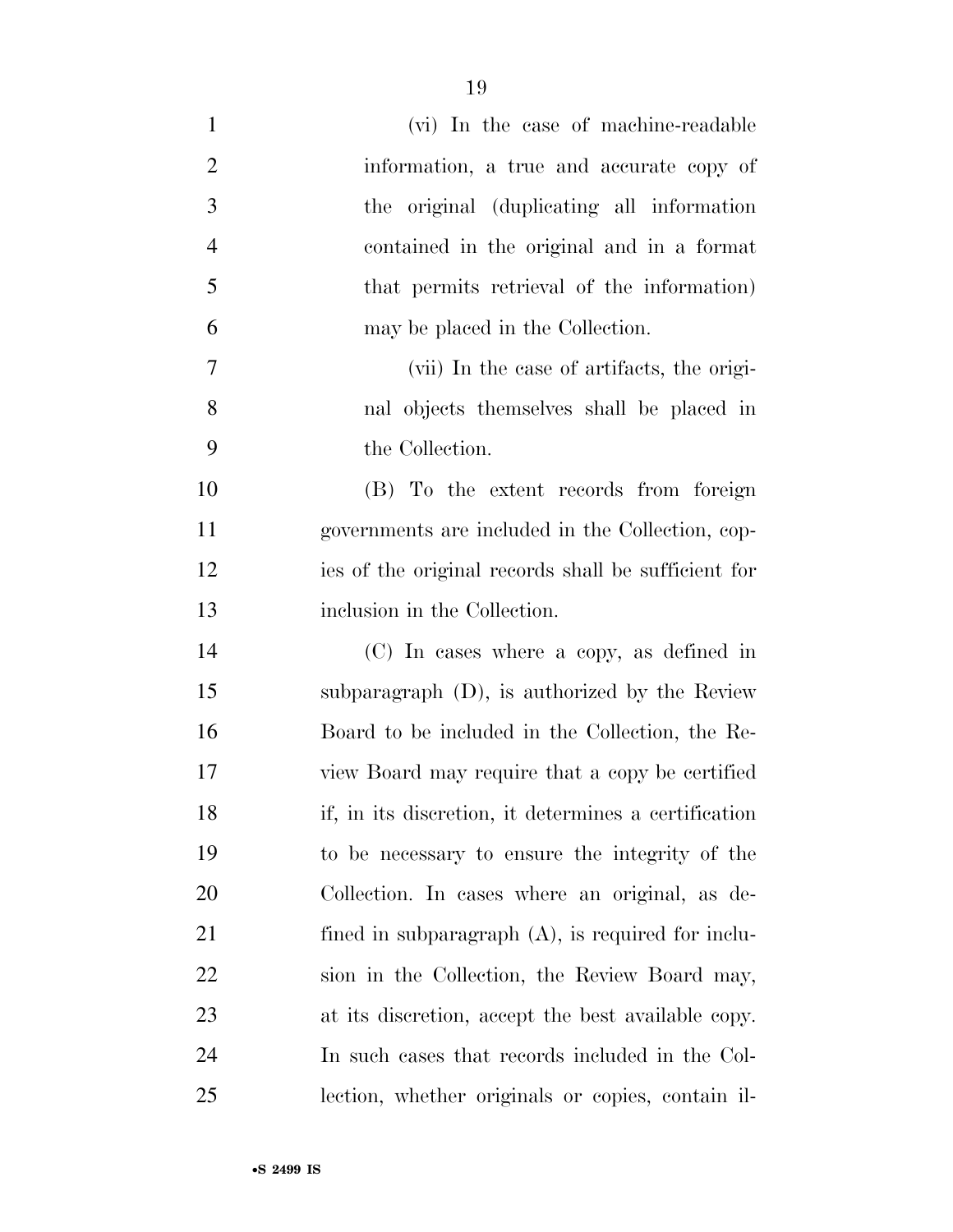| $\mathbf{1}$   | legible portions, such records shall have at-       |
|----------------|-----------------------------------------------------|
| $\overline{2}$ | tached thereto a certified transcription of the il- |
| 3              | legible language to the extent practicable.         |
| $\overline{4}$ | (D) For purposes of implementing this               |
| 5              | Act, the term "copy" means true and accurate        |
| 6              | photocopy duplication by a means appropriate        |
| 7              | to the medium of the original record that pre-      |
| 8              | serves and displays the integrity of the record     |
| 9              | and the information contained in it.                |
| 10             | (E) Nothing in this paragraph shall be in-          |
| 11             | terpreted to suggest that additional copies of      |
| 12             | any related records contained in the Collection     |
| 13             | are not also related records that, at the Review    |
| 14             | Board's discretion, may also be placed in the       |
| 15             | Collection.                                         |
| 16             | (F) Nothing in this paragraph shall be in-          |
| 17             | terpreted to prevent or to preclude copies of any   |
| 18             | electronic related records from being refor-        |
| 19             | matted electronically in order to conform to dif-   |
| 20             | ferent hardware or software requirements of         |
| 21             | audiovisual or machine readable formats if such     |

is the professional judgment of the National Ar-

chives.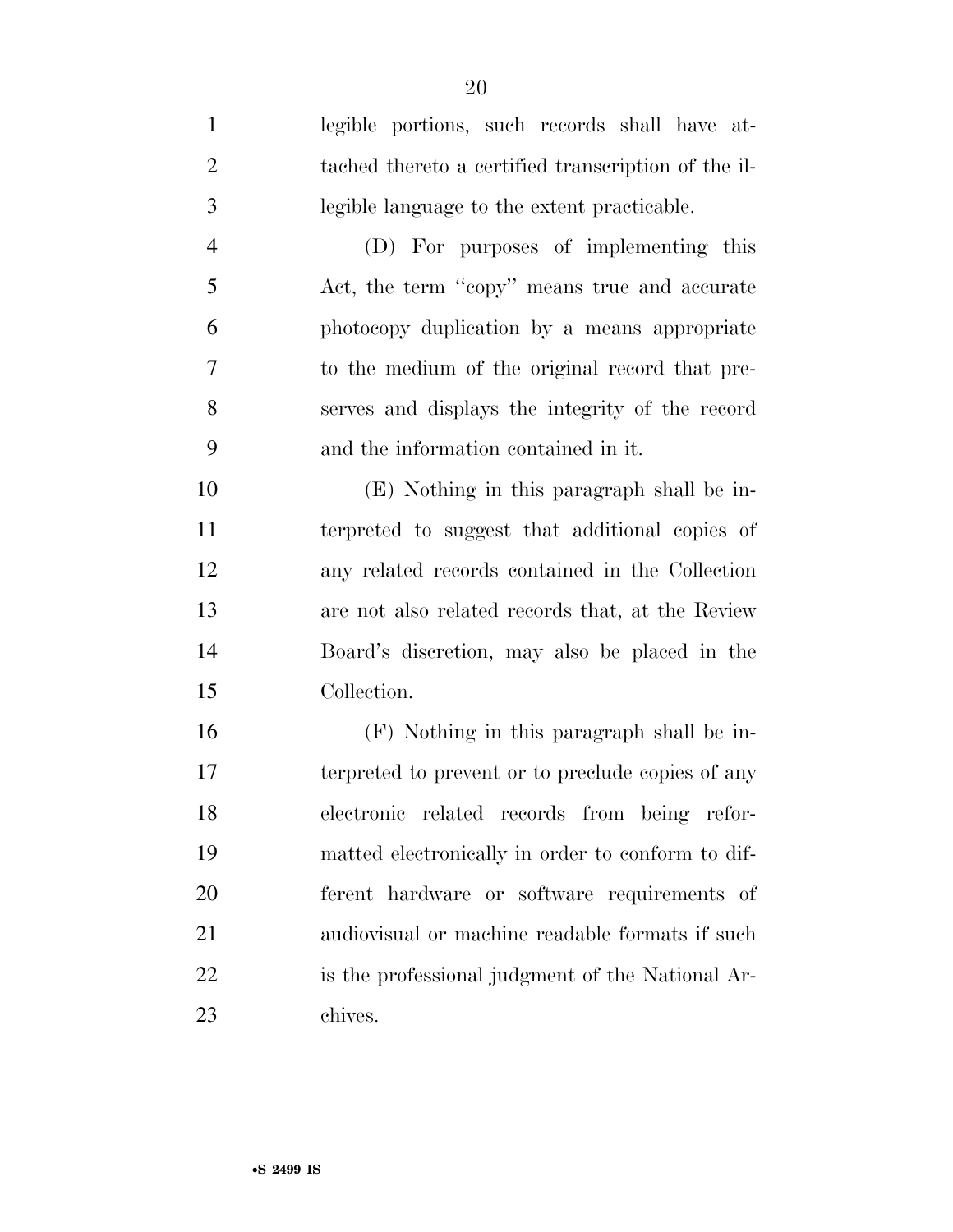(3) RELATED RECORDS.—In carrying out this section, a Government office may not destroy, alter, or mutilate in any way a related record.

(4) PRIOR DISCLOSURE.—

 (A) Except as provided in subparagraph (B), in carrying out this section, a Government office may not withhold, redact, postpone for public disclosure, or reclassify a related record that was made available or disclosed to the pub-lic prior to the date of enactment of this Act.

 (B) For purposes of subparagraph (A), a Government office may withhold names or iden- tifies, consistent with the requirements of sec- tion 6, in a related record created by a person or entity outside government.

 (b) CUSTODY OF RELATED RECORDS PENDING RE- VIEW.—During the review by a Government office and pending review activity by the Review Board, the Govern- ment office shall retain custody of its related records for purposes of preservation, security, and efficiency, unless—

 (1) the Review Board requires the physical transfer of records for purposes of conducting an independent and impartial review;

 (2) transfer is necessary for an administrative hearing or other Review Board function;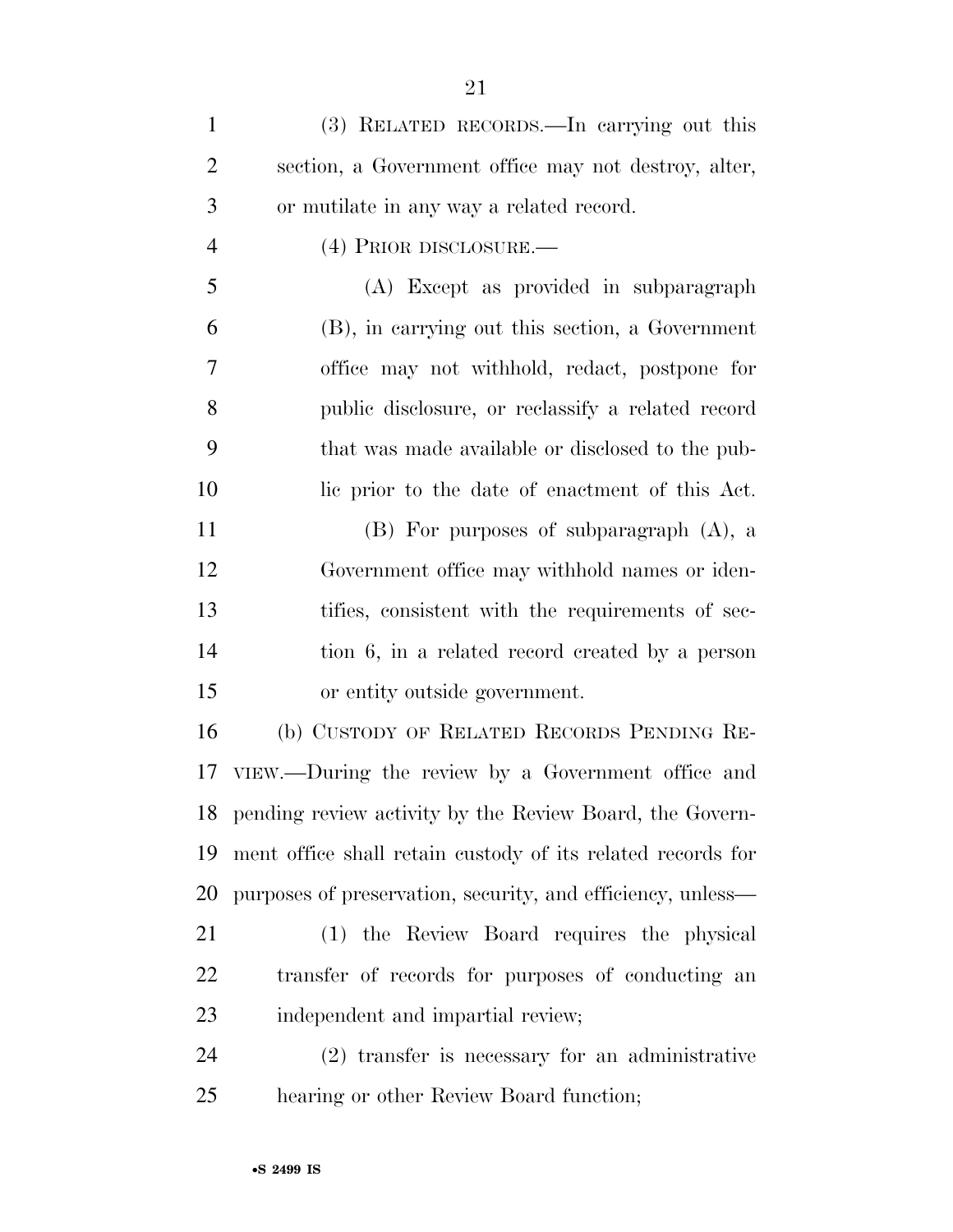| $\mathbf{1}$   | $(3)$ it is a third agency record described in sub-    |
|----------------|--------------------------------------------------------|
| $\overline{2}$ | section (c) $(2)(C)$ ; or                              |
| 3              | $(4)$ any other records are transferred to the Ar-     |
| $\overline{4}$ | chives for public disclosure.                          |
| 5              | $(c)$ REVIEW.—                                         |
| 6              | (1) IN GENERAL.—Not later than 180 days                |
| 7              | after the date of enactment of this Act, each Gov-     |
| 8              | ernment office shall review each related record in its |
| 9              | custody or possession in accordance with paragraph     |
| 10             | (2).                                                   |
| 11             | (2) RELATED RECORDS.—In carrying out para-             |
| 12             | $graph(1)$ , a Government office shall—                |
| 13             | (A) determine which of its records are re-             |
| 14             | lated records;                                         |
| 15             | (B) determine which of its related records             |
| 16             | have been officially disclosed or publicly avail-      |
| 17             | able in a complete and unredacted form;                |
| 18             | $(C)(i)$ determine which of its related                |
| 19             | records, or particular information contained in        |
| 20             | such a record, was created by a third agency or        |
| 21             | by another Government office; and                      |
| 22             | (ii) transmit to a third agency or other               |
| 23             | Government office those records, or particular         |
| 24             | information contained in those records, or com-        |
| 25             | plete and accurate copies thereof;                     |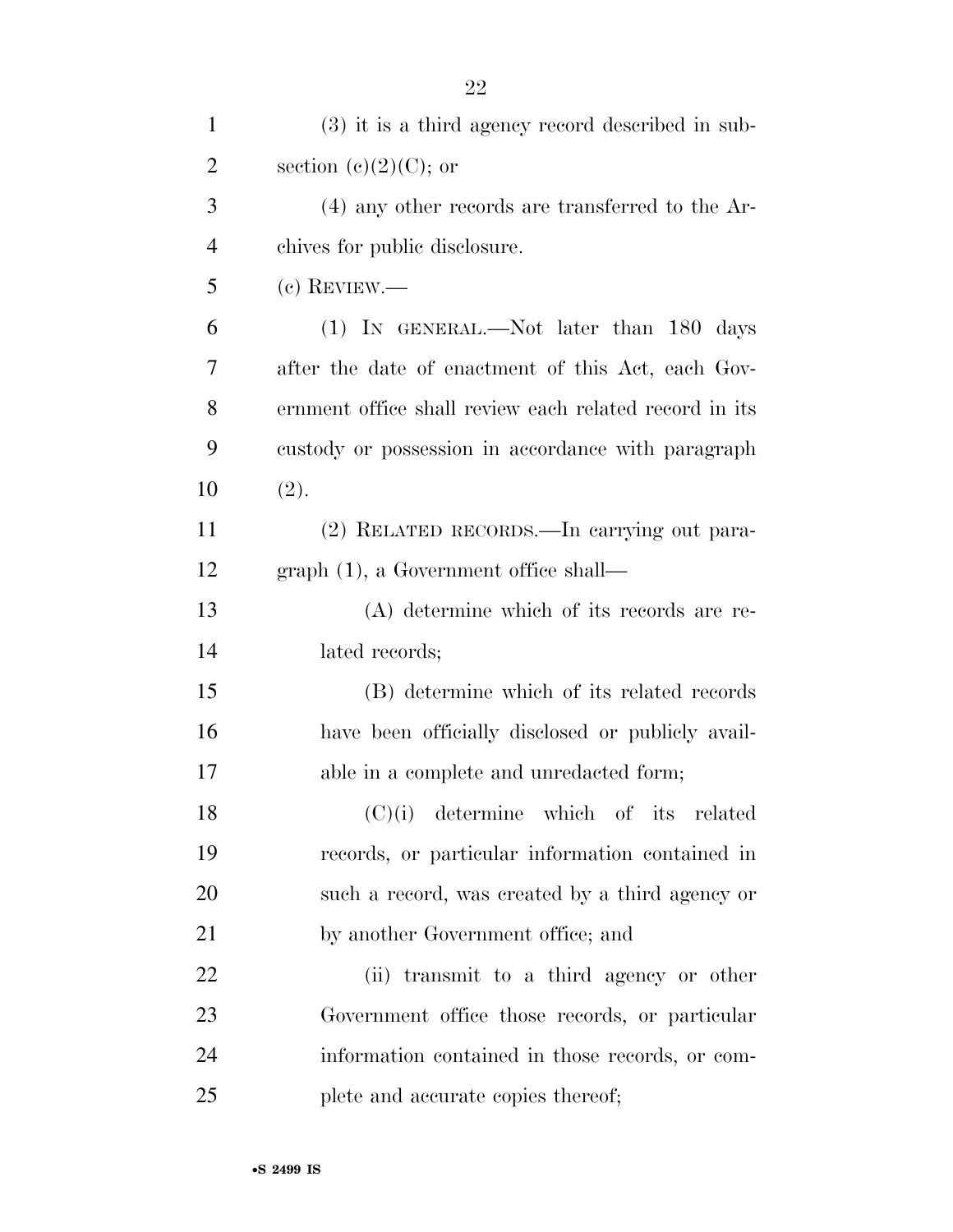| $\mathbf{1}$   | $(D)(i)$ determine whether its related           |
|----------------|--------------------------------------------------|
| $\overline{2}$ | records or particular information in related     |
| 3              | records are covered by the standards for post-   |
| $\overline{4}$ | ponement of public disclosure under this Act;    |
| 5              | and                                              |
| 6              | (ii) specify on the identification aid re-       |
| 7              | quired by subsection (d) the applicable post-    |
| 8              | ponement provision contained in section 6;       |
| 9              | (E) organize and make available to the Re-       |
| 10             | view Board all related records identified under  |
| 11             | subparagraph (D) the public disclosure of which  |
| 12             | in whole or in part may be postponed under       |
| 13             | this Act;                                        |
| 14             | (F) organize and make available to the Re-       |
| 15             | view Board any record concerning which the of-   |
| 16             | fice has any uncertainty as to whether the       |
| 17             | record is a related record governed by this Act; |
| 18             | $(G)$ give priority to —                         |
| 19             | the identification, review, and<br>(i)           |
| 20             | transmission of all related records publicly     |
| 21             | available or disclosed as of the date of en-     |
| 22             | actment of this Act in a redacted or edited      |
| 23             | form; and                                        |
| 24             | (ii) the identification, review, and             |
| 25             | transmission, under the standards for post-      |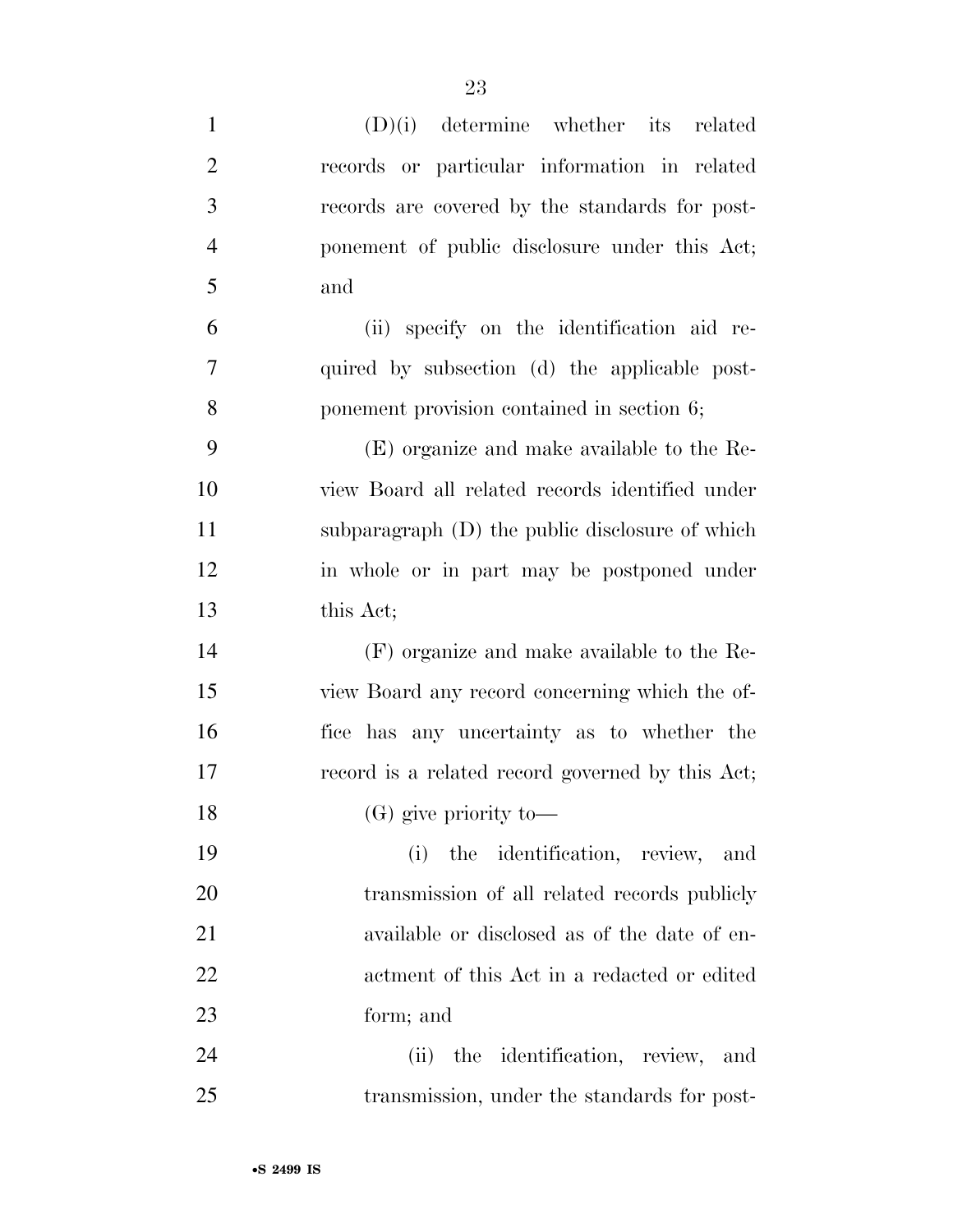| $\mathbf{1}$   | ponement set forth in this Act, of related      |
|----------------|-------------------------------------------------|
| $\overline{c}$ | records that on the date of enactment of        |
| 3              | this Act are the subject of litigation under    |
| $\overline{4}$ | section 552 of title 5, United States Code;     |
| 5              | and                                             |
| 6              | (H) make available to the Review Board          |
| 7              | any additional information and records that the |
| 8              | Review Board has reason to believe it requires  |
| 9              | for conducting a review under this Act, includ- |
| 10             | ing the following:                              |
| 11             | (i) All training manuals, instructional         |
| 12             | materials and guidelines created or used by     |
| 13             | the Government office in furtherance of its     |
| 14             | review of related records.                      |
| 15             | (ii) All records, lists, and documents          |
| 16             | describing the procedure by which the of-       |
| 17             | fice identified or selected related records     |
| 18             | for review.                                     |
| 19             | (iii) Organizational charts of the of-          |
| 20             | fice.                                           |
| 21             | (iv) Records necessary and sufficient           |
| 22             | to describe the office's—                       |
| 23             | (I) records policies and schedules;             |
| 24             | (II) filing systems and organiza-               |
| 25             | tion;                                           |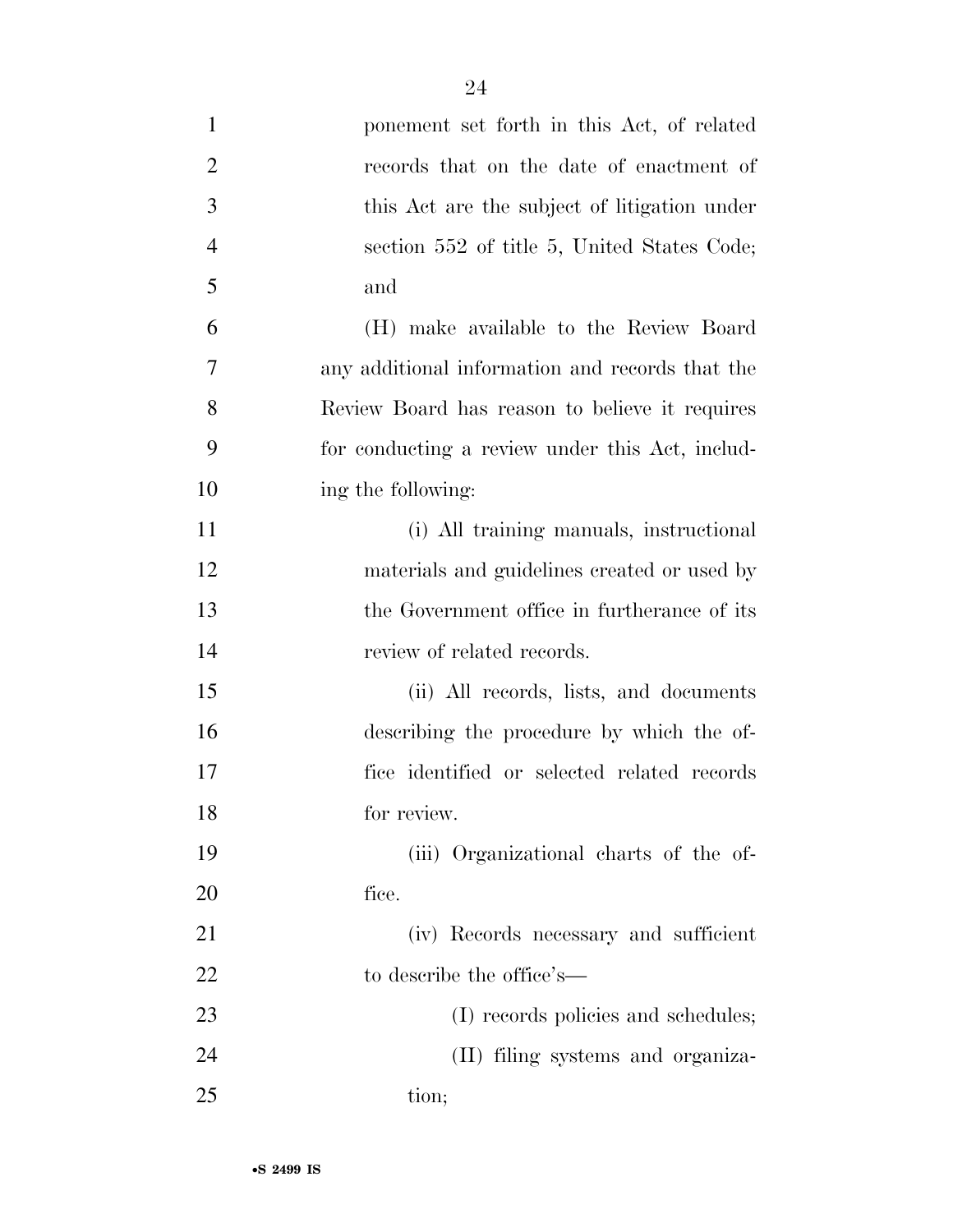| $\mathbf{1}$   | (III) storage facilities and loca-                    |
|----------------|-------------------------------------------------------|
| $\overline{2}$ | tions;                                                |
| 3              | (IV) indexing symbols, marks,                         |
| $\overline{4}$ | codes, instructions, guidelines, meth-                |
| 5              | ods, and procedures; and                              |
| 6              | (V) search methods and proce-                         |
| $\overline{7}$ | dures used in the performance of the                  |
| 8              | duties of the office under this Act.                  |
| 9              | (v) Reclassification to a higher level,               |
| 10             | transfer, destruction, or other information           |
| 11             | (e.g., the ft) regarding the status of related        |
| 12             | records.                                              |
| 13             | (3) ARCHIVAL DEPOSITORIES.—The Director of            |
| 14             | each archival depository established under section    |
| 15             | 2112 of title 44, United States Code, shall have as   |
| 16             | a priority the expedited review for public disclosure |
| 17             | of related records in the possession and custody of   |
| 18             | the depository, and shall make such records available |
| 19             | to the Review Board as required by this Act.          |
| 20             | (d) IDENTIFICATION AIDS.—                             |
| 21             | $(1)$ In GENERAL.—                                    |
| 22             | (A) STANDARD FORM.—Not later than 45                  |
| 23             | days after the date of enactment of this Act,         |
| 24             | the Archivist, in consultation with the appro-        |
| 25             | priate Government offices, shall prepare and          |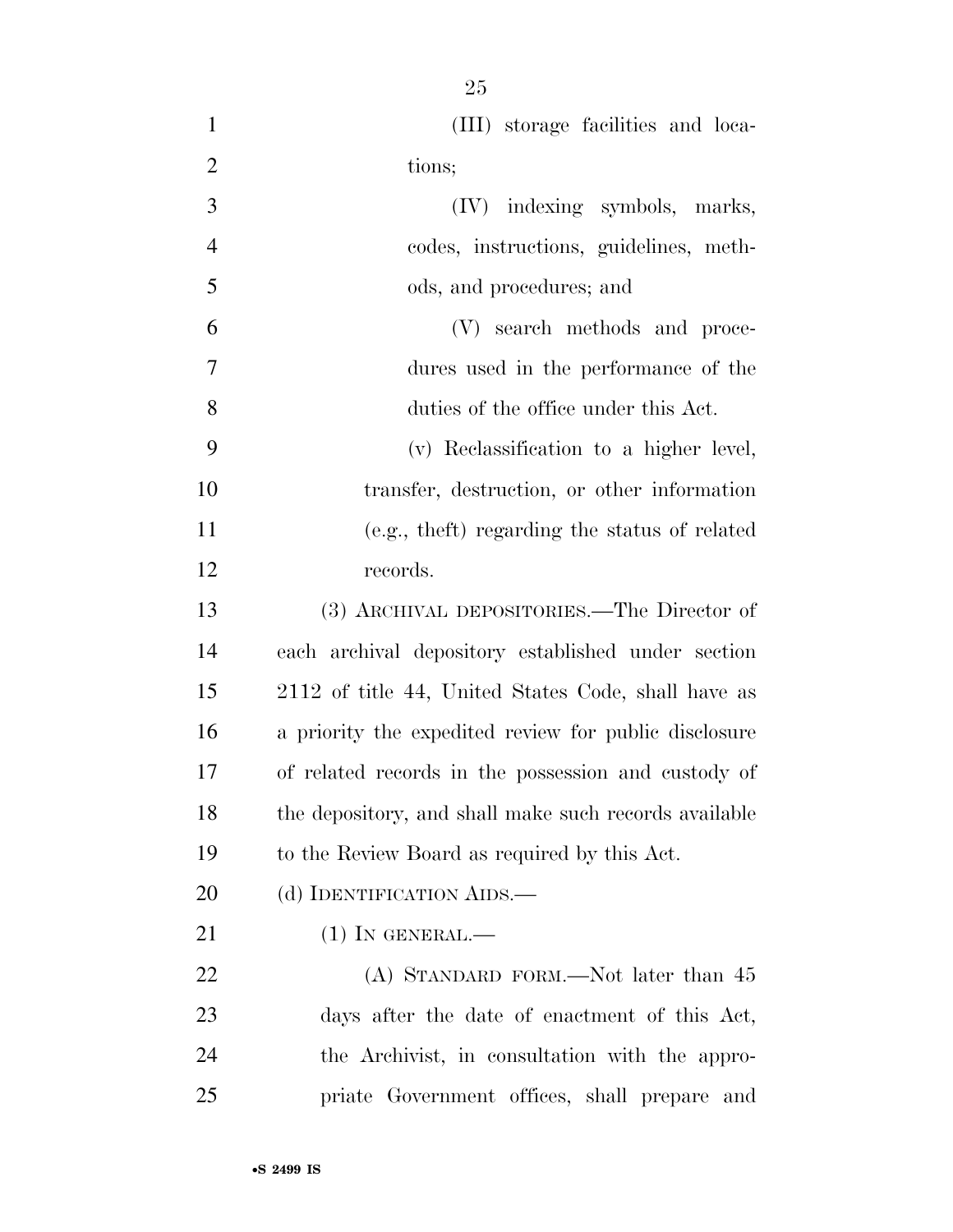| $\mathbf{1}$   | make available to all Government offices a            |
|----------------|-------------------------------------------------------|
| $\overline{2}$ | standard form of identification or finding aid        |
| 3              | for use with each related record subject to re-       |
| $\overline{4}$ | view under this Act.                                  |
| 5              | UNIFORM SYSTEM.—The Archivist<br>(B)                  |
| 6              | shall ensure that the identification aid program      |
| 7              | is established in such a manner as to result in       |
| 8              | the creation of a uniform system of electronic        |
| 9              | records by Government offices that are compat-        |
| 10             | ible with each other and which shall be made          |
| 11             | publicly available and searchable electronically.     |
| 12             | (2) PRINTED COPIES.—Upon completion of an             |
| 13             | identification aid by the Archivist, a Government of- |
| 14             | fice shall-                                           |
| 15             | (A) attach a printed copy to the record it            |
| 16             | describes;                                            |
| 17             | (B) transmit to the Review Board a print-             |
| 18             | ed copy; and                                          |
| 19             | (C) attach a printed copy to each related             |
| 20             | record it describes when it is transmitted to the     |
| 21             | Archivist.                                            |
| 22             | (3) PUBLICLY AVAILABLE RECORDS.—Related               |
| 23             | records which are in the possession of the National   |
| 24             | Archives on the date of enactment of this Act, and    |
| 25             | which have been publicly available in their entirety  |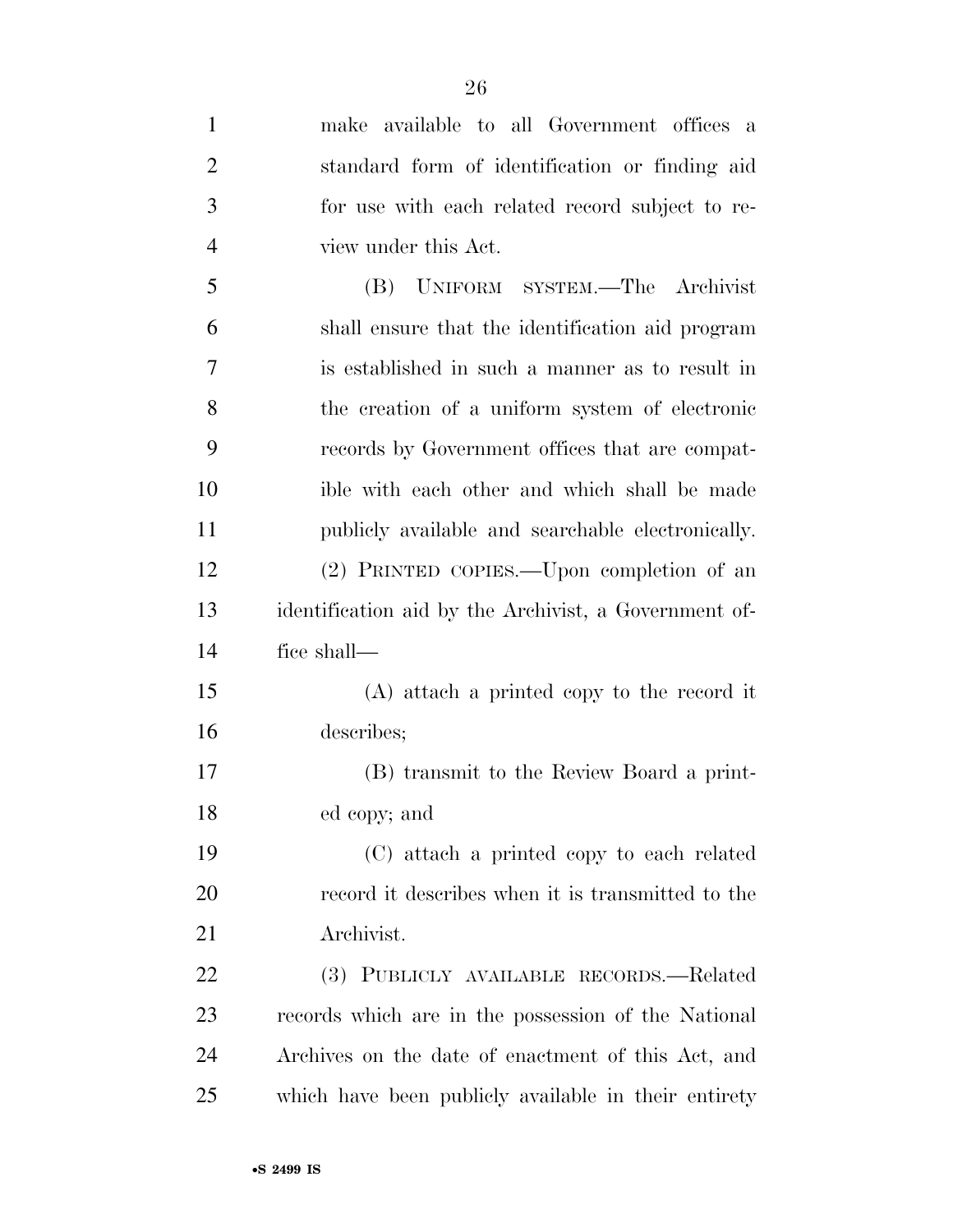without redaction, shall be made available in the Collection without any additional review by the Re- view Board or another authorized office under this Act.

 (e) TRANSMISSION TO THE NATIONAL ARCHIVES.— Each Government office shall—

 (1) transmit to the Archivist, and make imme- diately available to the public, all related records that can be publicly disclosed, including those that are publicly available on the date of enactment of this Act, without any redaction, adjustment, or with-holding under the standards of this Act; and

 (2) transmit to the Archivist upon approval for postponement by the Review Board or upon comple- tion of other action authorized by this Act, all re- lated records the public disclosure of which has been postponed, in whole or in part, under the standards of this Act, to become part of the protected Collec-tion.

 (f) RECORD AVAILABILITY.—Executive branch agen-cies shall—

(1) charge fees for copying related records;

 (2) grant waivers of such fees pursuant to the 24 standards established by section  $552(a)(4)$  of title 5, United States Code;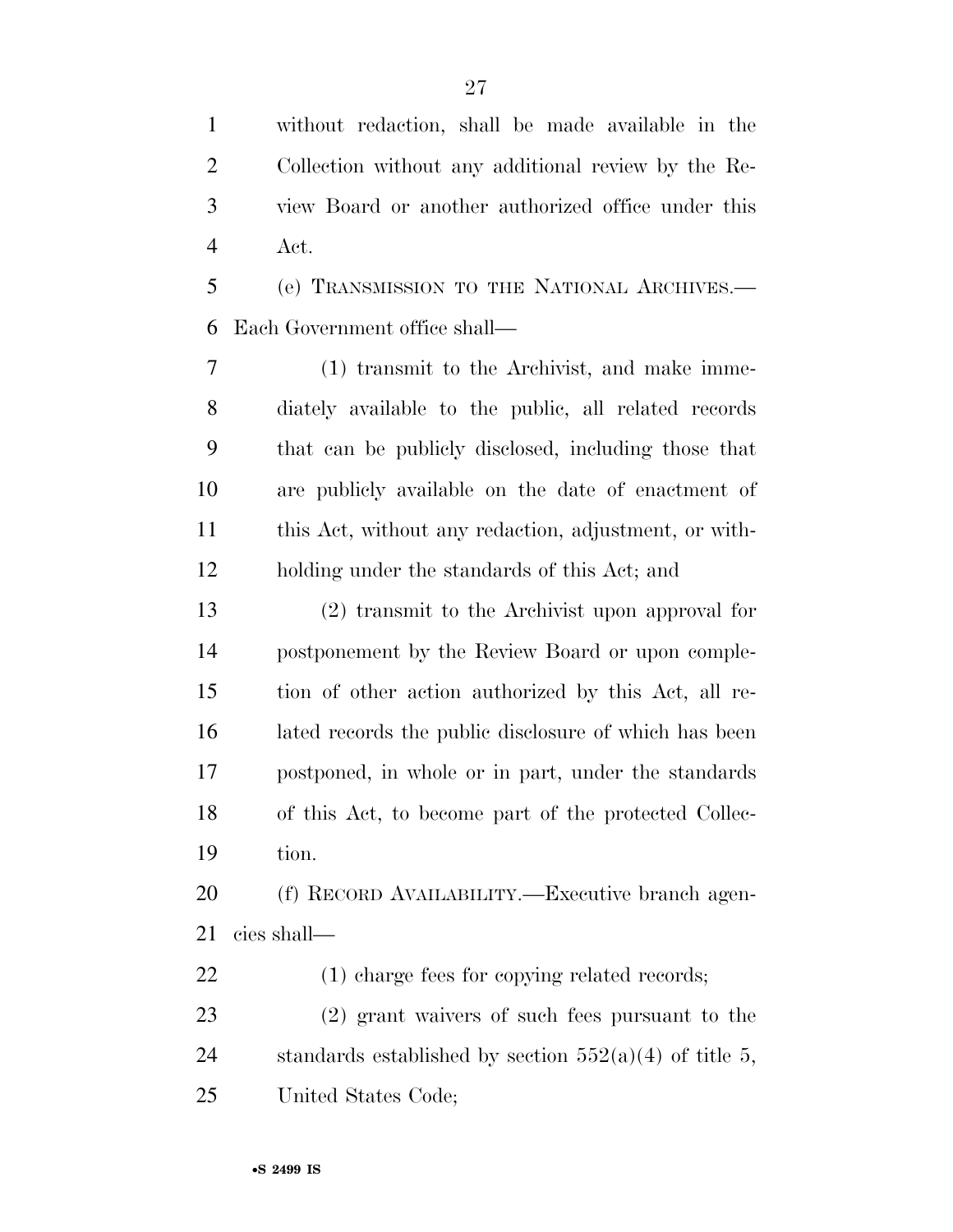(3) permit, when not deemed a risk by the Board, the use of personal copying devices, includ- ing, but not limited to portable scanners, digital cameras, and the like; and

 (4) make available to the public electronic versions of related records, identification aids, and indexes.

## **SEC. 6. POSTPONEMENT OF PUBLIC DISCLOSURE OF RECORDS.**

 (a) GROUNDS FOR POSTPONEMENT.—Disclosure of related records or particular information in related records to the public may be postponed subject to the limitations of this Act if there is clear and convincing evidence that—

 (1) the threat, as of the time the postponement decision is made, to the military defense, intelligence operations, or conduct of foreign relations of the United States posed by the public disclosure of the related record is of such gravity that it outweighs the public interest, and such public disclosure would reveal—

 (A) a living intelligence agent whose iden-22 tity currently requires protection;

 (B) an intelligence source or method which is currently utilized, or reasonably expected to be utilized, by the United States Government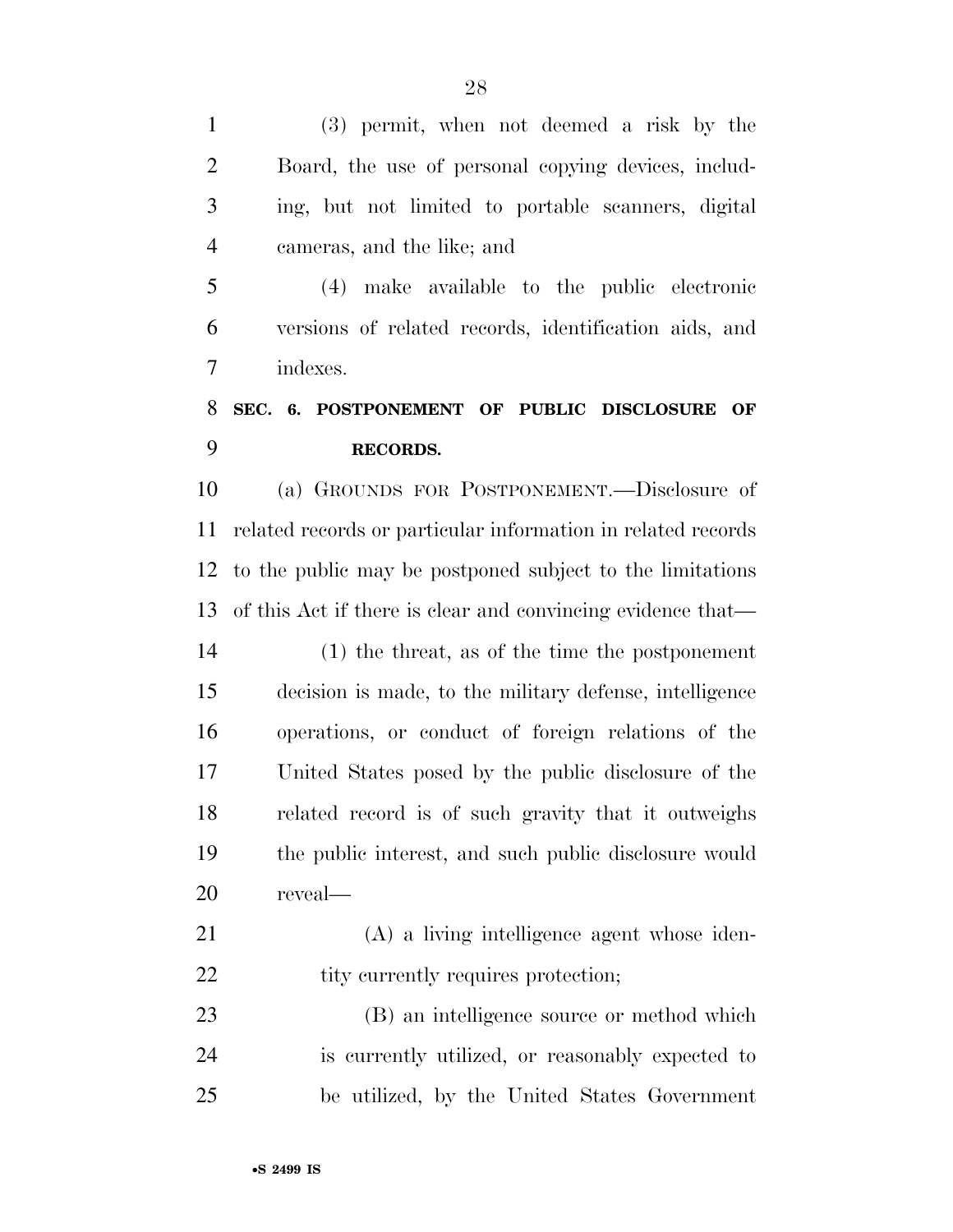and which has not been officially disclosed, the disclosure of which would interfere with the conduct of intelligence activities; or (C) any other matter currently relating to the military defense, intelligence operations, or conduct of foreign relations of the United States, the disclosure of which would demon- strably impair the national security of the United States; (2) the public disclosure of the related record would reveal the name or identity of a living person who provided confidential information to the United States and would pose a substantial risk of harm to that person; (3) the public disclosure of the related record could reasonably be expected to constitute an unwar- ranted invasion of a living person's personal privacy, and that invasion of privacy is so substantial that it outweighs the public interest; or (4) the public disclosure of the related record would compromise the existence of an understanding of confidentiality currently requiring protection be- tween a Government agent and a living cooperating individual or a foreign government, and public dis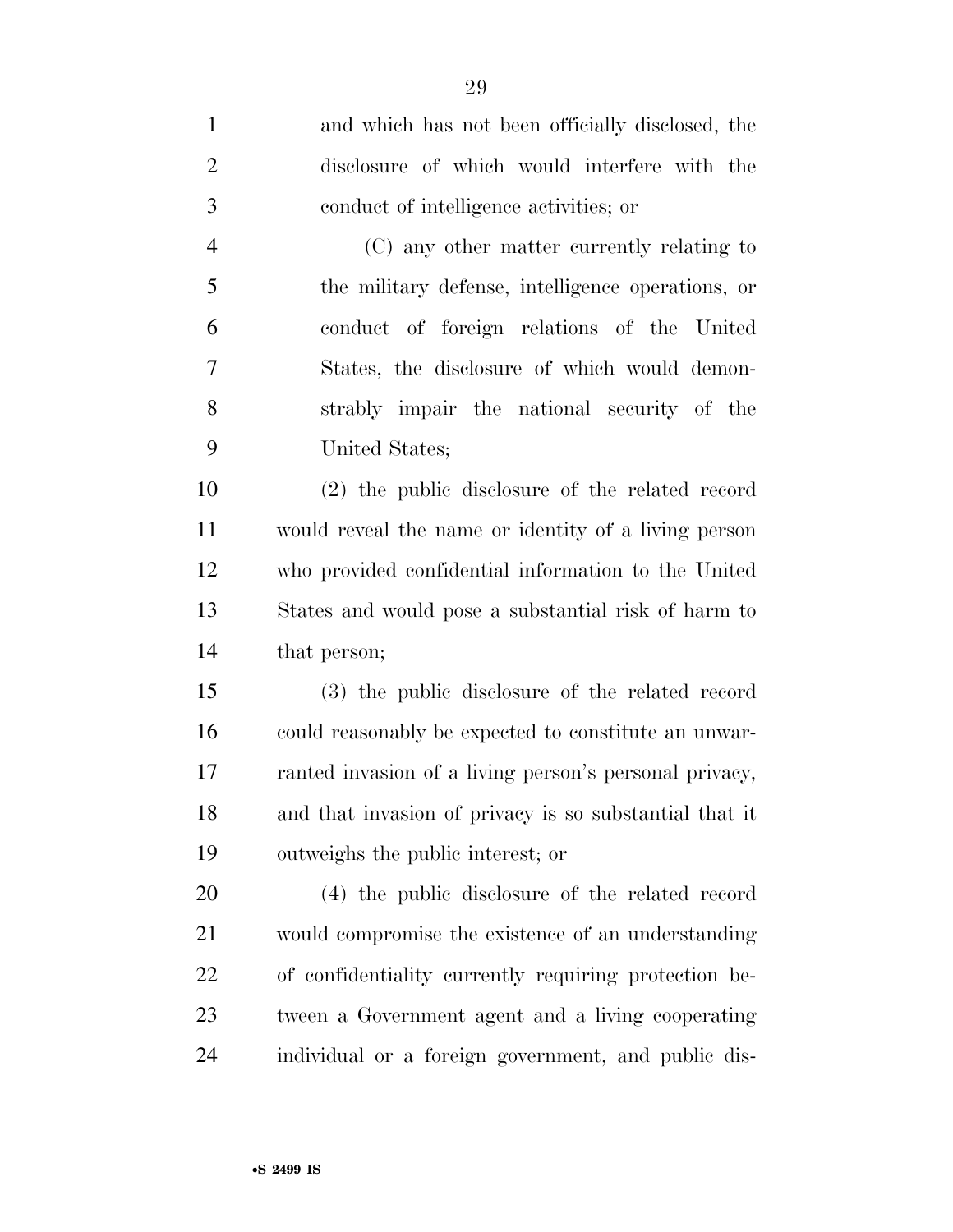closure would be so harmful that it outweighs the public interest.

 (b) CUSTODY OF POSTPONED RELATED RECORDS.— A related record the public disclosure of which has been postponed shall, pending transmission to the Archivist, be held for reasons of security and preservation by the origi- nating body until such time as the information security program has been established at the National Archives as 9 required by section  $4(e)(2)$ .

 (c) ANNUAL REVIEW OF POSTPONED RELATED RECORDS.—(1) All postponed or redacted records shall be reviewed annually by the originating agency and the Ar- chivist consistent with the recommendations of the Review 14 Board under section  $9(e)(3)(B)$ .

 (2) An annual review shall address the public disclo- sure of additional related records in the Collection. Any related records discovered since the preceding annual re- view in possession of any Federal, State, or local agency, Government office, organization, or person shall be added to the Collection, and the annual review also shall address the public disclosure of such records under the standard of this Act.

 (3) All postponed related records determined to re- quire continued postponement shall require an unclassified written description of the record and the reason for such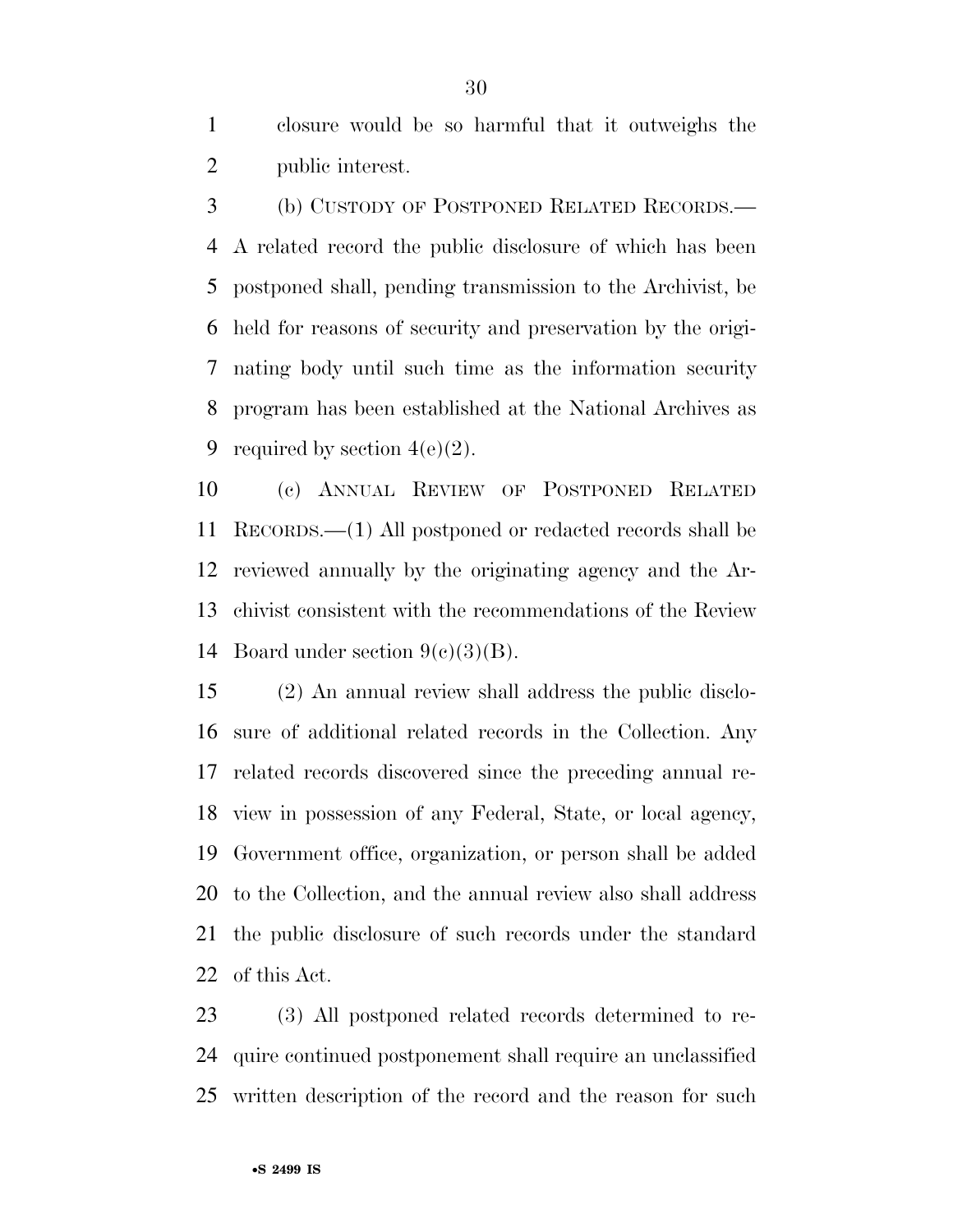continued postponement. Such description shall be pro- vided to the Archivist and published in the Federal Reg-ister upon determination.

 (4) The annual review of postponed related records shall serve to downgrade and declassify security classified information and implement the presumption of release re-quired by section 15.

 (d) REQUIREMENT TO DISCLOSE POSTPONED RECORDS.—Each related record shall be publicly disclosed in full, and available in the Collection no later than 1 year after the termination of the Review Board or the date that is 8 years after the date of enactment of this Act, which- ever is earlier, unless the President certifies, as required by this Act, that continued postponement is made nec-essary by—

- (1) a current and identifiable harm to the mili- tary defense, intelligence operations, law enforce-ment, or conduct of foreign relations; and
- (2) the identifiable harm is of such gravity that it outweighs the public interest in disclosure.

## **SEC. 7. ESTABLISHMENT AND POWERS OF THE RECORDS REVIEW BOARD.**

 (a) ESTABLISHMENT.—There is established as an independent agency a board to be known as the ''Martin Luther King Records Review Board''.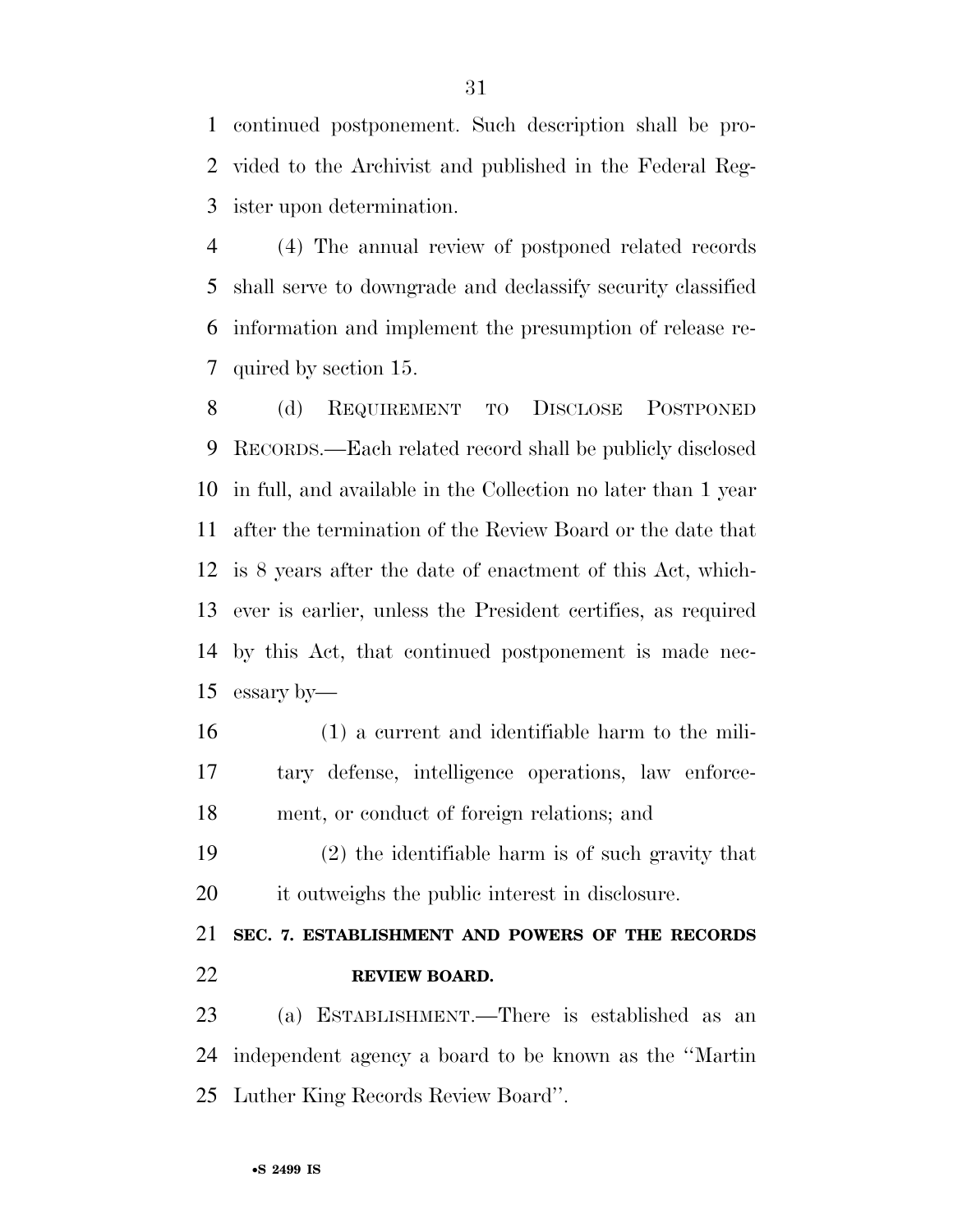(b) APPOINTMENT.—

| $\overline{2}$ | (1) FIVE MEMBERS.—The President, by and                 |
|----------------|---------------------------------------------------------|
| 3              | with the advice and consent of the Senate, shall ap-    |
| $\overline{4}$ | point, without regard to political affiliation, 5 citi- |
| 5              | zens to serve as members of the Review Board to en-     |
| 6              | sure and facilitate the review, transmission to the     |
| 7              | Archivist, and public disclosure of Government          |
| 8              | records related to the life and assassination of Rev-   |
| 9              | erend Dr. Martin Luther King, Jr.                       |
| 10             | (2) THREE ALTERNATE MEMBERS.—The Presi-                 |
| 11             | dent shall appoint, without regard to political affili- |
| 12             | ation, 3 citizens to serve as alternate members of the  |
| 13             | Review Board in the case of a vacancy. The appoint-     |
| 14             | ments shall be made at the same time members            |
| 15             | under paragraph (1) are nominated.                      |
| 16             | (3) NOMINATIONS.—The President shall make               |
| 17             | nominations to the Review Board not later than 90       |
| 18             | calendar days after the date of enactment of this       |
| 19             | Act.                                                    |
| 20             | (4) ADDITIONAL NOMINATIONS.—If the Senate               |
| 21             | votes not to confirm a nomination to the Review         |
| <u>22</u>      | Board, the President shall make an additional nomi-     |
| 23             | nation not later than 30 days thereafter.               |
| 24             | RECOMMENDATIONS. $-(A)$ The President<br>(5)            |
| 25             | shall make nominations to the Review Board after        |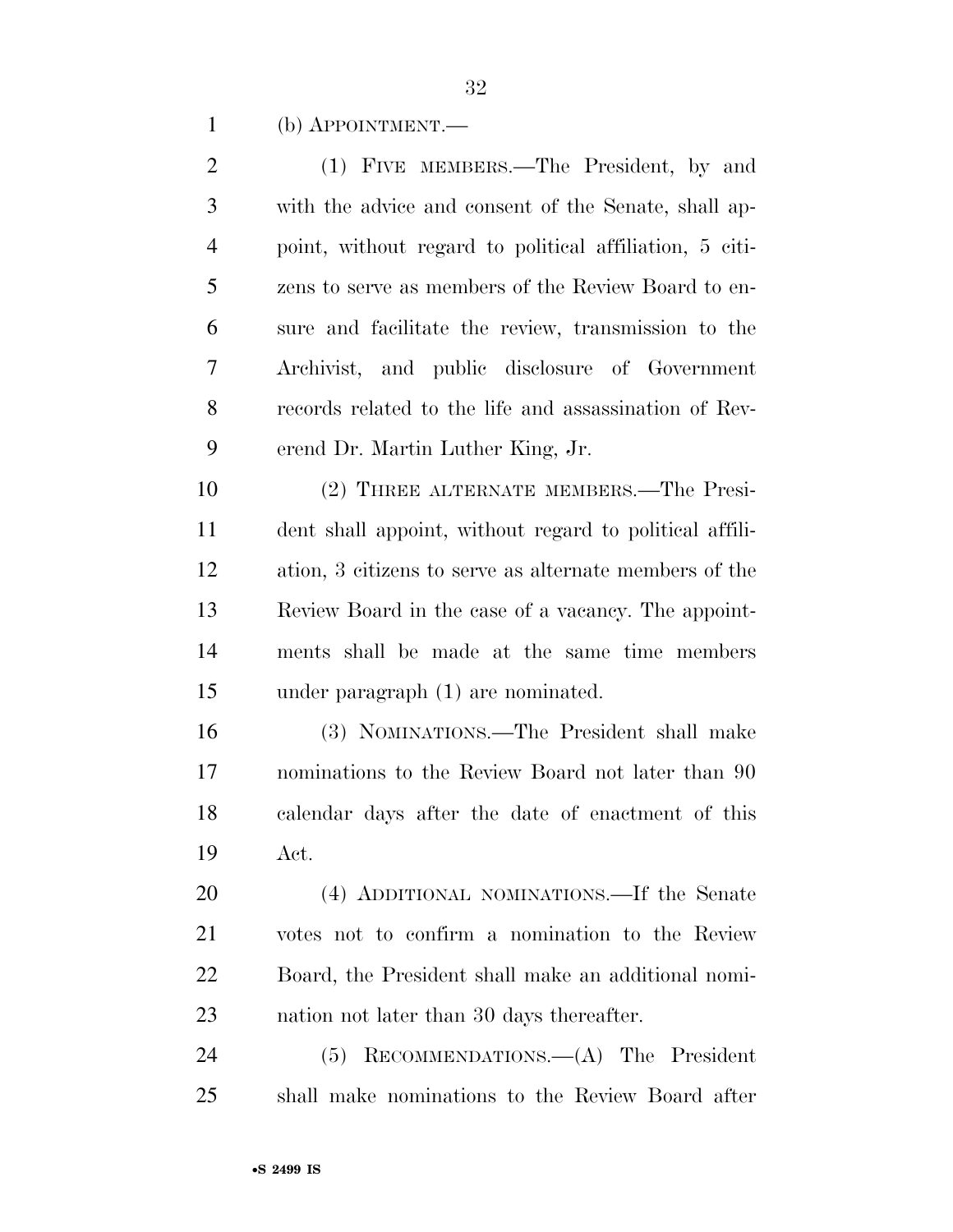| $\mathbf{1}$   | considering persons recommended by the Society of     |
|----------------|-------------------------------------------------------|
| $\overline{2}$ | American Archivists, the National Bar Association,    |
| 3              | the Black Caucus of the American Library Associa-     |
| $\overline{4}$ | tion, Inc., and the National Conference of Black Po-  |
| 5              | litical Scientists.                                   |
| 6              | (B) If an organization described in subpara-          |
| 7              | graph $(A)$ does not recommend at least 2 nominees    |
| 8              | meeting the qualifications stated in paragraph (6) by |
| 9              | the date that is 45 days after the date of enactment  |
| 10             | of this Act, the President shall consider for nomina- |
| 11             | tion the persons recommended by the other organi-     |
| 12             | zations described in subparagraph (A).                |
| 13             | (C) The President may request an organization         |
| 14             | described in subparagraph $(A)$ to submit additional  |
| 15             | nominations.                                          |
| 16             | (6) NOMINATIONS.—Persons nominated to the             |
| 17             | Review Board—                                         |
| 18             | (A) shall be impartial private citizens, none         |
| 19             | of whom is presently employed by any branch           |
| 20             | of the Government, none of whom shall have            |
| 21             | had any previous involvement with any official        |
| 22             | investigation or inquiry into the life or death of    |
| 23             | Dr. Martin Luther King, Jr., conducted by a           |
| 24             | Federal, State, or local government, and none         |
| 25             | of whom shall have been previously employed by        |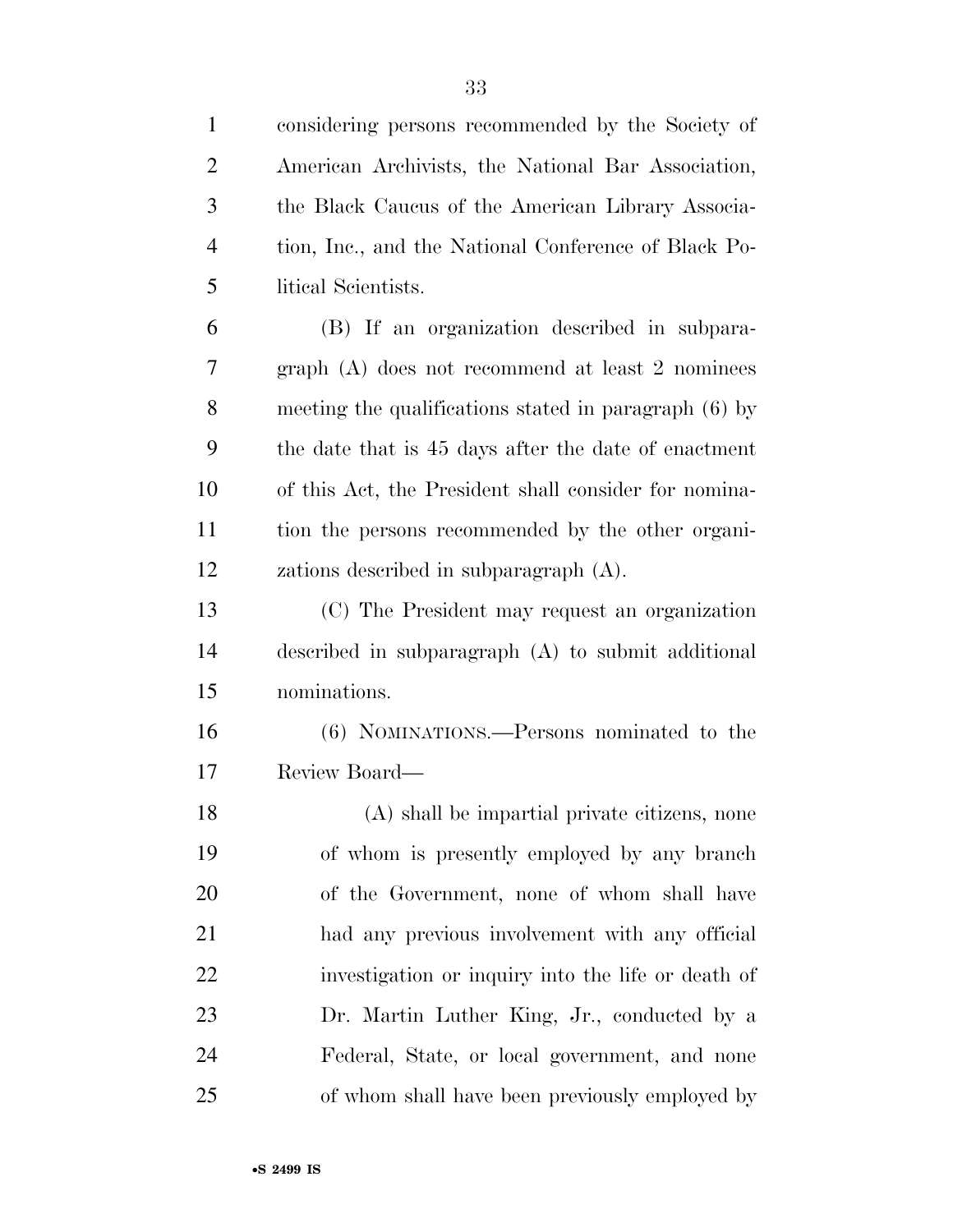| $\mathbf{1}$   | any Federal intelligence or law enforcement       |
|----------------|---------------------------------------------------|
| $\overline{2}$ | agency, relating to the life or assassination of  |
| 3              | Reverend Dr. Martin Luther King, Jr.;             |
| $\overline{4}$ | (B) shall be distinguished persons of high        |
| 5              | national professional reputation in their respec- |
| 6              | tive fields who are capable of exercising the     |
| $\tau$         | independent and objective judgment necessary      |
| 8              | to the fulfillment of their role in ensuring and  |
| 9              | facilitating the review, transmission to the pub- |
| 10             | lic, and public disclosure of records related to  |
| 11             | the life and assassination of Dr. Reverend Mar-   |
| 12             | tin Luther King, Jr., and who possess an ap-      |
| 13             | preciation of the value of such material to the   |
| 14             | public, scholars, and government; and             |
| 15             | (C) shall include at least 1 professional         |
| 16             | historian, 1 attorney, 1 researcher, and 1 rep-   |
|                |                                                   |

resentative of the civil rights community.

 (c) SECURITY CLEARANCES.—(1) All Review Board nominees shall be granted the necessary security clear- ances in an accelerated manner, commensurate with that of other executive nominations, subject to the standard procedures for granting such clearances.

 (2) All nominees shall qualify for the necessary secu-rity clearance prior to being considered for confirmation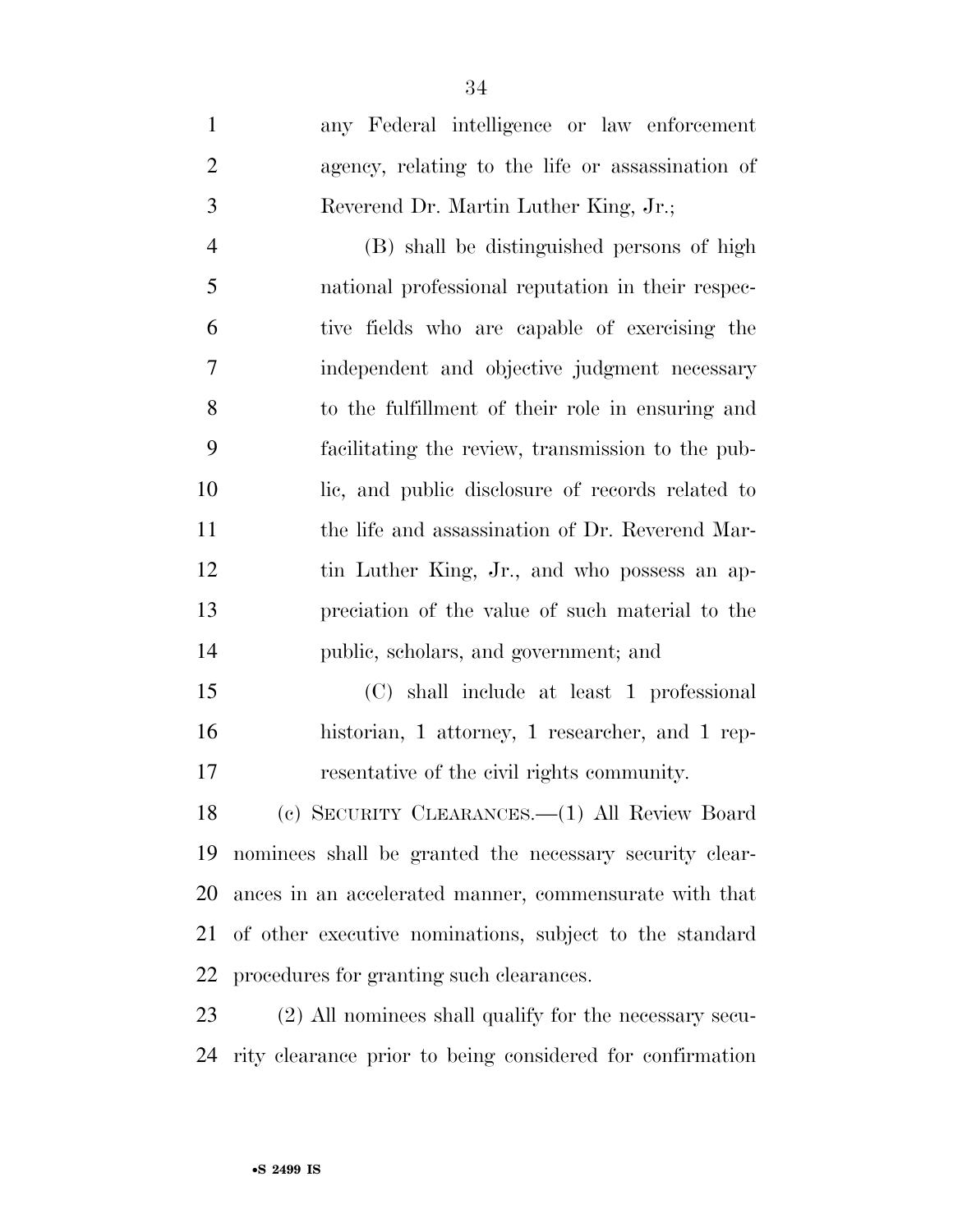by the Committee on Homeland Security and Govern-mental Affairs of the Senate.

 (d) CONFIRMATION HEARINGS.—(1) The Committee on Homeland Security and Governmental Affairs of the Senate shall hold confirmation hearings within 30 days in which the Senate is in session after the nomination of 3 Review Board members.

 (2) The Committee on Homeland Security and Gov- ernmental Affairs shall vote on the nominations within 14 days in which the Senate is in session after the confirma- tion hearings, and shall report its results to the full Senate immediately.

 (3) The Senate shall vote on each nominee to confirm or reject within 14 days in which the Senate is in session after reported by the Committee on Homeland Security and Governmental Affairs.

 (e) VACANCY.—A vacancy on the Review Board shall be filled in the same manner as specified for original ap- pointment within 30 days of the occurrence of the vacancy. Nominations for a vacancy shall be made from among the alternate members appointed under subsection (b)(2).

 (f) CHAIRPERSON.—The Members of the Review Board shall elect one of its members as chairperson at its initial meeting.

25 (g) REMOVAL OF REVIEW BOARD MEMBER.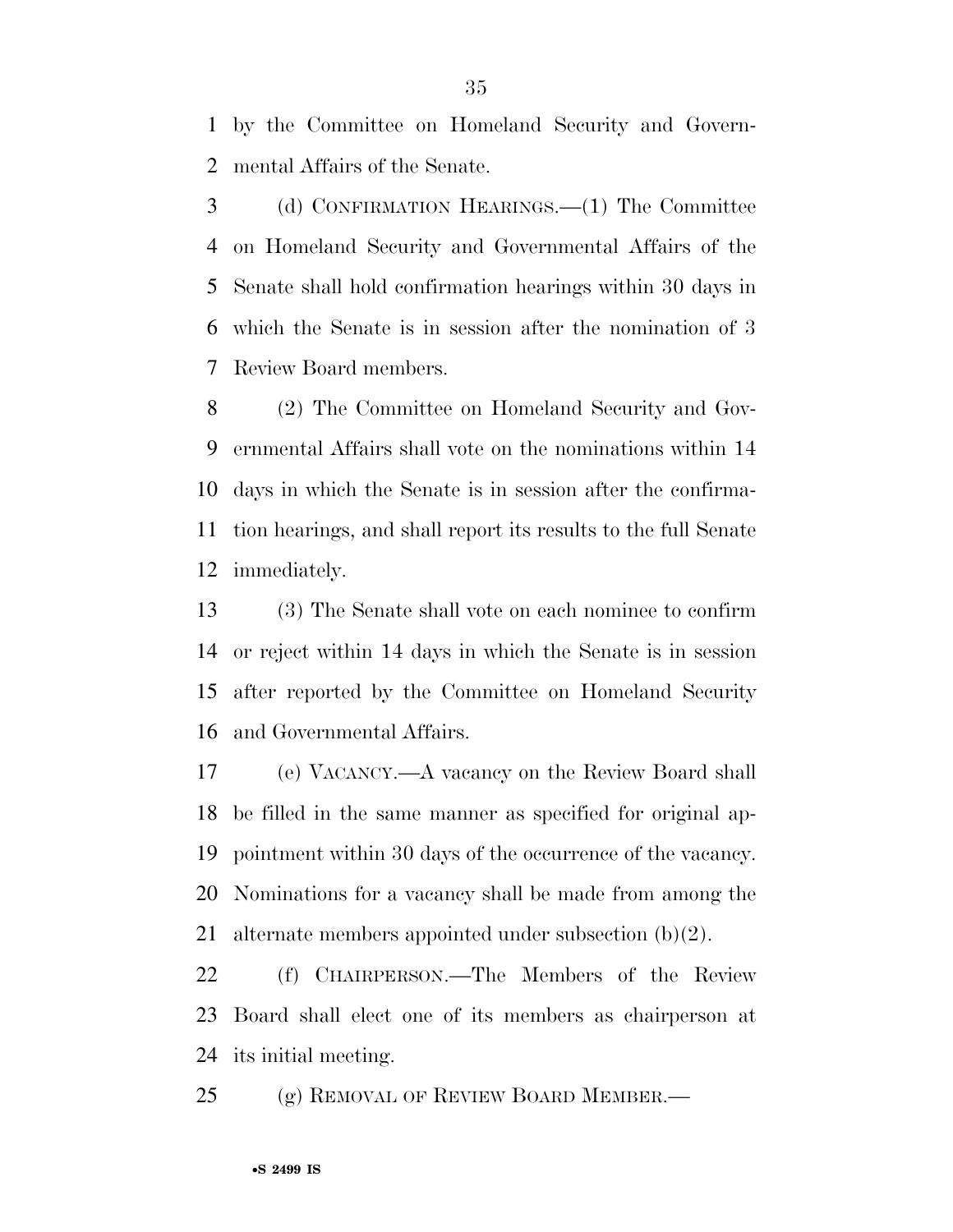| $\mathbf{1}$   | (1) IN GENERAL.—No member of the Review            |
|----------------|----------------------------------------------------|
| $\overline{2}$ | Board shall be removed from office, other than—    |
| 3              | (A) by impeachment and conviction; or              |
| $\overline{4}$ | (B) by the action of the President for inef-       |
| 5              | ficiency, neglect of duty, malfeasance in office,  |
| 6              | physical disability, mental incapacity, failure to |
| 7              | meet or falsification of any qualifications under  |
| 8              | subsection $(b)(6)$ , or any other condition that  |
| 9              | substantially impairs the performance of the       |
| 10             | member's duties.                                   |
| 11             | $(2)$ REPORT.—                                     |
| 12             | (A) FACTS AND GROUNDS.—If a member                 |
| 13             | of the Review Board is removed from office,        |
| 14             | and that removal is by the President, not later    |
| 15             | than 10 days after the removal the President       |
| 16             | shall submit to the Committee on Government        |
| 17             | Reform of the House of Representatives and         |
| 18             | the Committee on Homeland Security and Gov-        |
| 19             | ernmental Affairs of the Senate a report speci-    |
| 20             | fying the facts found and the grounds for the      |
| 21             | removal.                                           |
| 22             | (B) PUBLICATION.—The President shall               |
| 23             | publish in the Federal Register a report sub-      |
| 24             | mitted under subparagraph $(A)$ , except that the  |
| 25             | President may, if necessary to protect the         |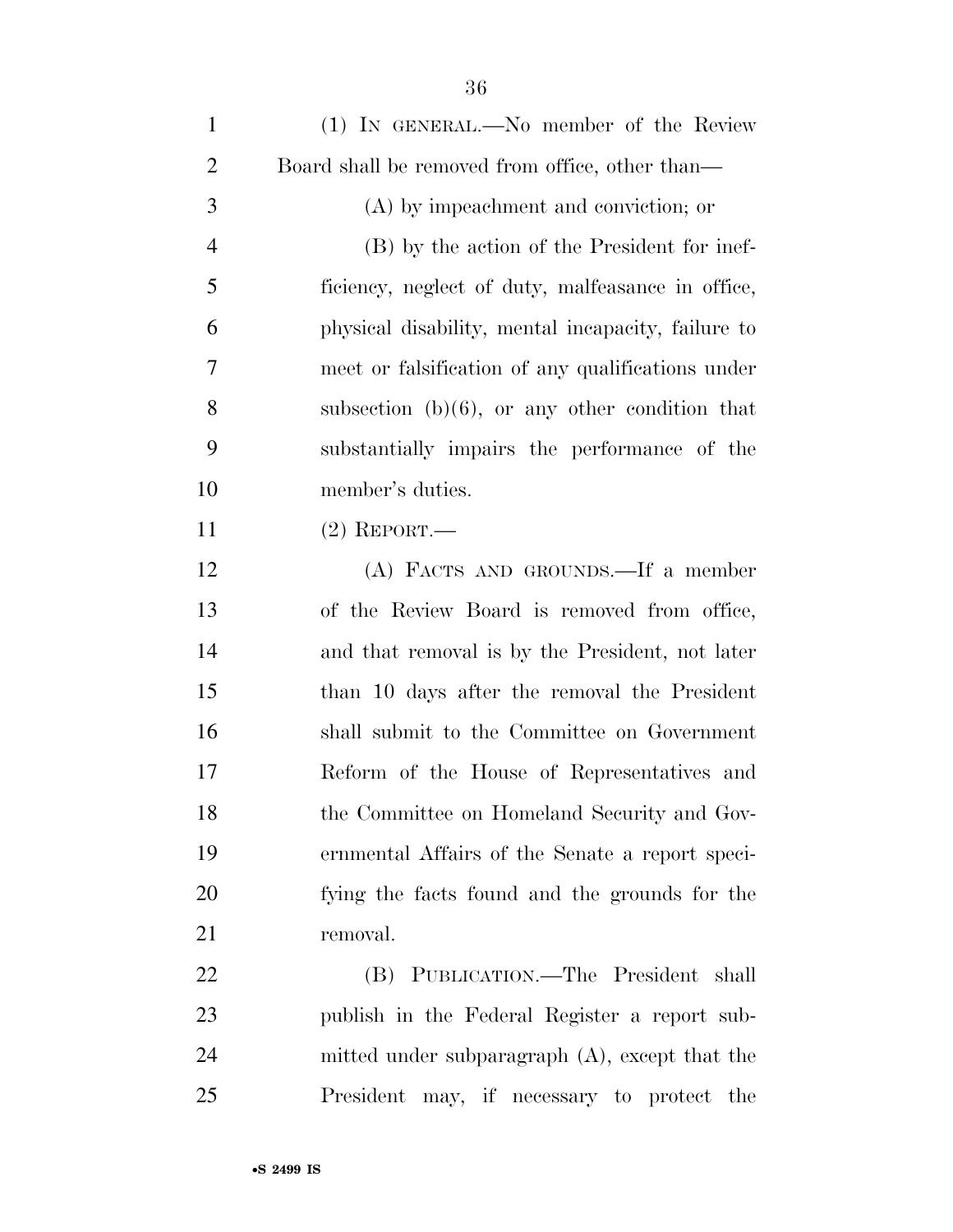| $\mathbf{1}$   | rights of a person named in the report or to                    |
|----------------|-----------------------------------------------------------------|
| $\overline{2}$ | prevent undue interference with any pending                     |
| 3              | prosecution, postpone or refrain from pub-                      |
| $\overline{4}$ | lishing any or all of the report until the comple-              |
| 5              | tion of such pending cases or pursuant to pri-                  |
| 6              | vacy protection requirements in law.                            |
| $\overline{7}$ | $(3)$ JUDICIAL REVIEW.—                                         |
| 8              | $(A)$ CIVIL ACTION.— $A$ member of the Re-                      |
| 9              | view Board removed from office may obtain ju-                   |
| 10             | dicial review of the removal in a civil action                  |
| 11             | commenced in the United States District Court                   |
| 12             | for the District of Columbia.                                   |
| 13             | (B) REINSTATEMENT.—The member may                               |
| 14             | be reinstated or granted other appropriate relief               |
| 15             | by order of the court.                                          |
| 16             | (h) COMPENSATION OF MEMBERS. $-(1)$ A member of                 |
| 17             | the Review Board shall be compensated at a rate equal           |
|                | 18 to the daily equivalent of the annual rate of basic pay pre- |
| 19             | scribed for level IV of the Executive Schedule under sec-       |
| 20             | tion 5315 of title 5, United States Code, for each day (in-     |
| 21             | cluding travel time) during which the member is engaged         |
| 22             | in the performance of the duties of the Review Board.           |
| 23             | (2) A member of the Review Board shall be allowed               |
| 24             | reasonable travel expenses, including per diem in lieu of       |
| 25             | subsistence, at rates for employees of agencies under sub-      |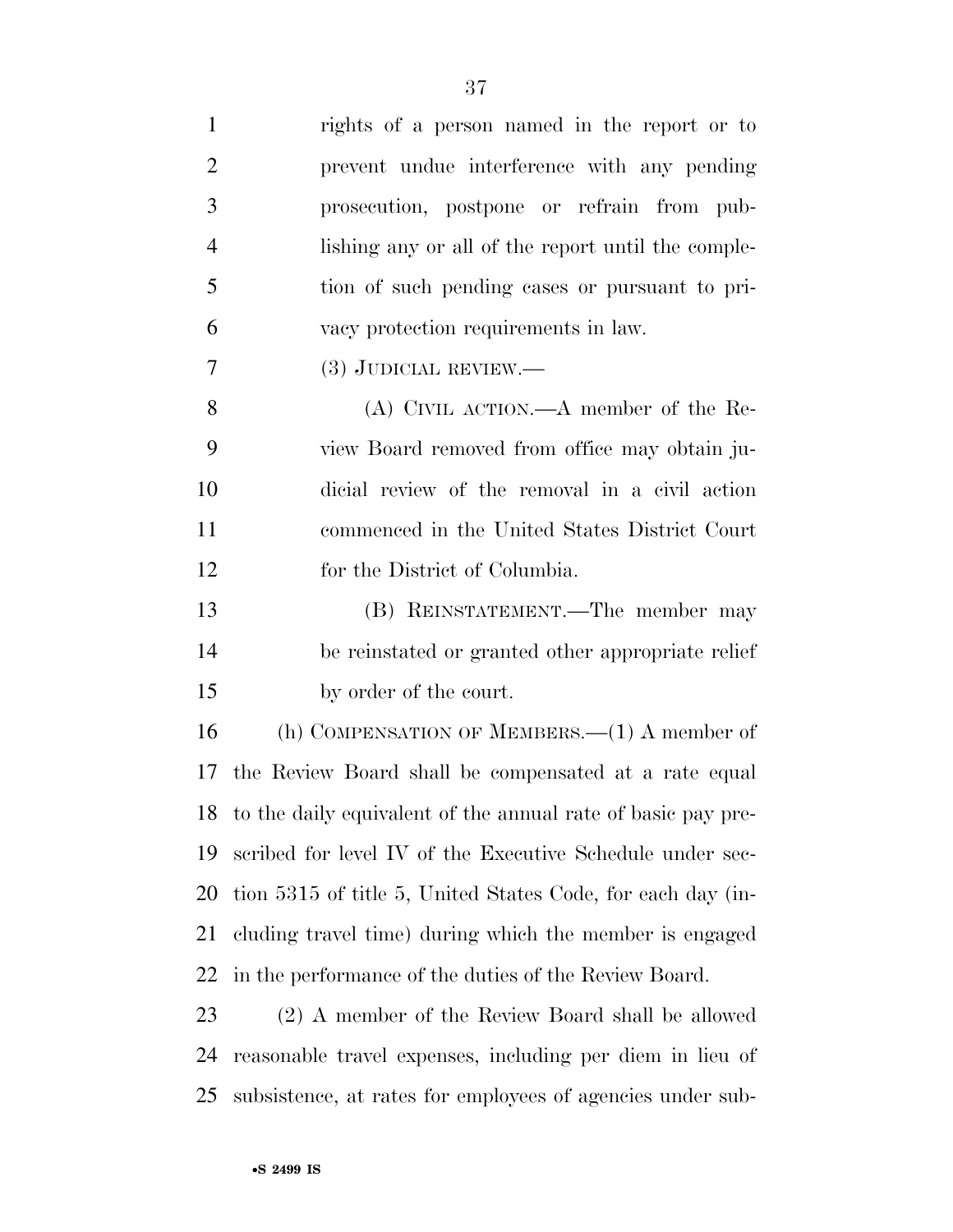chapter I of chapter 57 of title 5, United States Code, while away from the member's home or regular place of

 business in the performance of services for the Review Board.

 (i) DUTIES OF THE REVIEW BOARD.—The Review Board shall carry out sections 9 and 10 of this Act and any other duties of the Board as specified in this Act.

(j) POWERS.—

 (1) IN GENERAL.—The Review Board shall have the authority to act in a manner prescribed under this Act including authority to—

 (A) direct Government offices to complete identification aids and organize related records; (B) direct Government offices to transmit to the Archivist related records as required under this Act, including segregable portions of related records, and substitutes and summaries of related records that can be publicly disclosed to the fullest extent;

 (C)(i) obtain access to related records that have been identified and organized by a Govern-ment office;

 (ii) direct a Government office to make available to the Review Board, and if necessary investigate the facts surrounding, additional in-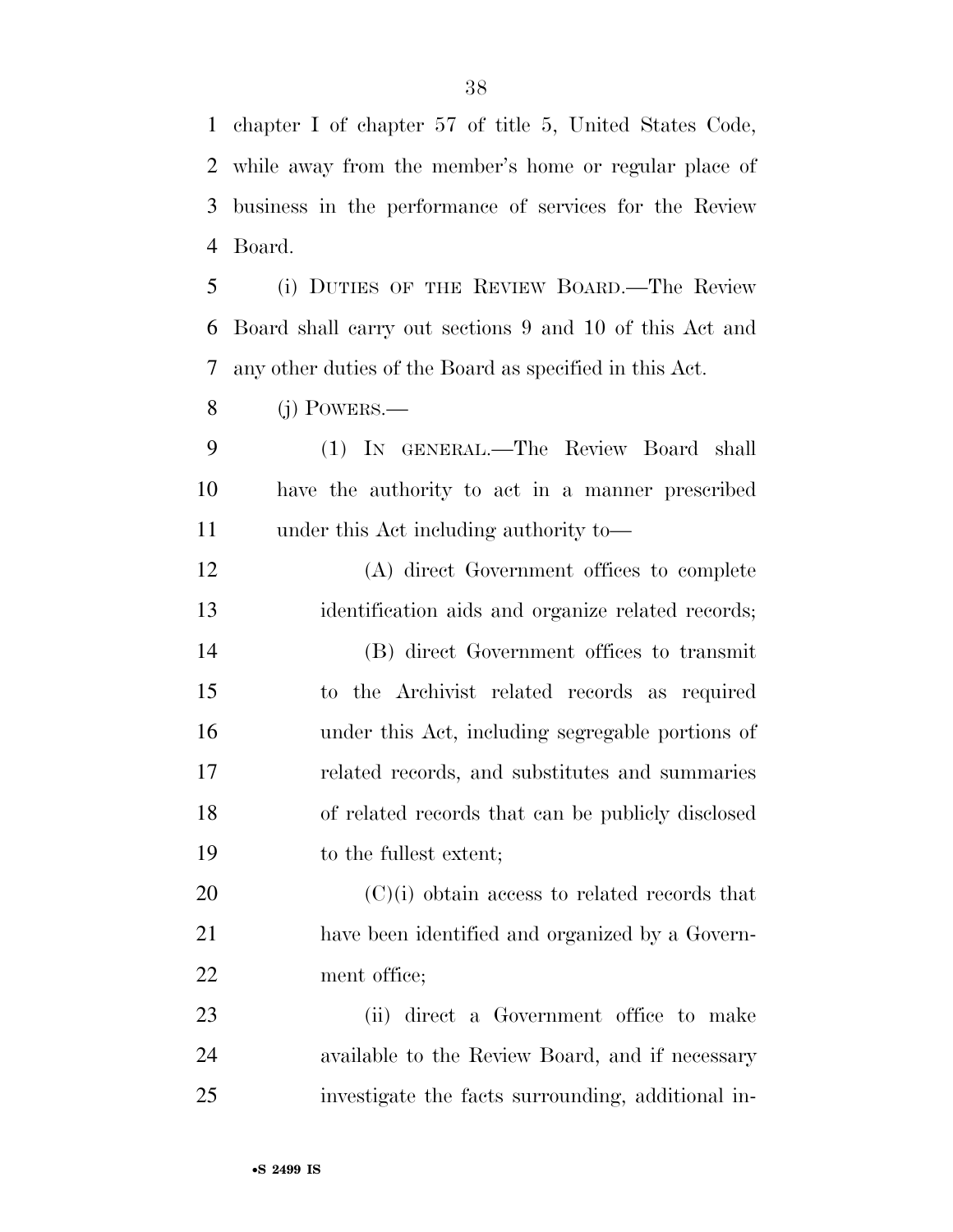formation, records, or testimony from individ- uals, which the Review Board has reason to be- lieve is required to fulfill its functions and re- sponsibilities under this Act; and (iii) request the Attorney General to sub- poena private persons and State and Federal employees to compel testimony, records, and other information relevant to its responsibilities under this Act; (D) require any Government office to ac- count in writing for the previous destruction of any records relating to the life or assassination of Reverend Dr. Martin Luther King, Jr.; (E) receive information from the public re- garding the identification and public disclosure of related records; (F) hold hearings, administer oaths, and subpoena witnesses and documents; (G) use the Federal Supply Service in the same manner and under the same conditions as other departments and agencies of the United States; (H) use the United States mails in the same manner and under the same conditions as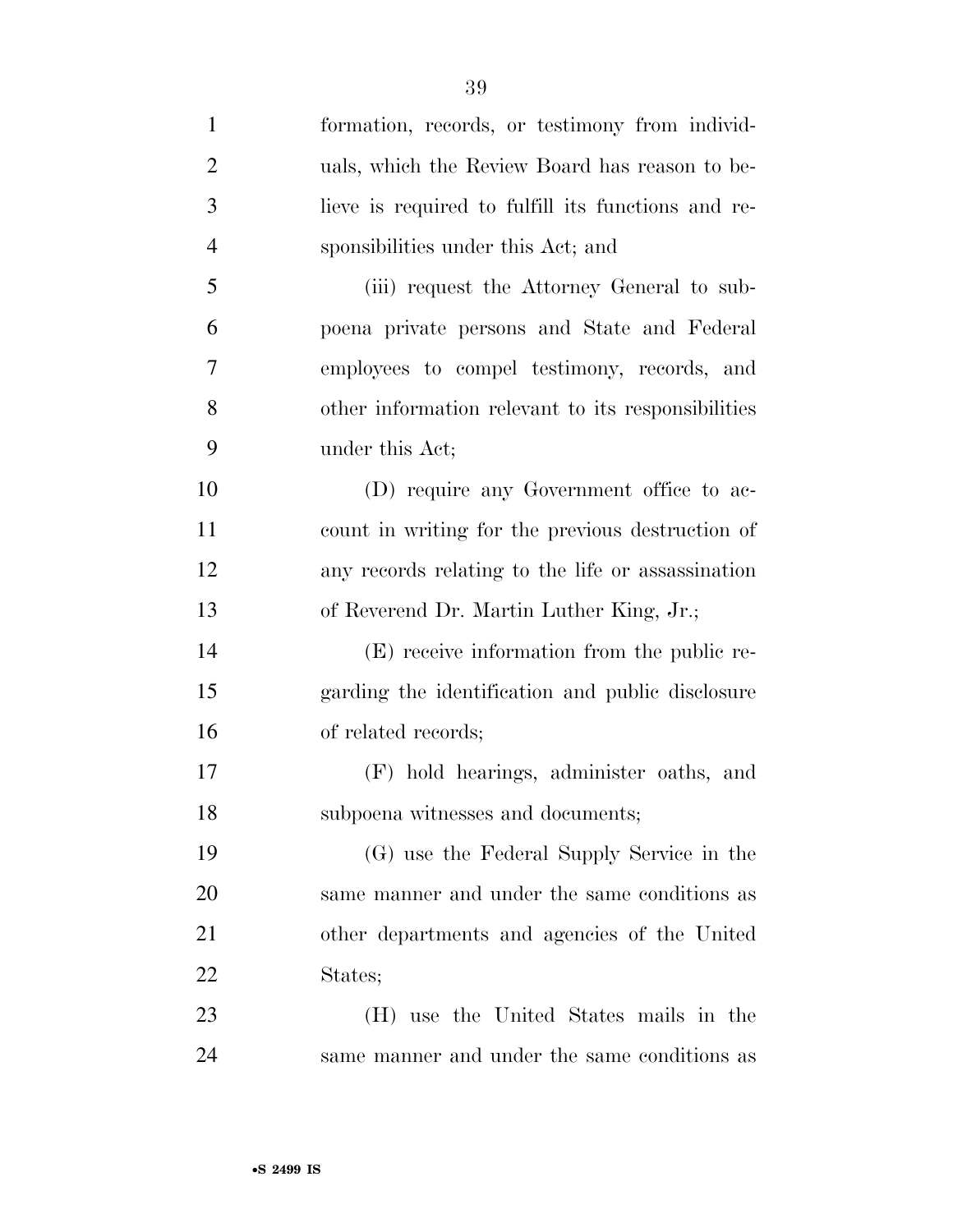other departments and agencies of the United States; and

 (I) appoint within 30 days after the ap- pointment of the Review Board an independent citizen advisory committee, subject to the Fed- eral Advisory Committee Act (5 U.S.C. App.), that includes members of the civil rights com-munity and the King family.

 (2) ENFORCEMENT.—A subpoena issued under 10 paragraph  $(1)(C)(iii)$  may be enforced by any appro- priate Federal court acting pursuant to a lawful re-quest of the Review Board.

 (k) WITNESS IMMUNITY.—The Review Board shall be considered to be an agency of the United States for purposes of section 6001 of title 18, United States Code. (l) OVERSIGHT.—(1) The Committee on Government Reform of the House of Representatives and the Com- mittee on Homeland Security and Governmental Affairs of the Senate shall have continuing oversight jurisdiction with respect to the official conduct of the Review Board and the disposition of postponed or newly discovered records after termination of the Review Board, shall con- duct periodic hearings on the conduct of the board not less than every 2 years for a period ending 2 years after termination of the Review Board or 1 year after the cer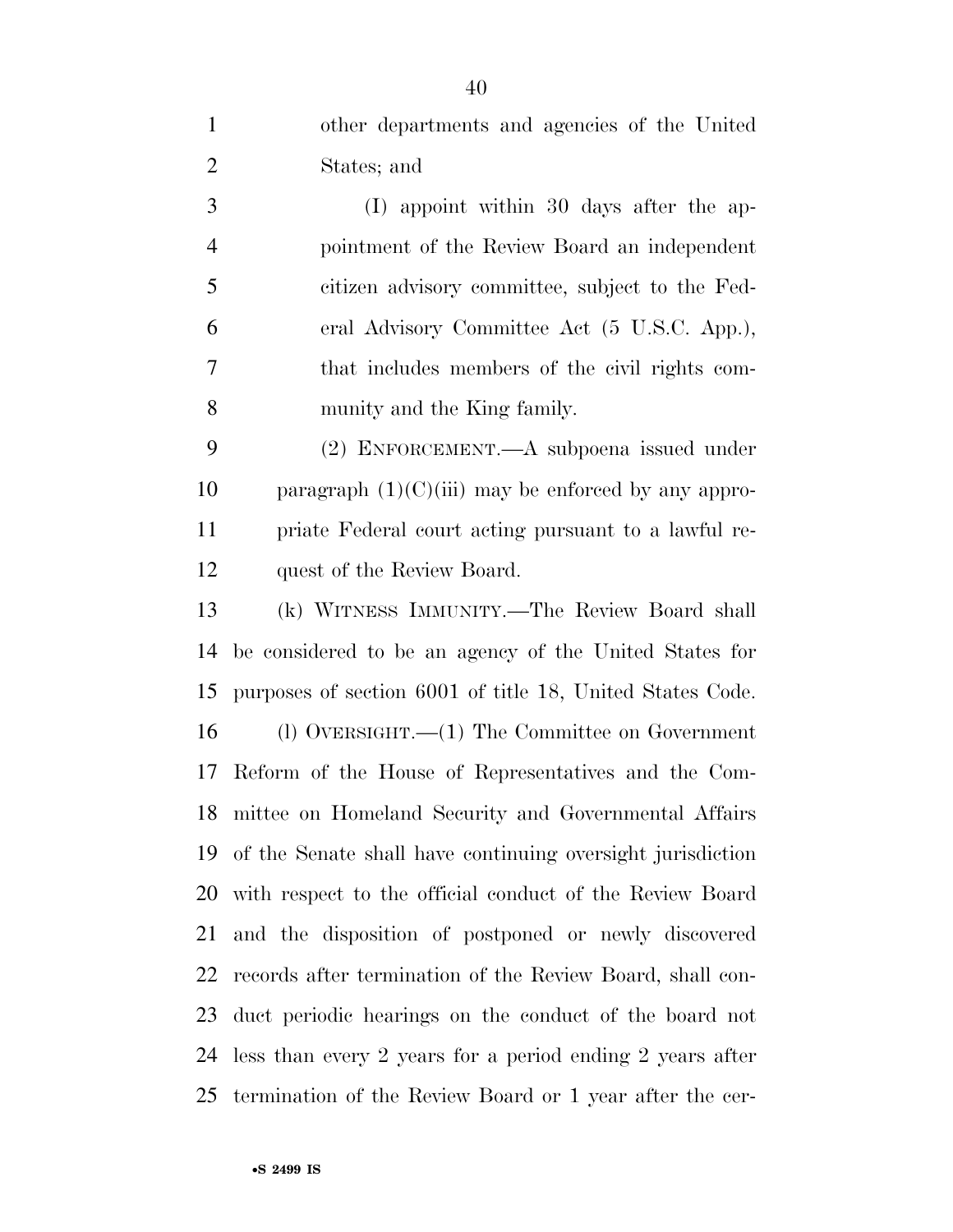tification of the Archivist under section 13(b), and shall have access to any records held or created by the Review Board.

 (2) The Review Board, all Federal Government agen- cies, and the National Archives shall have the duty to co-operate with the exercise of such oversight jurisdiction.

 (m) SUPPORT SERVICES.—The Administrator of the General Services Administration shall provide administra- tive services for the Review Board on a reimbursable basis. (n) INTERPRETIVE REGULATIONS.—The Review Board may issue interpretive regulations.

 (o) TERMINATION AND WINDING UP.—(1) The Re- view Board and the terms of its members shall terminate not later than 5 years after the enactment of this Act, except that the Review Board may, by majority vote, ex- tend its term for an additional 2-year period if it has not completed its work within that 5-year period.

 (2) Upon its termination, the Review Board shall submit reports to the President and the Congress includ- ing a complete and accurate accounting of expenditures during its existence, and shall complete all other reporting requirements under this Act.

 (3) Upon termination and winding up, the Review Board shall transfer all of its records to the Archivist for inclusion in the Collection, and no record of the Review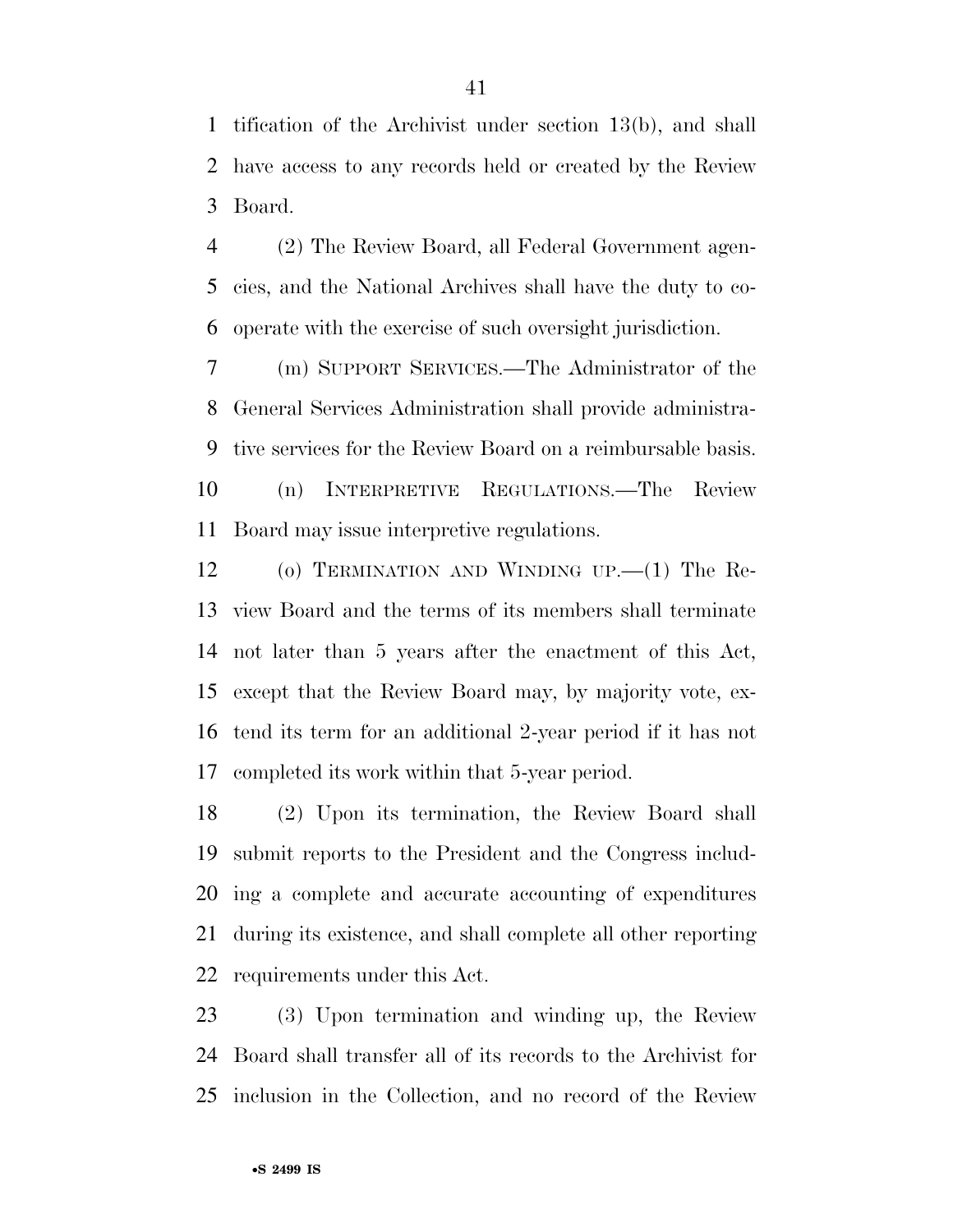Board shall be destroyed and records created in the course of its duties will be released to the public within 60 days of its termination.

#### **SEC. 8. RECORDS REVIEW BOARD PERSONNEL.**

(a) EXECUTIVE DIRECTOR.—

 (1) APPOINTMENT.—Not later than 45 days after the initial meeting of the Review Board, the Review Board shall appoint one citizen, without re- gard to political affiliation, to the position of Execu-10 tive Director.

 (2) QUALIFICATIONS.—The person appointed as Executive Director shall be a private citizen of integ- rity and impartiality who is a distinguished profes- sional and who is not a present employee of any branch of the Government, has not previously been employed by an intelligence agency, and has had no previous involvement with any official investigation or inquiry relating to the life or assassination of Reverend Dr. Martin Luther King, Jr.

(3) SECURITY CLEARANCES.—

 (A) A candidate for Executive Director shall be granted the necessary security clear- ances in an accelerated manner subject to the standard procedures for granting such clear-ances.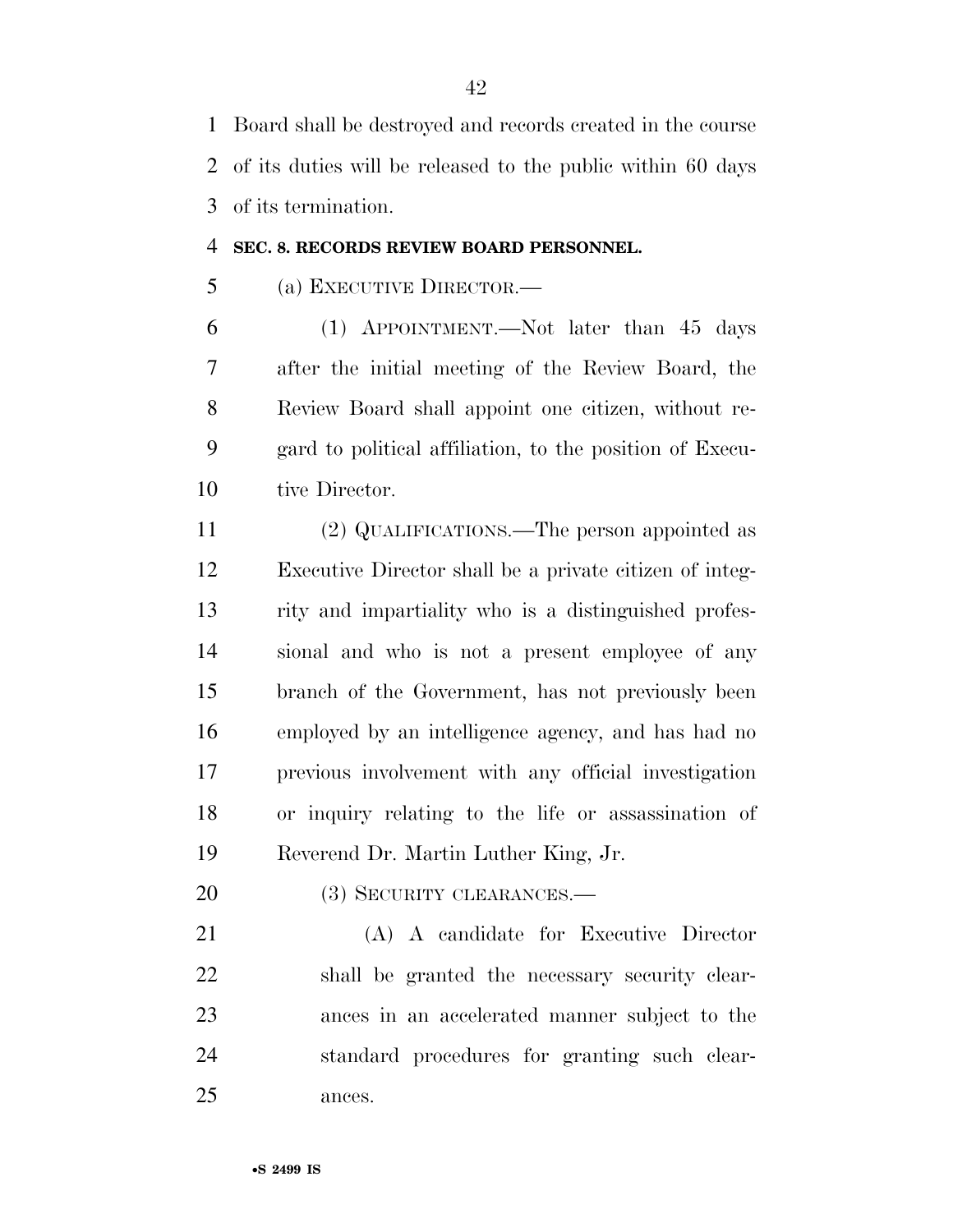| $\mathbf{1}$   | (B) A candidate shall qualify for the nec-                |
|----------------|-----------------------------------------------------------|
| $\overline{2}$ | essary security clearance prior to being ap-              |
| 3              | proved by the Review Board.                               |
| $\overline{4}$ | (4) DUTIES.—The Executive Director shall—                 |
| 5              | (A) serve as principal liaison to Govern-                 |
| 6              | ment offices;                                             |
| 7              | (B) be responsible for the administration                 |
| 8              | and coordination of the Review Board's review             |
| 9              | of records;                                               |
| 10             | (C) be responsible for the administration                 |
| 11             | of all official activities conducted by the Review        |
| 12             | Board; and                                                |
| 13             | (D) have no authority to decide or deter-                 |
| 14             | mine whether any record should be disclosed to            |
| 15             | the public or postponed for disclosure.                   |
| 16             | (5) REMOVAL.—The Executive Director shall                 |
| 17             | not be removed for reasons other than by a majority       |
| 18             | vote of the Review Board for cause on the grounds         |
| 19             | of inefficiency, neglect of duty, malfeasance in office,  |
| 20             | physical disability, mental incapacity, failure to meet   |
| 21             | or falsification of any qualifications under paragraph    |
| 22             | $(2)$ , or any other condition that substantially impairs |
| 23             | the performance of the responsibilities of the Execu-     |
| 24             | tive Director or the staff of the Review Board.           |
| 25             | (b) STAFF.—                                               |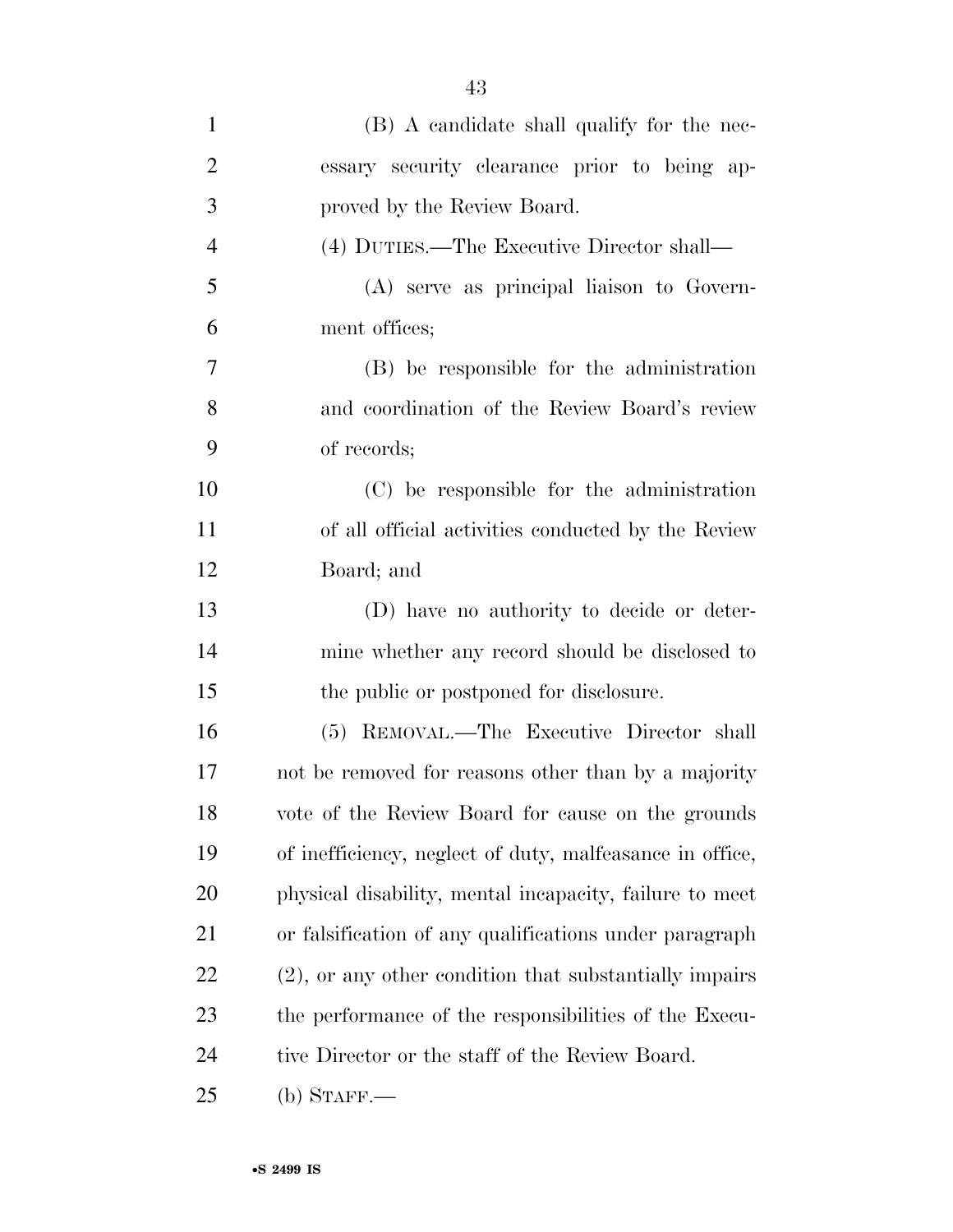(1) IN GENERAL.—The Review Board, without regard to the provisions of title 5, United States Code, governing appointments in the competitive service and without regard to the provisions of chap- ter 51 and chapter 53 of that title relating to classi- fication and General Service pay rates, may appoint and terminate additional personnel as are necessary to enable the Review Board and its Executive Direc-tor to perform its duties.

 (2) QUALIFICATIONS.—A person appointed to the staff of the Review Board shall be a private cit- izen of integrity and impartiality who is not a present employee of any branch of the Government, has not previously been in the employ of any intel- ligence agency, and who has had no previous involve- ment with any official investigation or inquiry relat- ing to the life or assassination of Reverend Dr. Mar-18 tin Luther King, Jr.

19 (3) SECURITY CLEARANCES.—

 (A) ACCELERATION.—A candidate for staff shall be granted the necessary security clear- ances in an accelerated manner subject to the standard procedures for granting such clear-ances.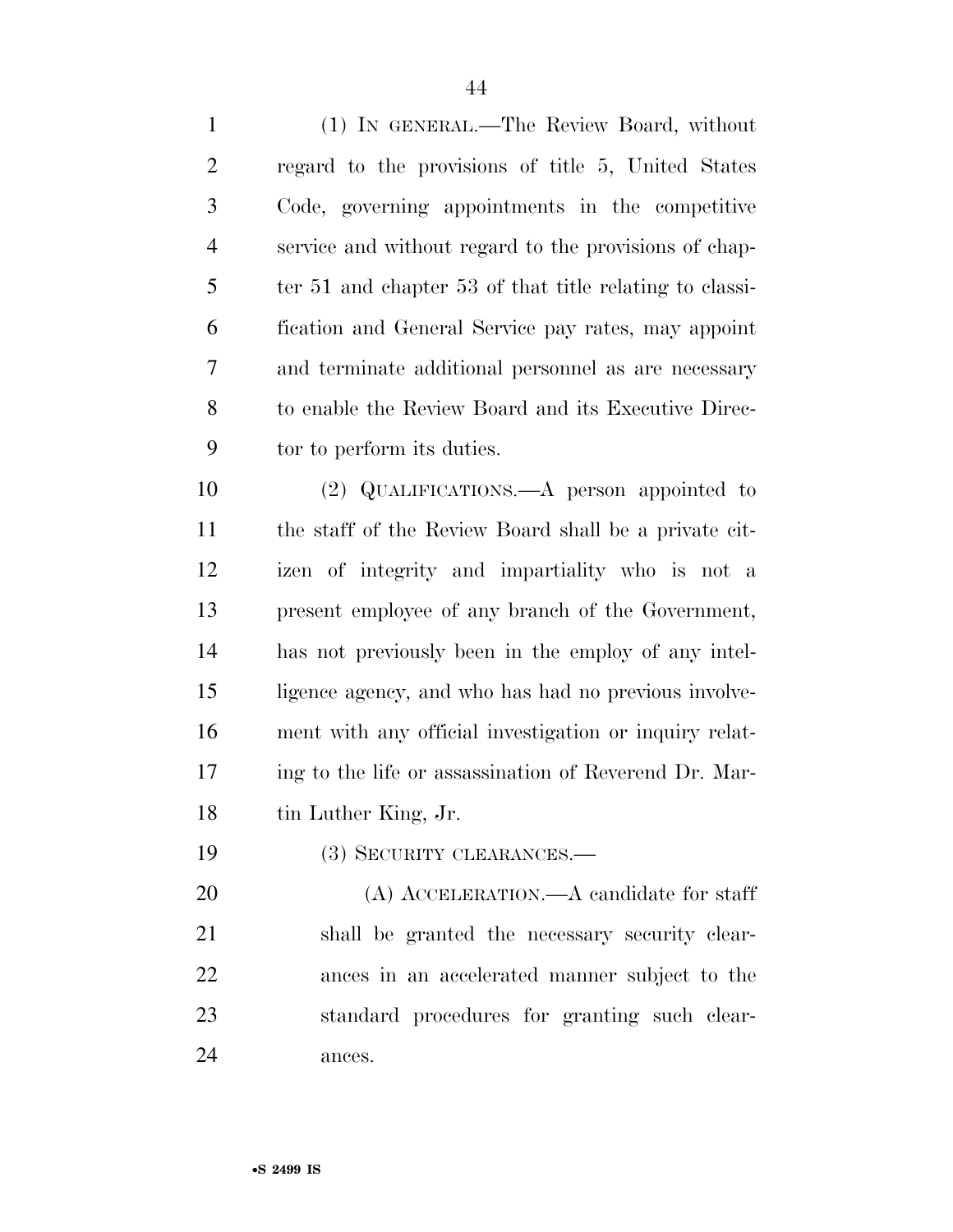(B) CONDITIONAL EMPLOYMENT.—(i) The Review Board may offer conditional employ- ment to a candidate for a staff position pending the completion of security background inves- tigations. During the pendency of such inves- tigations, the Review Board shall ensure that any such employee does not have access to, or responsibility involving, classified or otherwise restricted related record materials.

 (ii) If a person hired on a conditional basis under clause (i) is denied other otherwise does not qualify for all security clearances necessary to carry out the responsibilities of the position for which conditional employment has been of- fered, the Review Board shall immediately ter-minate the person's employment.

 (c) COMPENSATION.—Subject to such rules as may be adopted by the Review Board, the chairperson, without regard to the provisions of title 5, United States Code, governing appointments in the competitive service and without regard to the provisions of chapter 51 and chapter 53 of that title relating to classification and General Serv-ice pay rates, may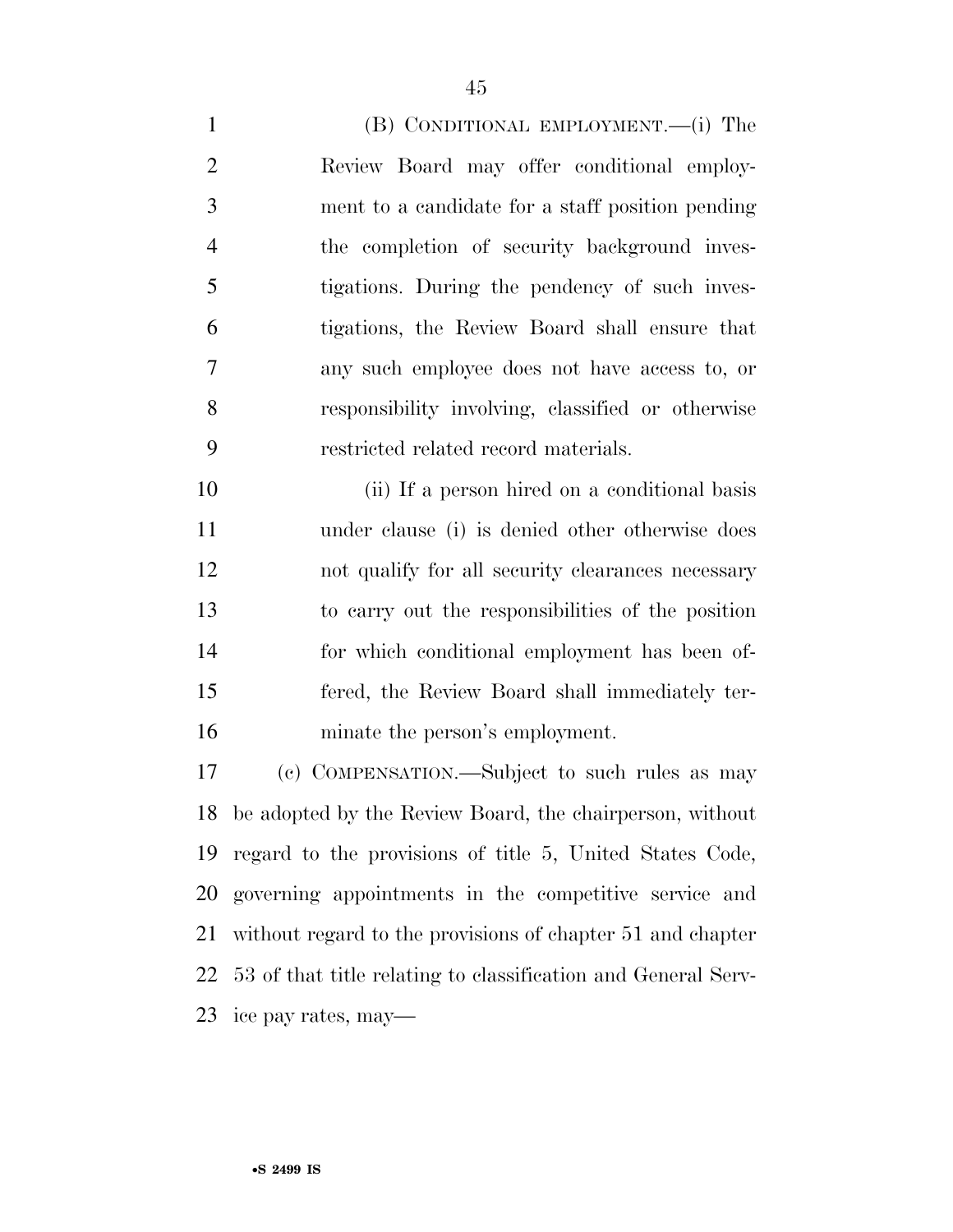(1) appoint an Executive Director, who shall be paid at a rate not to exceed the rate of basic pay for level V of the Executive Schedule; and

 (2) appoint and fix compensation of such other personnel as may be necessary to carry out this Act. (d) SECURITY CLEARANCE REQUIRED.—An indi- vidual employed in any position by the Review Board (in- cluding an individual appointed as Executive Director) shall be required to qualify for any necessary security clearance prior to taking office in that position, but may be employed conditionally in accordance with subsection 12 (b) $(3)(B)$  before qualifying for that clearance.

# **SEC. 9. REVIEW OF RECORDS BY THE RECORDS REVIEW BOARD.**

 (a) STARTUP REQUIREMENTS.—The Review Board shall—

 (1) not later than 90 days after the date of its appointment, publish a schedule for review of all as-sassination records in the Federal Register; and

 (2) not later than 180 days after the date of its appointment, begin its review of related records under this Act.

 (b) DETERMINATIONS OF THE REVIEW BOARD RE-LATING TO PUBLIC DISCLOSURE AND POSTPONEMENT.—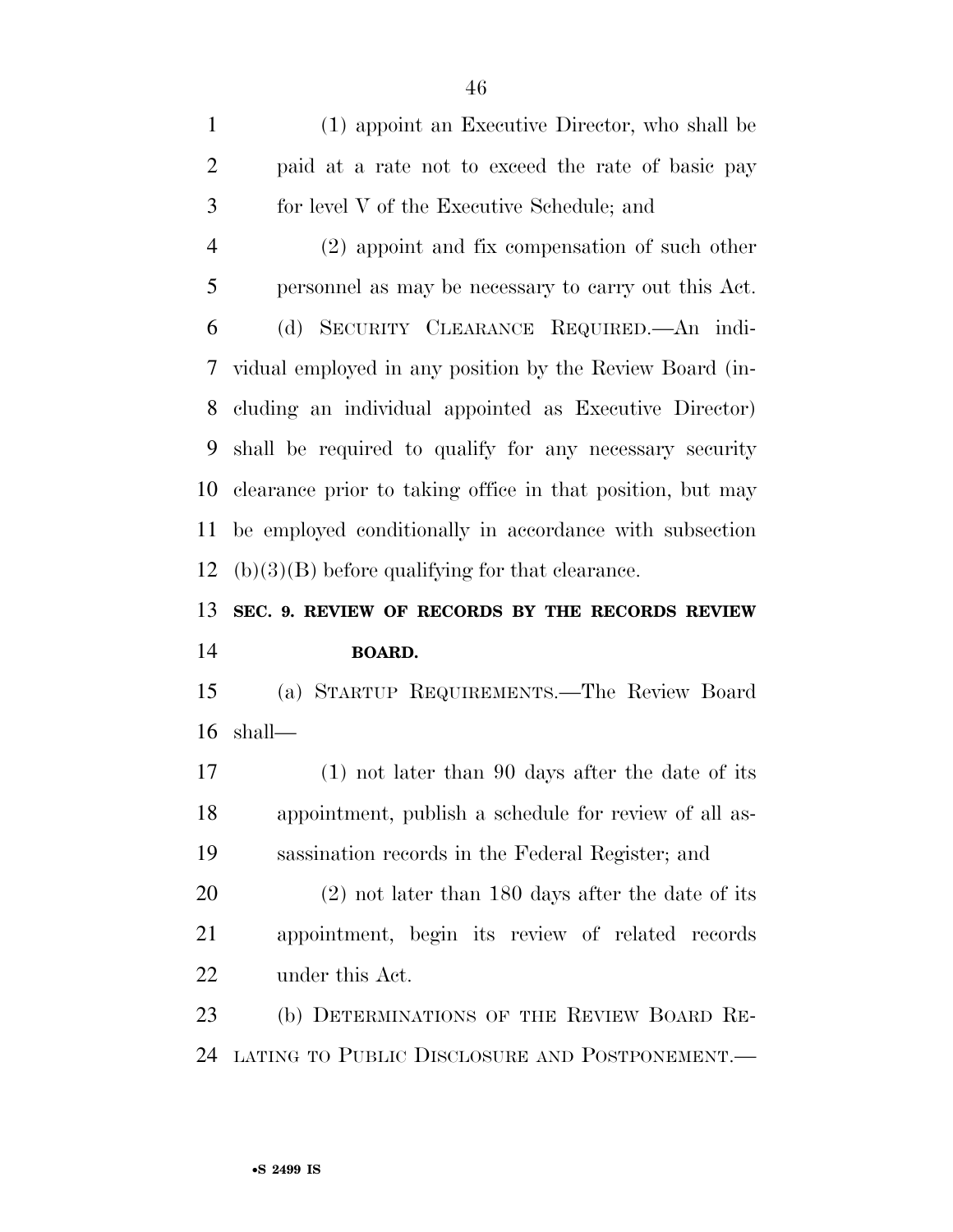| $\mathbf{1}$   | (1) TRANSMITTAL.—The Review Board shall               |
|----------------|-------------------------------------------------------|
| $\overline{2}$ | direct that all related records be transmitted to the |
| 3              | Archivist and disclosed to the public in the Collec-  |
| $\overline{4}$ | tion in the absence of clear and convincing evidence  |
| 5              | that-                                                 |
| 6              | (A) a Government record is not a related              |
| 7              | record; or                                            |
| 8              | (B) a Government record or particular in-             |
| 9              | formation within a related record qualifies for       |
| 10             | postponement of public disclosure under this          |
| 11             | Act.                                                  |
| 12             | (2) NOTICE OF RELATED RECORD DESIGNA-                 |
| 13             | TION.                                                 |
| 14             | (A) In determining to designate related               |
| 15             | records, the Review Board must determine that         |
| 16             | the record or group of records will more likely       |
| 17             | than not enhance, enrich, and broaden the his-        |
| 18             | torical record of the life and assassination of       |
| 19             | Dr. Martin Luther King, Jr.                           |
| 20             | (B) A Notice or Related Record Designa-               |
| 21             | tion (NRRD) shall be the mechanism for the            |
| 22             | Review Board to announce publicly its deter-          |
| 23             | mination that a record or group of records            |
| 24             | meets the definition of related records.              |
| 25             | (3) POSTPONEMENT.—                                    |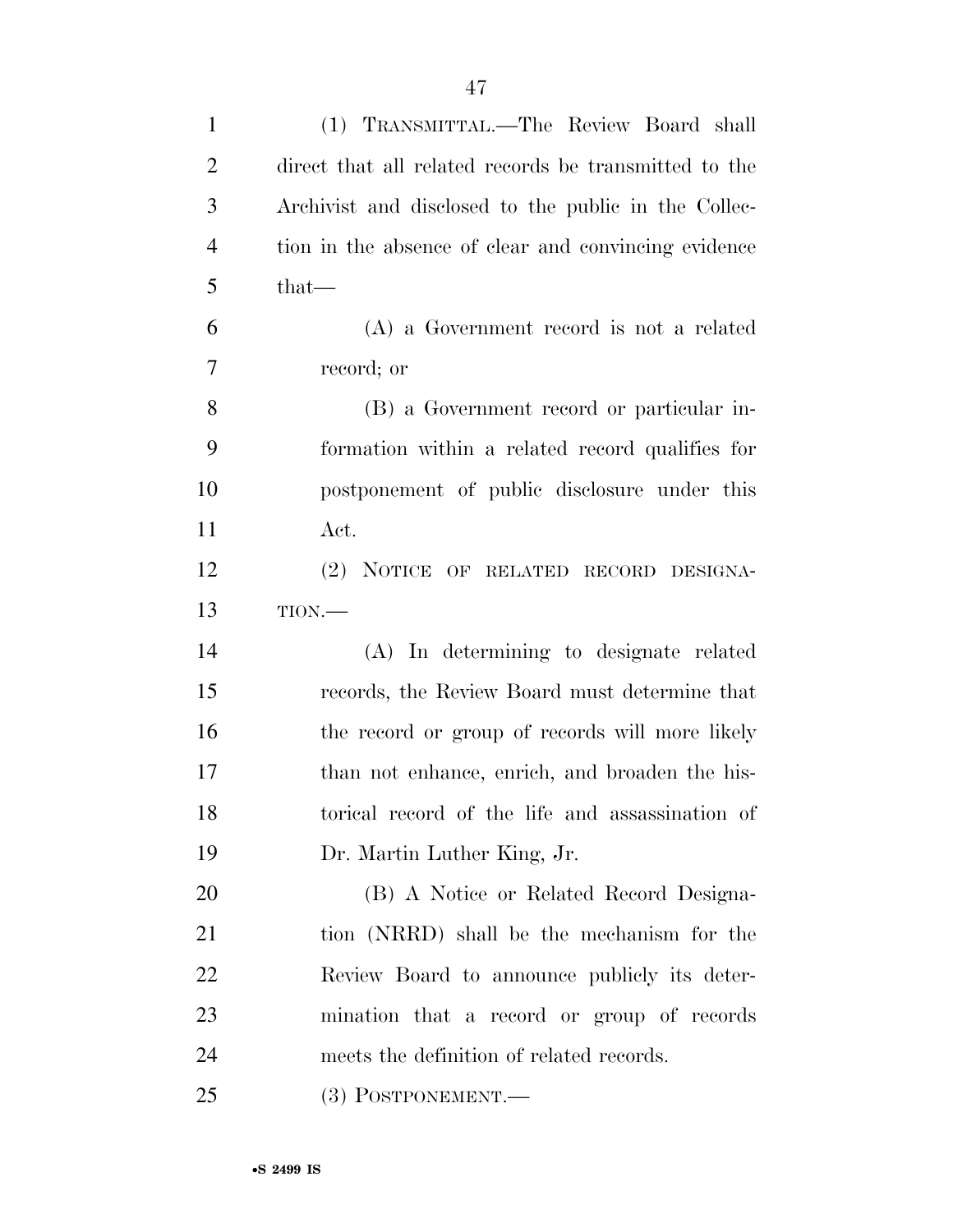| $\mathbf{1}$   | (A) The Review Board shall consider and           |
|----------------|---------------------------------------------------|
| $\overline{2}$ | render decisions on a determination by a Gov-     |
| 3              | ernment office to seek to postpone the disclo-    |
| $\overline{4}$ | sure of related records. In carrying out this     |
| 5              | subparagraph, the Review Board shall—             |
| 6              | (i) consider and render decisions on              |
| $\tau$         | whether a record constitutes a related            |
| 8              | record;                                           |
| 9              | (ii) consider and render decisions on             |
| 10             | whether a related record or particular in-        |
| 11             | formation in a record qualifies for post-         |
| 12             | ponement of disclosure under this Act; and        |
| 13             | (iii) in the case of a related record             |
| 14             | that qualifies for such postponement, set         |
| 15             | specific conditions and dates for public dis-     |
| 16             | closure of the record, related to events or       |
| 17             | specific dates when the reasons for post-         |
| 18             | ponement will end.                                |
| 19             | (B) A related record shall be released in its     |
| 20             | entirety except for portions specifically post-   |
| 21             | poned pursuant to the grounds for postpone-       |
| 22             | ment of public disclosure of records established  |
| 23             | in section $6(a)$ , and no portion of any related |
| 24             | record shall be withheld from public disclosure   |
| 25             | solely on grounds of nonrelevance unless, in the  |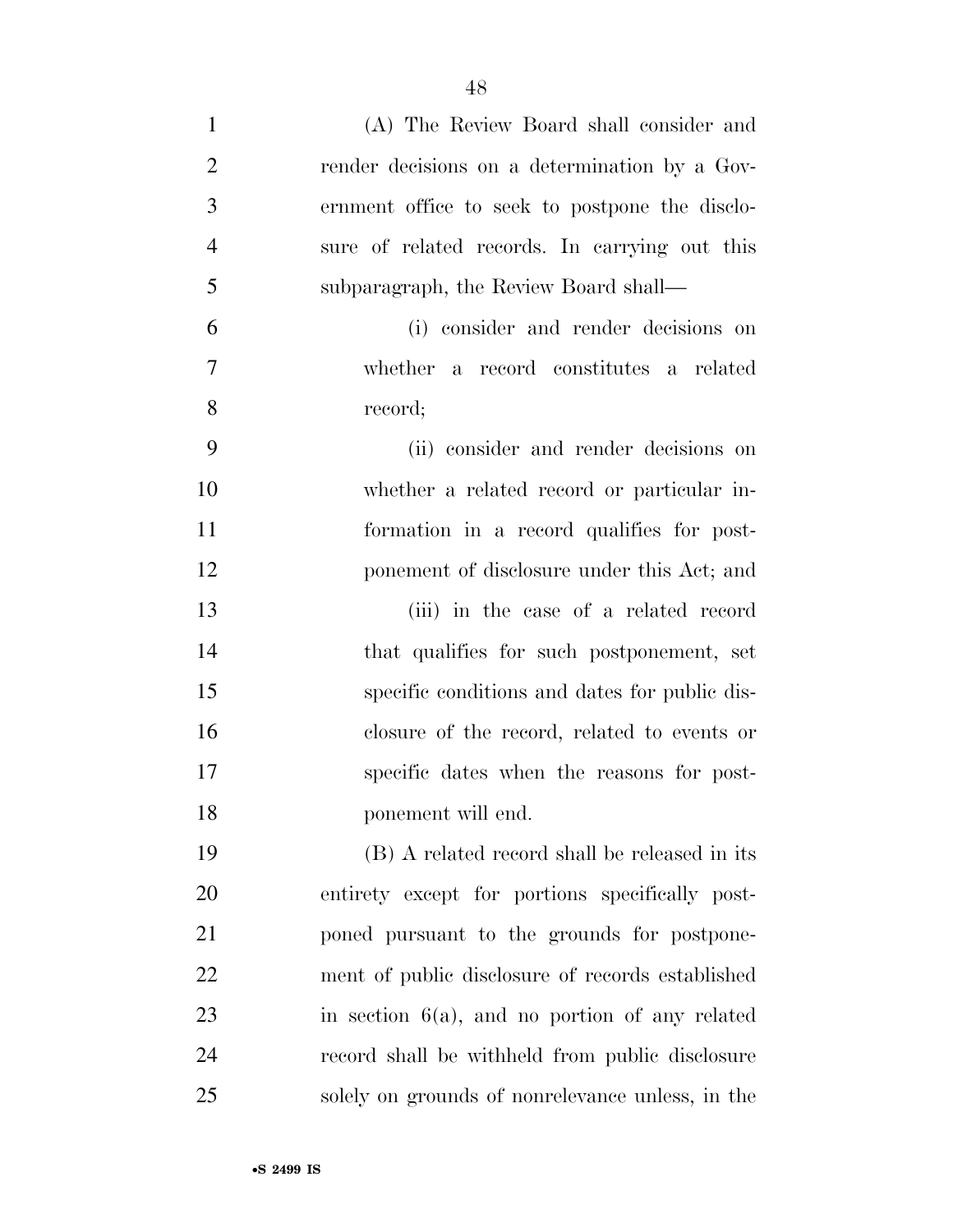| $\mathbf{1}$   | Review Board's sole discretion, release of a part    |
|----------------|------------------------------------------------------|
| $\overline{2}$ | of a record is sufficient to comply with the in-     |
| 3              | tent and purposes of this Act.                       |
| $\overline{4}$ | (C) In approving postponement of public              |
| 5              | disclosure of a related record, the Review Board     |
| 6              | shall seek to—                                       |
| $\overline{7}$ | (i) provide for the disclosure of seg-               |
| 8              | regable parts, substitutes, or summaries of          |
| 9              | such a record; and                                   |
| 10             | (ii) determine, in consultation with                 |
| 11             | the originating body and consistent with             |
| 12             | the standards for postponement under this            |
| 13             | Act, which of the following alternative              |
| 14             | forms of disclosure shall be made by the             |
| 15             | originating body:                                    |
| 16             | (I) Any reasonably segregable                        |
| 17             | particular information in a related                  |
| 18             | record.                                              |
| 19             | (II) A substitute record for that                    |
| 20             | information which is postponed.                      |
| 21             | (III) A summary of a related                         |
| 22             | record.                                              |
| 23             | REPORT.—With respect to each related<br>(4)          |
| 24             | record or particular information in related records  |
| 25             | the public disclosure of which is postponed pursuant |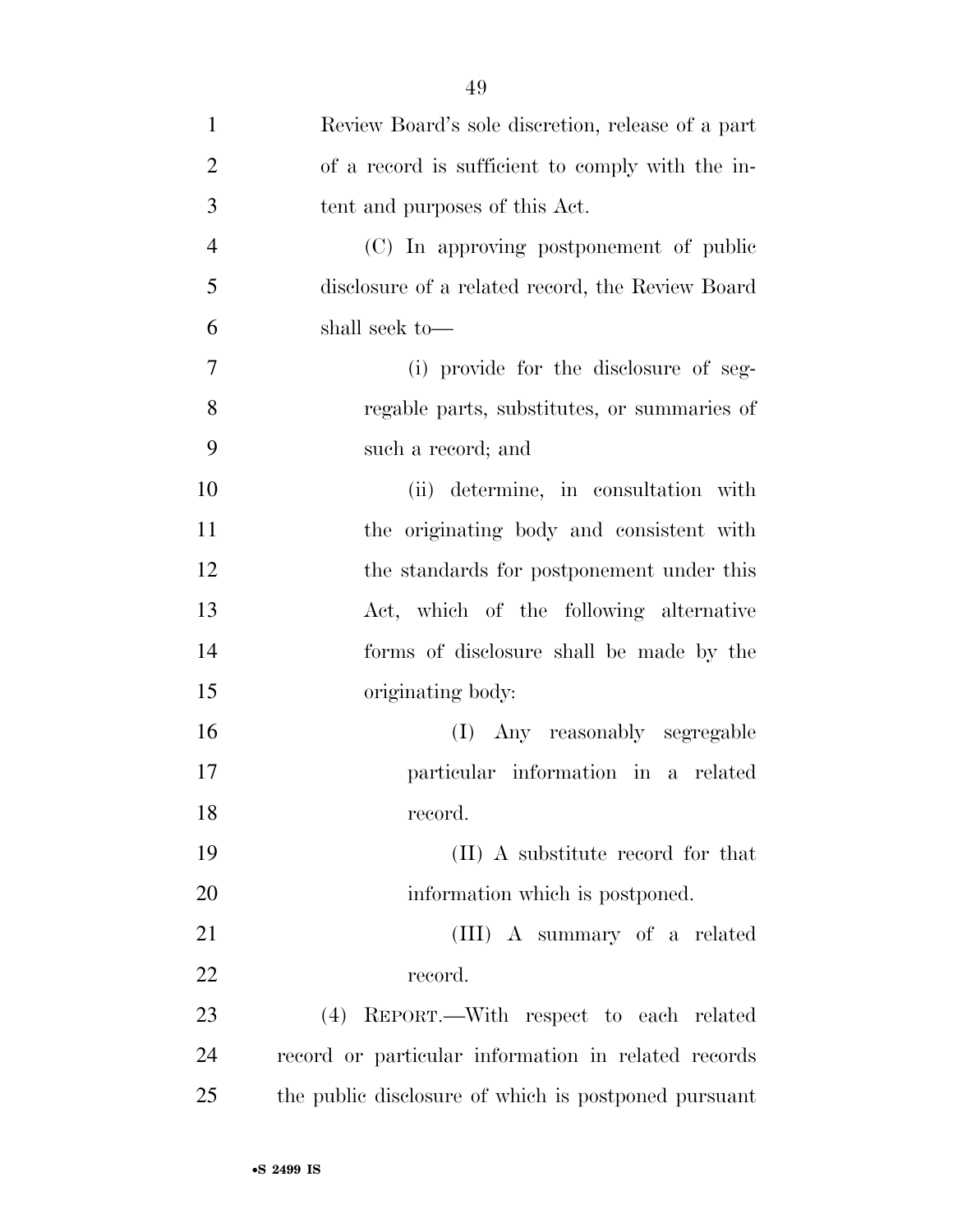| $\mathbf{1}$   | to section 6, or for which only substitutions or sum- |
|----------------|-------------------------------------------------------|
| $\overline{2}$ | maries have been disclosed to the public, the Review  |
| 3              | Board shall create and transmit to the Archivist a    |
| $\overline{4}$ | report containing—                                    |
| 5              | (A) a description of actions by the Review            |
| 6              | Board, the originating body, the President, or        |
| 7              | any Government office (including a justification      |
| 8              | of any such action to postpone disclosure of any      |
| 9              | record or part of any record) and of any official     |
| 10             | proceedings conducted by the Review Board             |
| 11             | with regard to specific related records; and          |
| 12             | (B) a statement of the specific conditions            |
| 13             | and dates for the public disclosure of the record     |
| 14             | as set by the Review Board under paragraph            |
| 15             | $(3)(A)(iii)$ .                                       |
| 16             | $(5)$ NOTICE.—                                        |
| 17             | (A) IN GENERAL.—Following its review                  |
| 18             | and a determination that a related record shall       |
| 19             | be publicly disclosed in the Collection or post-      |
| 20             | poned for disclosure and held in the protected        |
| 21             | Collection, the Review Board shall notify the         |
| 22             | head of the originating body of its determina-        |
| 23             | tion, publish a copy of the determination in the      |
| 24             | Federal Register within 14 days after the deter-      |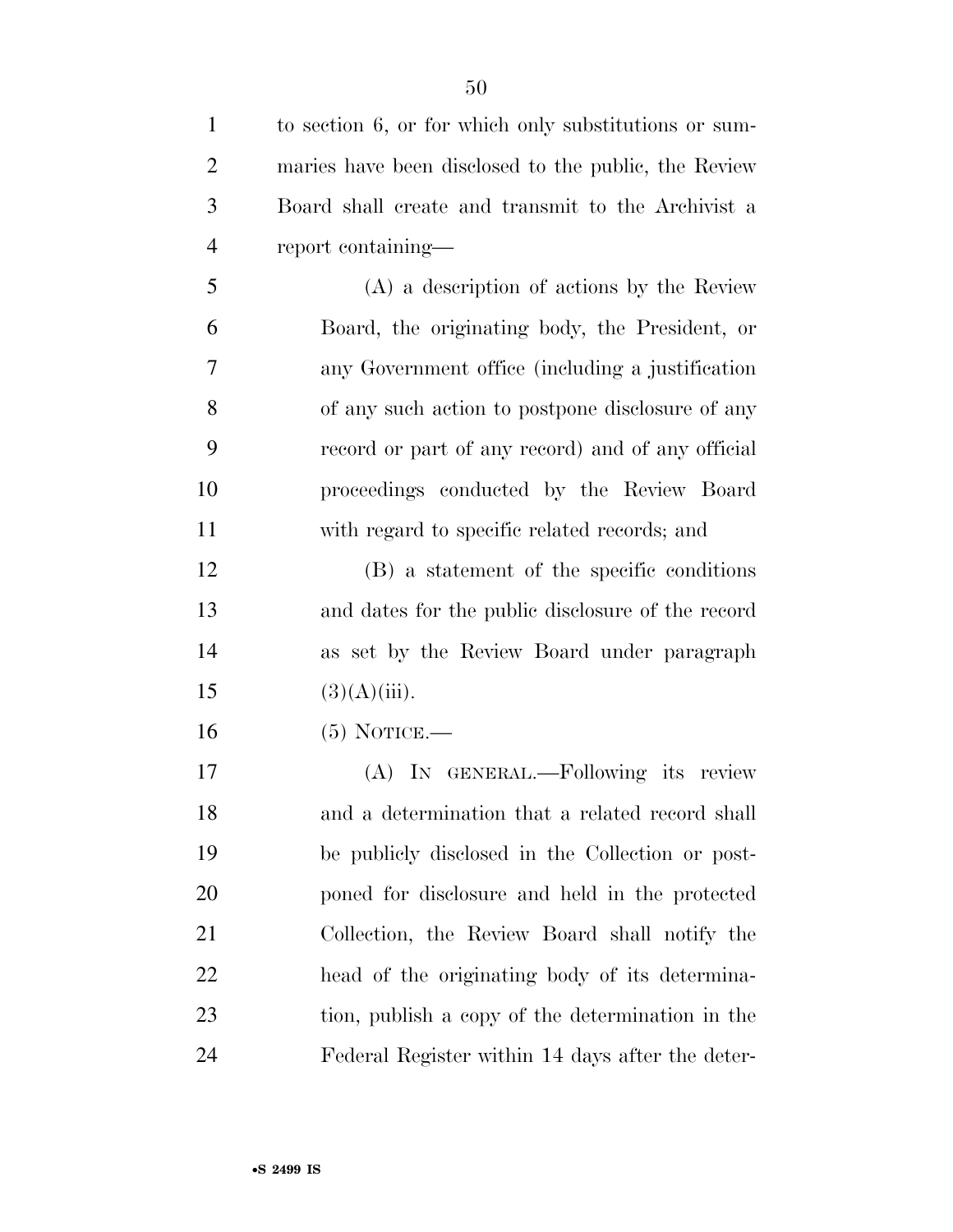| $\mathbf{1}$   | mination is made, and provide that the deter-                                        |
|----------------|--------------------------------------------------------------------------------------|
| $\overline{2}$ | mination is searchable electronically.                                               |
| 3              | (B) CONTEMPORANEOUS NOTICE TO EXEC-                                                  |
| $\overline{4}$ | UTIVE AND LEGISLATIVE BRANCHES.—Contem-                                              |
| 5              | poraneous notice shall be made to the President                                      |
| 6              | for Review Board determinations regarding ex-                                        |
| 7              | ecutive branch related records, and to the over-                                     |
| 8              | sight committees designated in this Act in the                                       |
| 9              | case of legislative branch records. Such notice                                      |
| 10             | shall contain a written unclassified justification                                   |
| 11             | for public disclosure or postponement of disclo-                                     |
| 12             | sure, including an explanation of the application                                    |
| 13             | of any standards contained in section 6.                                             |
| 14             | $\left( \mathrm{e}\right)$<br>PRESIDENTIAL AUTHORITY<br><b>OVER</b><br><b>REVIEW</b> |
| 15             | BOARD DETERMINATION.                                                                 |
| 16             | (1) PUBLIC DISCLOSURE OR POSTPONEMENT                                                |
| 17             | OF DISCLOSURE.—After the Review Board has made                                       |
| 18             | a formal determination concerning the public disclo-                                 |
| 19             | sure or postponement of disclosure of an executive                                   |
| 20             | branch related record or information within such a                                   |
| 21             | record, or of any information contained in a related                                 |
| 22             | record, obtained or developed solely within the exec-                                |
| 23             | utive branch, and upon a written appeal to the                                       |
| 24             | President by the originating agency or third agency                                  |
| 25             | within 30 days after such determination, the Presi-                                  |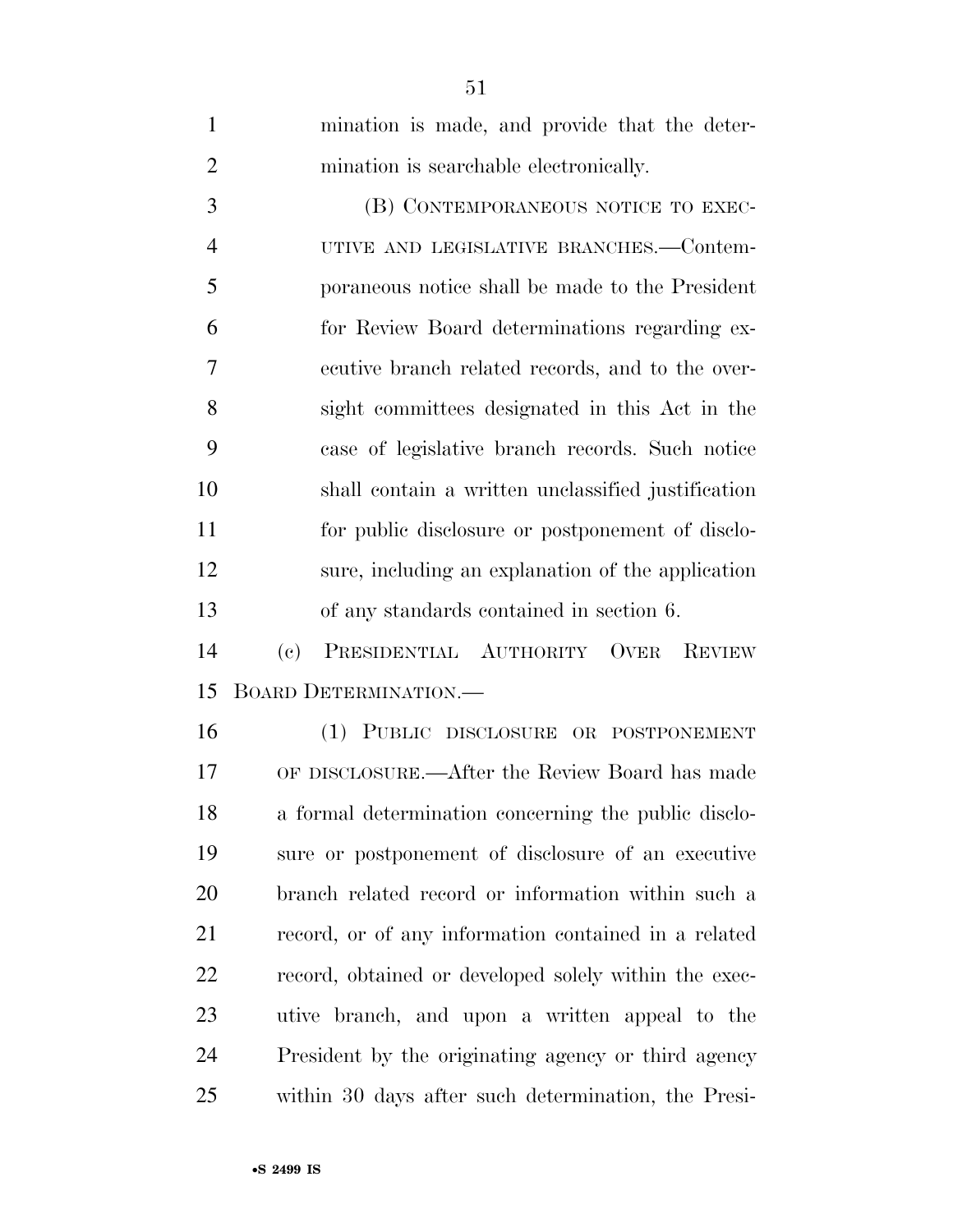dent shall have the sole and nondelegable authority to require the disclosure or postponement of such record or information under the standards set forth in section 6, and the President shall provide the Re- view Board with an unclassified written certification specifying the President's decision within 30 days after the Review Board's determination and notice to the executive branch agency as required under this Act, stating the justification for the President's decision, including the applicable grounds for post- ponement under section 6, accompanied by a copy of the identification aid required under section 4. If, after 30 days, the President has not transmitted such written certification to the Review Board, the Board may proceed according to its formal deter-mination.

 (2) ANNUAL REVIEW.—Any executive branch related record postponed by the President shall be subject to the requirements of annual review, down- grading and declassification of classified informa- tion, and public disclosure in the collection set forth in section 6.

 (3) RECORD OF PRESIDENTIAL POSTPONE- MENT.—The Review Board shall, upon its receipt, 25 publish in the Federal Register a copy of any unclas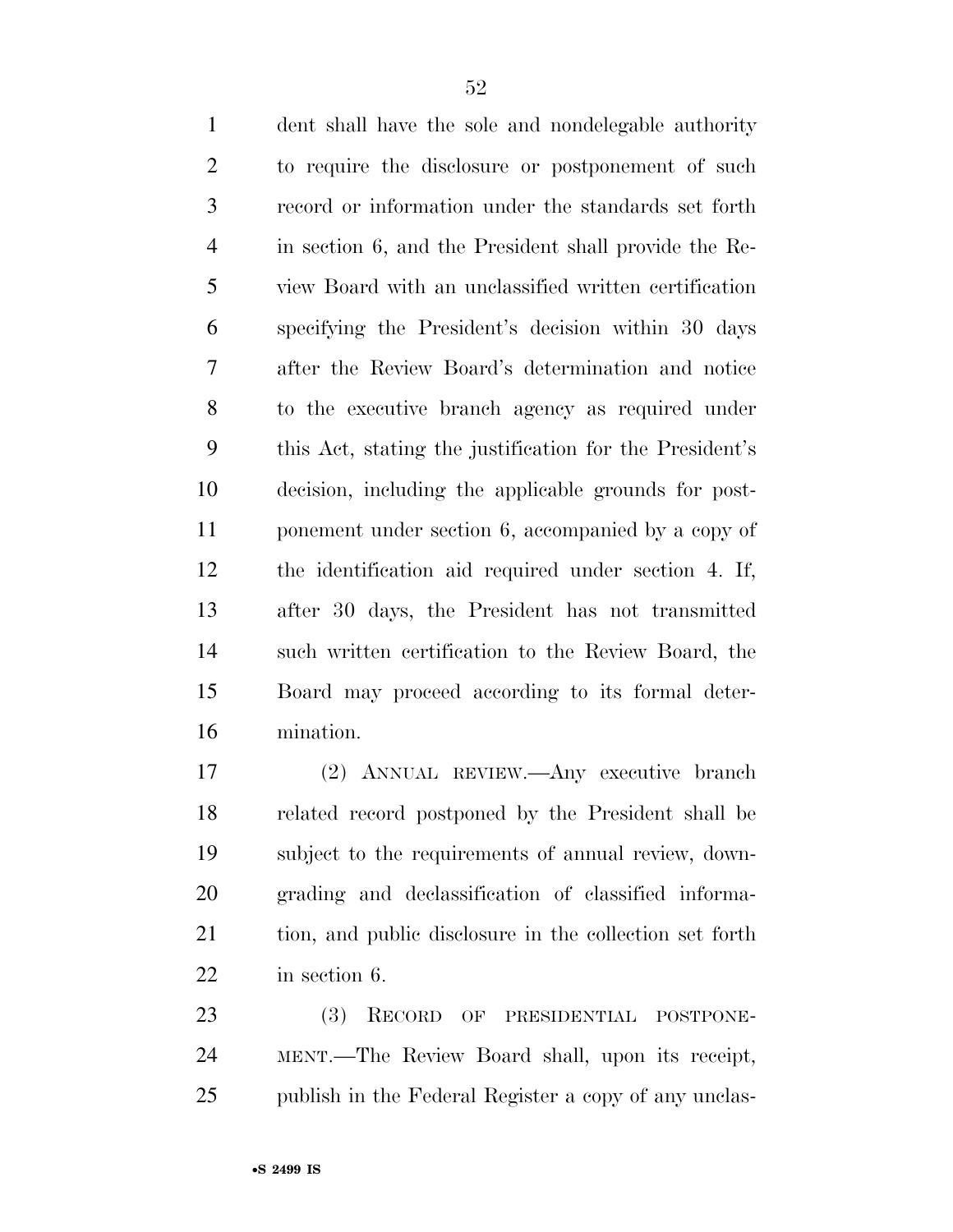sified written certification, statement, and other ma- terials transmitted by or on behalf of the President with regard to postponement of related records and provide that such copies are searchable electroni-cally.

 (d) NOTICE TO PUBLIC.—Every 30 calendar days, beginning on the date that is 60 calendar days after the date on which the Review Board first approves the post- ponement of disclosure of a related record, the Review Board shall publish in the Federal Register a notice that summarizes the postponements approved by the Review Board or initiated by the President, the House of Rep- resentatives, or the Senate, including a description of the subject, originating agency, length or other physical de- scription, and each ground for postponement that is relied upon, and provide that the notice is searchable electroni-cally.

 (e) REPORTS BY THE REVIEW BOARD.—(1) The Re- view Board shall report its activities to the leadership of the Congress, the Committee on Government Reform of the House of Representatives, the Committee on Home- land Security and Governmental Affairs of the Senate, the President, the Archivist, and the head of any Government office whose records have been the subject of Review Board activity.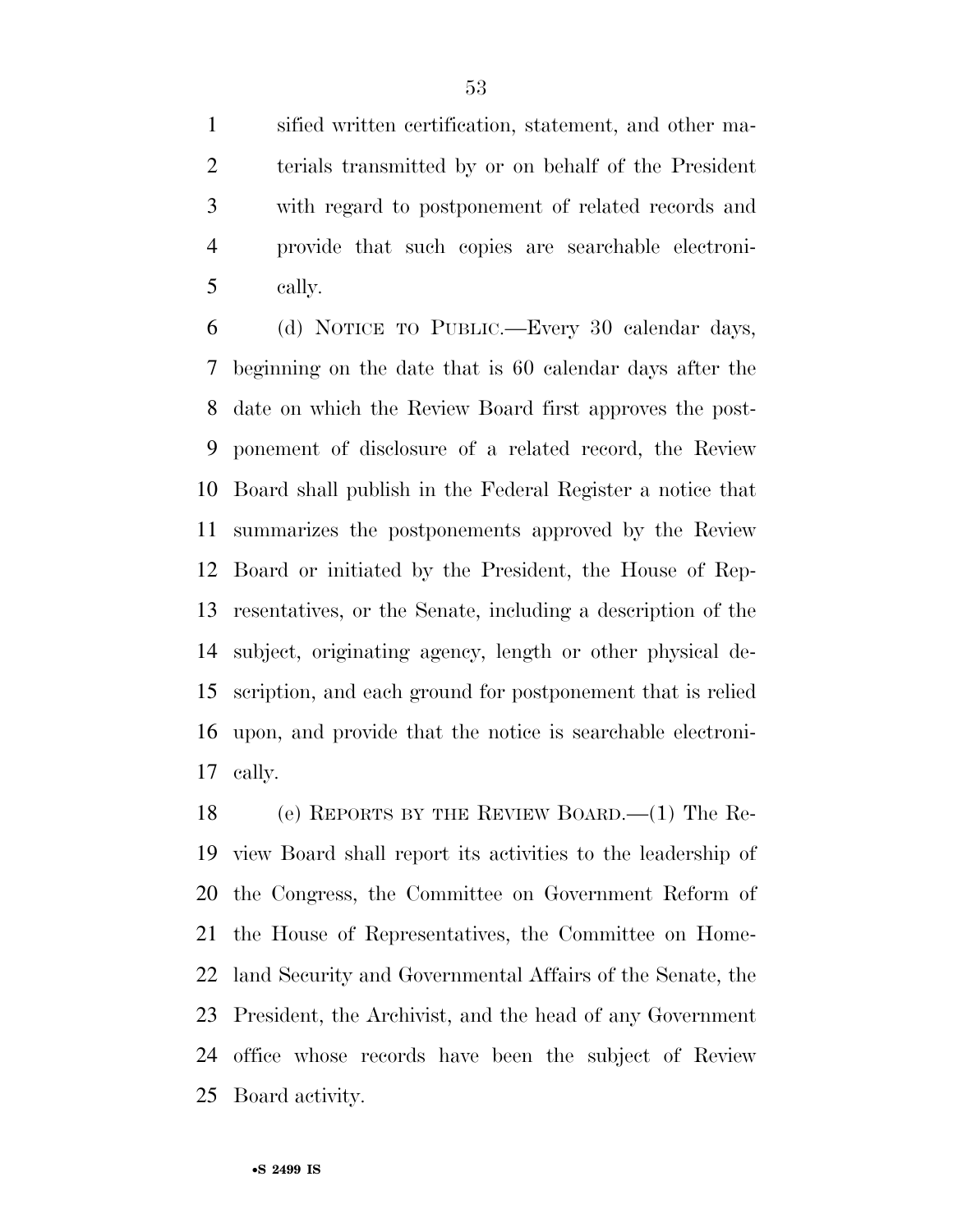| 1      | (2) The first report shall be issued on the date that       |
|--------|-------------------------------------------------------------|
| 2      | is 1 year after the date of enactment of this Act, and sub- |
| 3      | sequent reports every 12 months thereafter until termi-     |
| 4      | nation of the Review Board.                                 |
| 5      | $(3)$ A report under paragraph $(1)$ shall include the      |
| 6      | following information:                                      |
| $\tau$ | $(A)$ A financial report of the expenses for all of-        |
| 8      | ficial activities and requirements of the Review            |
| 9      | Board and its personnel.                                    |
| 10     | (B) The progress made on review, transmission               |
| 11     | to the Archivist, and public disclosure of related          |
| 12     | records.                                                    |
| 13     | (C) The estimated time and volume of assas-                 |
| 14     | sination records involved in the completion of the          |
| 15     | Review Board's performance under this Act.                  |
| 16     | (D) Any special problems, including requests                |
| 17     | and the level of cooperation of Government offices,         |
| 18     | with regard to the ability of the Review Board to op-       |
| 19     | erate as required by this Act.                              |
| 20     | (E) A record of review activities, including a              |
| 21     | record of postponement decisions by the Review              |
| 22     | Board or other related actions authorized by this           |
| 23     | Act, and a record of the volume of records reviewed         |
| 24     | and postponed.                                              |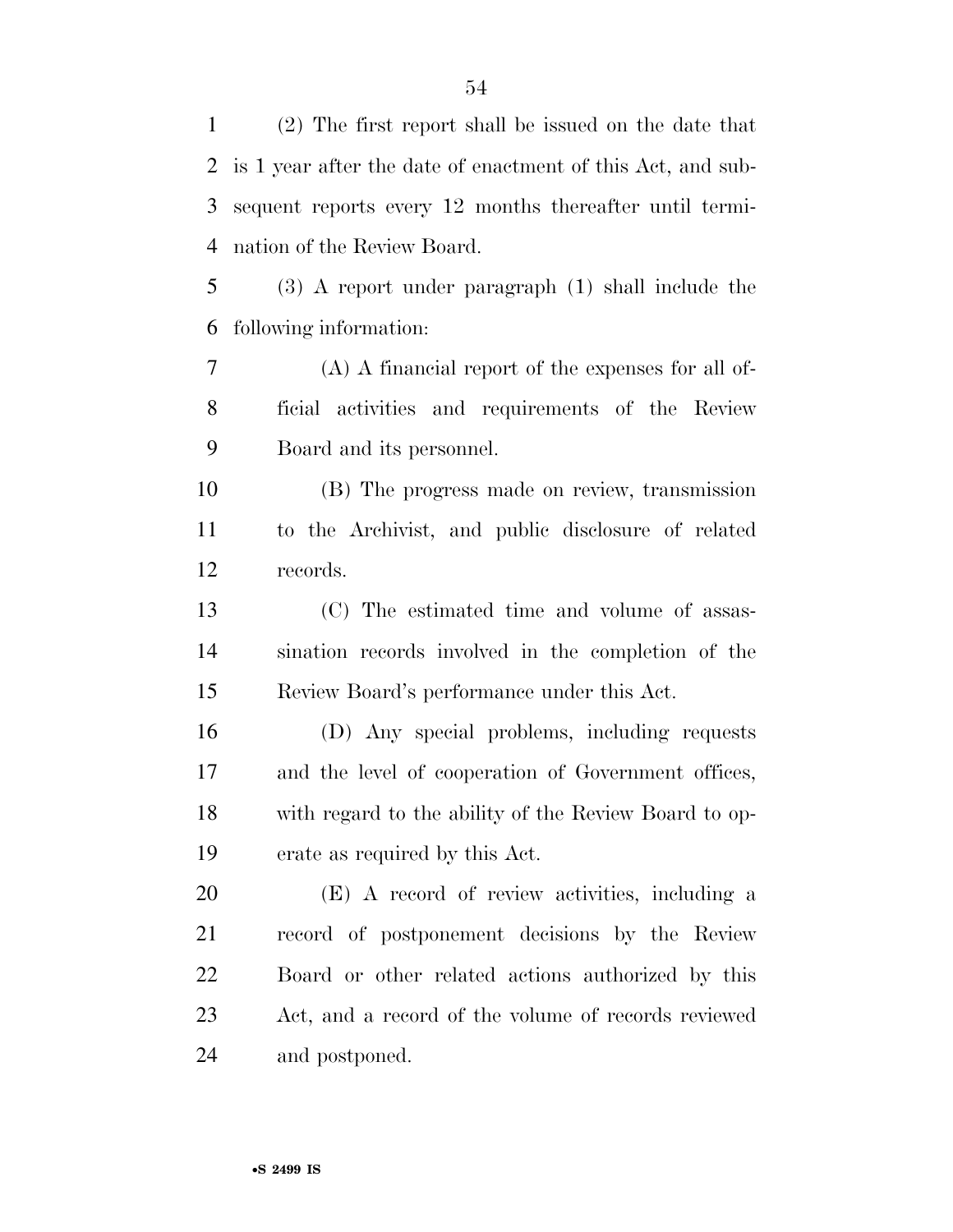| 1              | (F) Suggestions and requests to Congress for               |
|----------------|------------------------------------------------------------|
| $\overline{2}$ | additional legislative authority needs.                    |
| 3              | (G) An appendix containing copies of reports of            |
| $\overline{4}$ | postponed records to the Archivist required under          |
| 5              | section $9(c)(3)$ made since the date of the preceding     |
| 6              | report under this subsection.                              |
| 7              | (H) Any recommendations made by the citizens               |
| 8              | advisory committee appointed by the Review Board.          |
| 9              | (I) Any recommendations of the Review Board.               |
| 10             | (4) At least 90 calendar days before completing its        |
| 11             | work, the Review Board shall provide written notice to the |
| 12             | President and Congress of its intention to terminate its   |
| 13             | operations at a specified date.                            |
| 14             | SEC. 10. DISCLOSURE OF MATERIALS UNDER SEAL OF             |
| 15             | <b>COURT.</b>                                              |
| 16             | (a) REQUESTS TO ATTORNEY GENERAL.—                         |
| 17             | (1) REQUESTS FOR INFORMATION OR EVIDENCE                   |
| 18             | UNDER SEAL.—The Review Board may request the               |
| 19             | Attorney General—                                          |
| 20             | (A) to petition any court in the United                    |
| 21             | States or abroad to release any information or             |
| 22             | physical evidence relevant to the life or assas-           |
| 23             | sination of Reverend Dr. Martin Luther King,               |
| 24             | Jr., that is held under seal of the court; or              |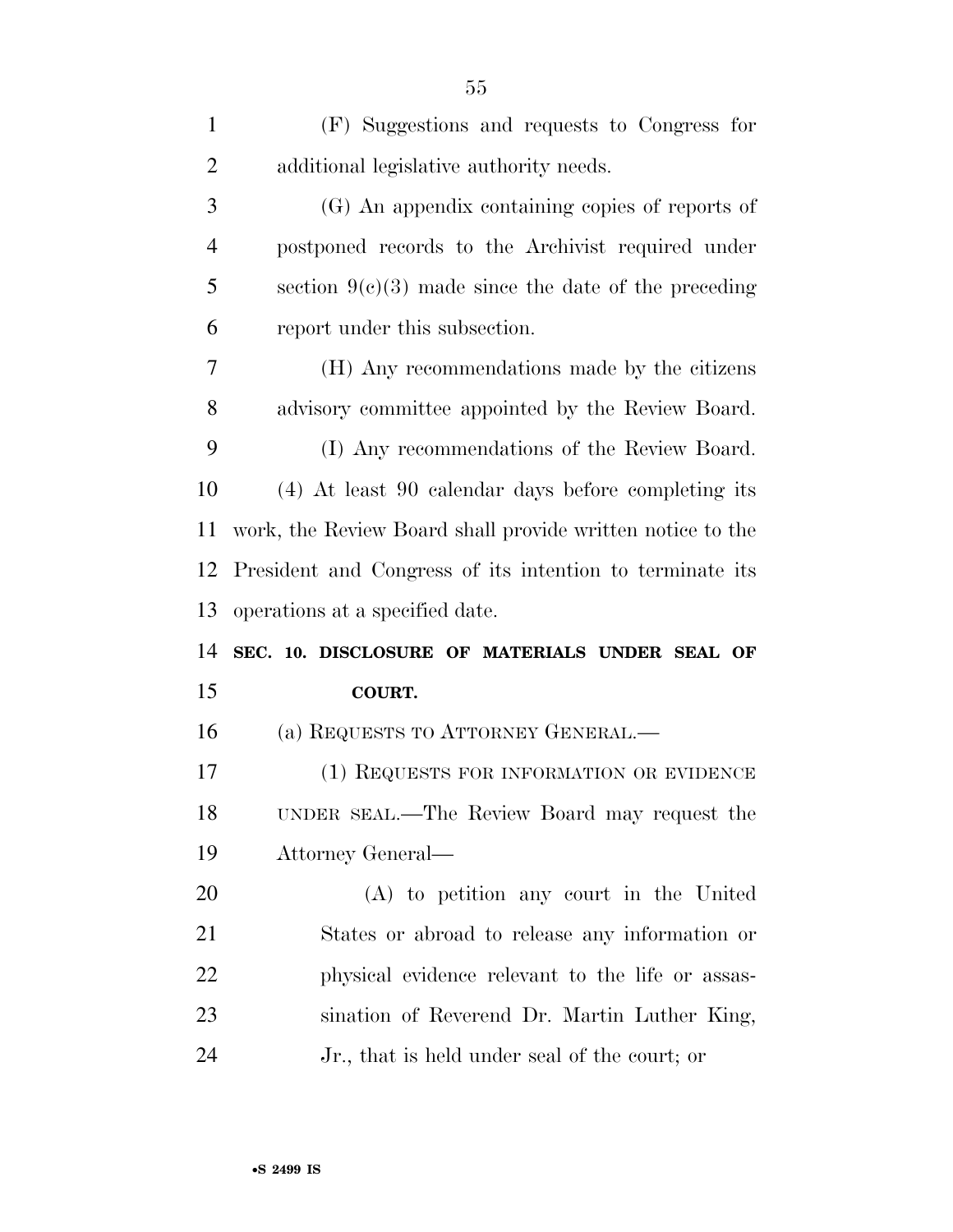| $\mathbf{1}$   | (B) to subpoena any such information or              |
|----------------|------------------------------------------------------|
| $\overline{2}$ | evidence if such information or evidence is no       |
| 3              | longer in the possession of the Government.          |
| $\overline{4}$ | (2) REQUESTS FOR INFORMATION UNDER IN-               |
| 5              | JUNCTION OF SECRECY OF A GRAND JURY.-                |
| 6              | (A) The Review Board may request the At-             |
| 7              | torney General to petition any court in the          |
| 8              | United States to release any information rel-        |
| 9              | evant to the life or assassination of Reverend       |
| 10             | Dr. Martin Luther King, Jr., that is held under      |
| 11             | the injunction of secrecy of a grand jury.           |
| 12             | (B) A request for disclosure of life or as-          |
| 13             | sassination materials under this Act shall be        |
| 14             | deemed to constitute a showing of particular-        |
| 15             | ized need under Rule 6 of the Federal Rules of       |
| 16             | Criminal Procedure.                                  |
| 17             | SENSE OF CONGRESS.—It is the sense of the<br>(b)     |
| 18             | Congress that—                                       |
| 19             | (1) the Attorney General should assist the Re-       |
| <b>20</b>      | view Board in good faith to unseal any records that  |
| 21             | the Review Board determines to be relevant and held  |
| 22             | under seal by a court or under the injunction of se- |
| 23             | crecy of a grand jury;                               |
| 24             | (2) the Secretary of State should contact any        |
| 25             | other foreign government that may hold information   |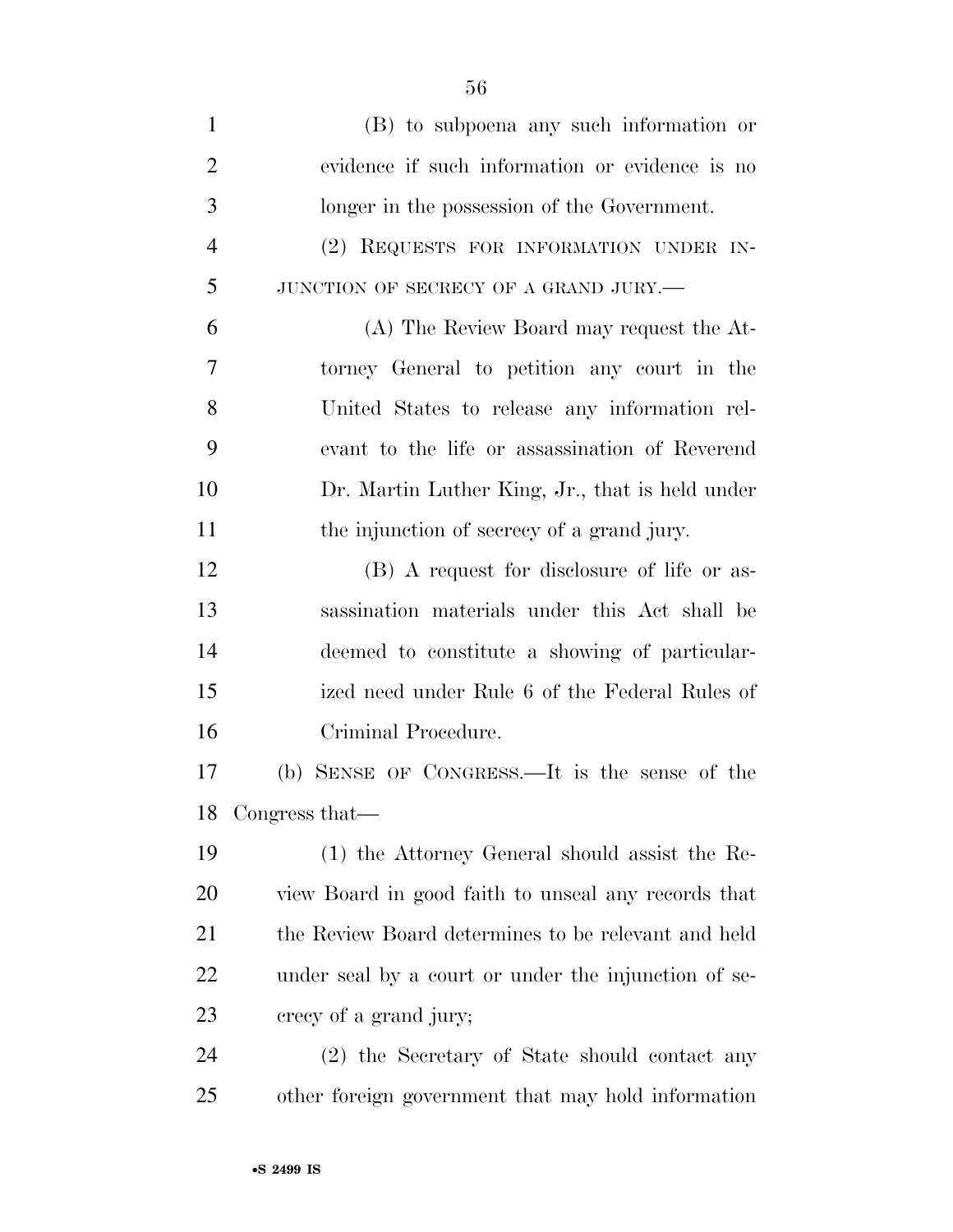relevant to the life and assassination of Reverend Dr. Martin Luther King, Jr., seek the disclosure of such information, and report on progress on these matters to the Review Board in a timely fashion; and

 (3) all Executive agencies should cooperate in full with the Review Board to seek the disclosure of all information relevant to the life and assassination of Reverend Dr. Martin Luther King, Jr., consistent with the public interest.

#### **SEC. 11. PRIVATE RIGHT OF ACTION.**

 (a) IN GENERAL.—Any person who is aggrieved by a violation of this Act may bring a civil action in an appro- priate district court for declaratory or injunctive relief with respect to the violation.

 (b) ATTORNEY'S FEES.—In a civil action under this section, the court may allow the prevailing party (other than the United States) reasonable attorney fees, includ-ing litigation expenses, and costs.

### **SEC. 12. RULES OF CONSTRUCTION.**

 (a) PRECEDENCE OVER OTHER LAW.—When this Act requires transmission of a record to the Archivist or public disclosure, it shall take precedence over any other law (except section 6103 of the Internal Revenue Code), judicial decision construing such law, or common law doc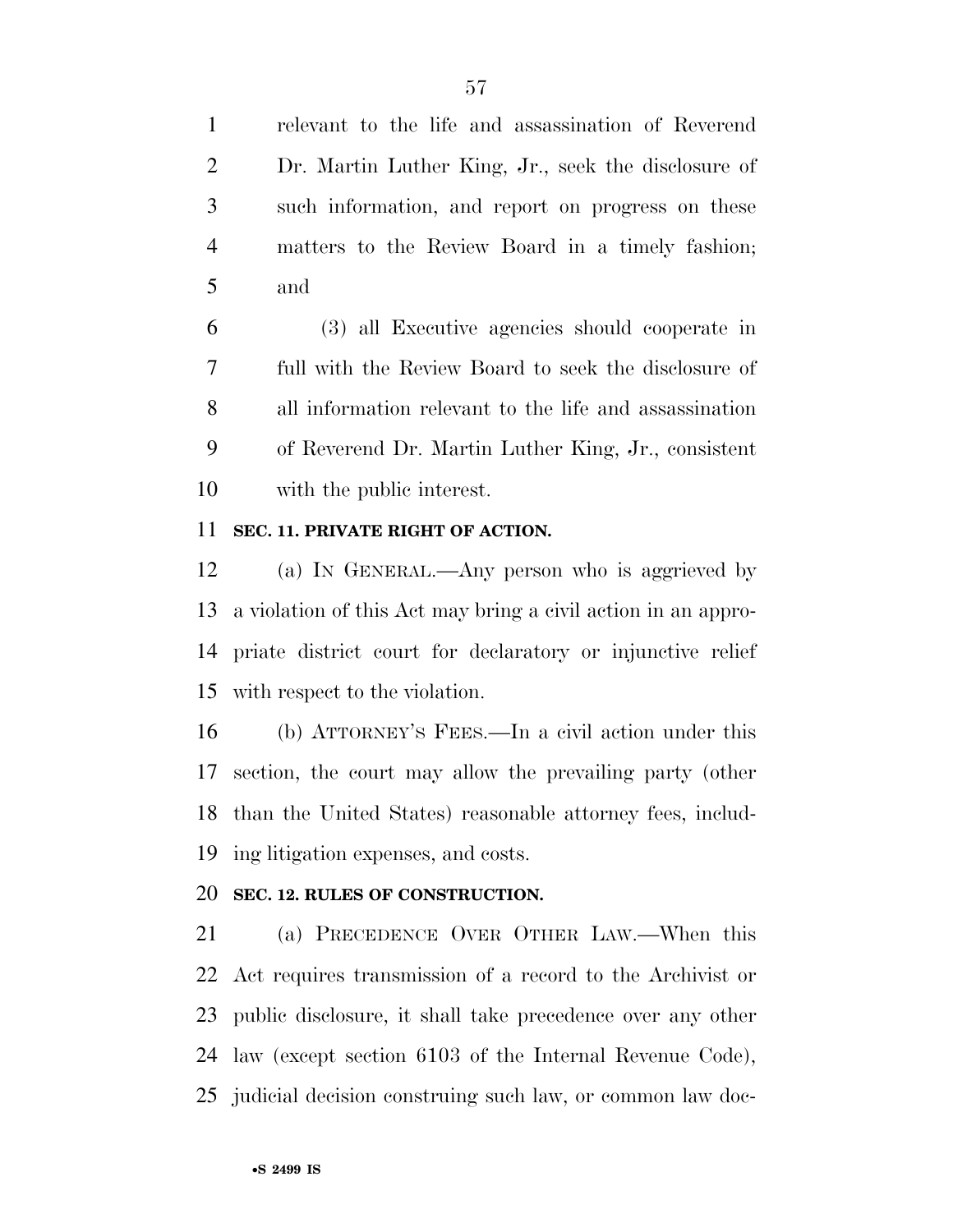trine that would otherwise prohibit such transmission or disclosure.

 (b) FREEDOM OF INFORMATION ACT.—Nothing in this Act shall be construed to eliminate or limit any right to file requests with any executive agency or seek judicial review of the decisions pursuant to section 552 of title 5, United States Code, except that any related record discov- ered after termination of the Review Board shall be con- sidered for postponement or public disclosure under the standards of this Act, not such section 552.

 (c) JUDICIAL REVIEW.—Nothing in this Act shall be construed to preclude judicial review, under chapter 7 of title 5, United States Code, of final actions taken or re-quired to be taken under this Act.

 (d) EXISTING AUTHORITY.—Nothing in this Act re- vokes or limits the existing authority of the President, any executive agency, the Senate, or the House of Representa- tives, or any other entity of the Government to publicly disclose records in its possession.

20 (e) RULES OF THE SENATE AND HOUSE OF REP- RESENTATIVES.—To the extent that any provision of this Act establishes a procedure to be followed in the Senate or the House of Representatives, such provision is adopt-ed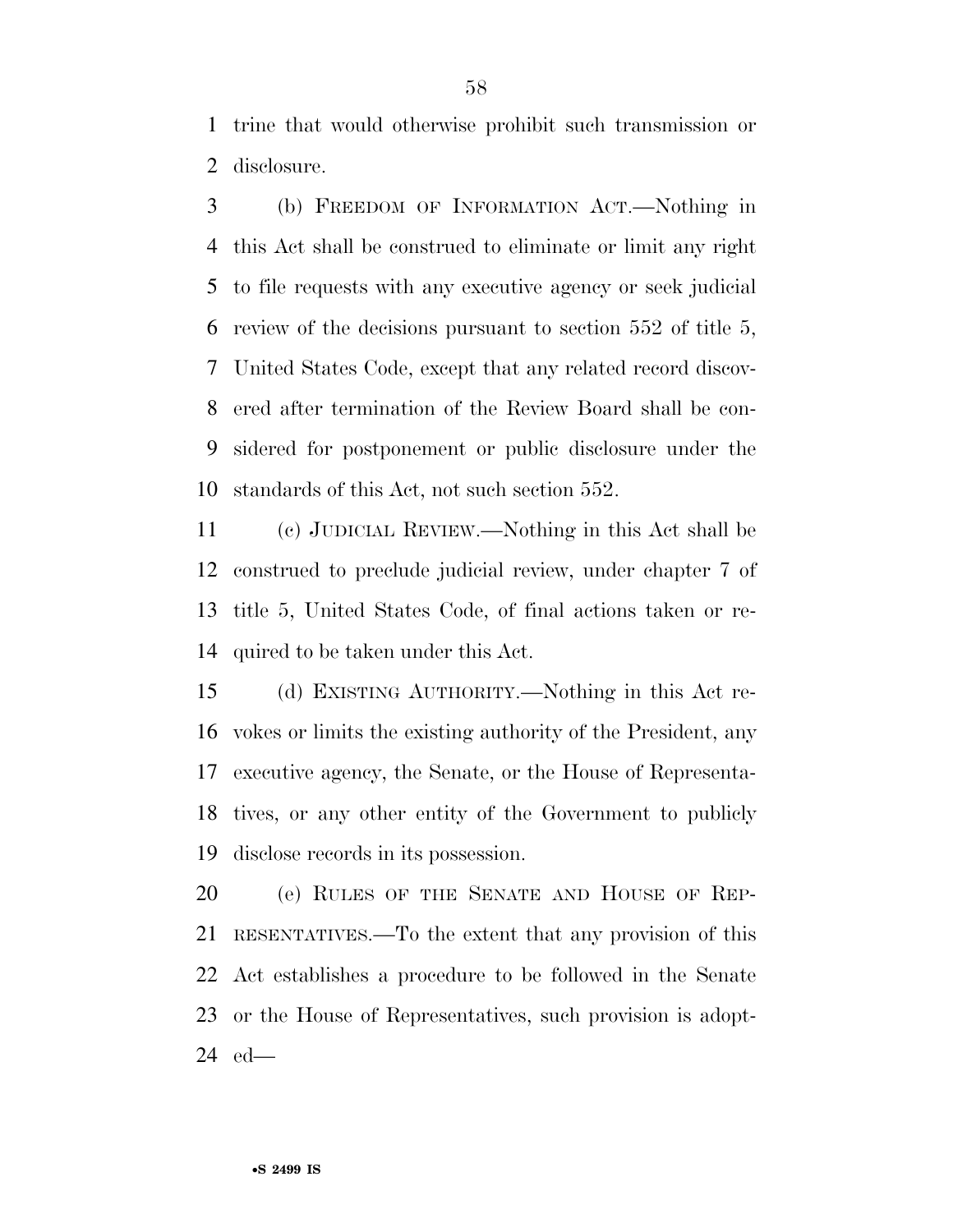(1) as an exercise of the rulemaking power of the Senate and House of Representatives, respec- tively, and is deemed to be part of the rules of each House, respectively, but applicable only with respect to the procedure to be followed in that House, and it supersedes other rules only to the extent that it is inconsistent with such rules; and

 (2) with full recognition of the constitutional right of either House to change the rules (so far as they relate to the procedure of that House) at any time, in the same manner, and to the same extent as in the case of any other rule of that House.

### **SEC. 13. TERMINATION OF EFFECT OF ACT.**

 (a) PROVISIONS PERTAINING TO THE REVIEW BOARD.—The provisions of this Act that pertain to the appointment and operation of the Review Board shall cease to be effective when the Review Board and the terms of its members have terminated pursuant to section 7(o). (b) OTHER PROVISIONS.—The remaining provisions of this Act shall continue in effect until such time as the Archivist certifies to the President and the Congress that all assassination records, including any related record sub-23 sequently discovered as described in section  $6(c)(2)$ , have been made available to the public in accordance with this Act.